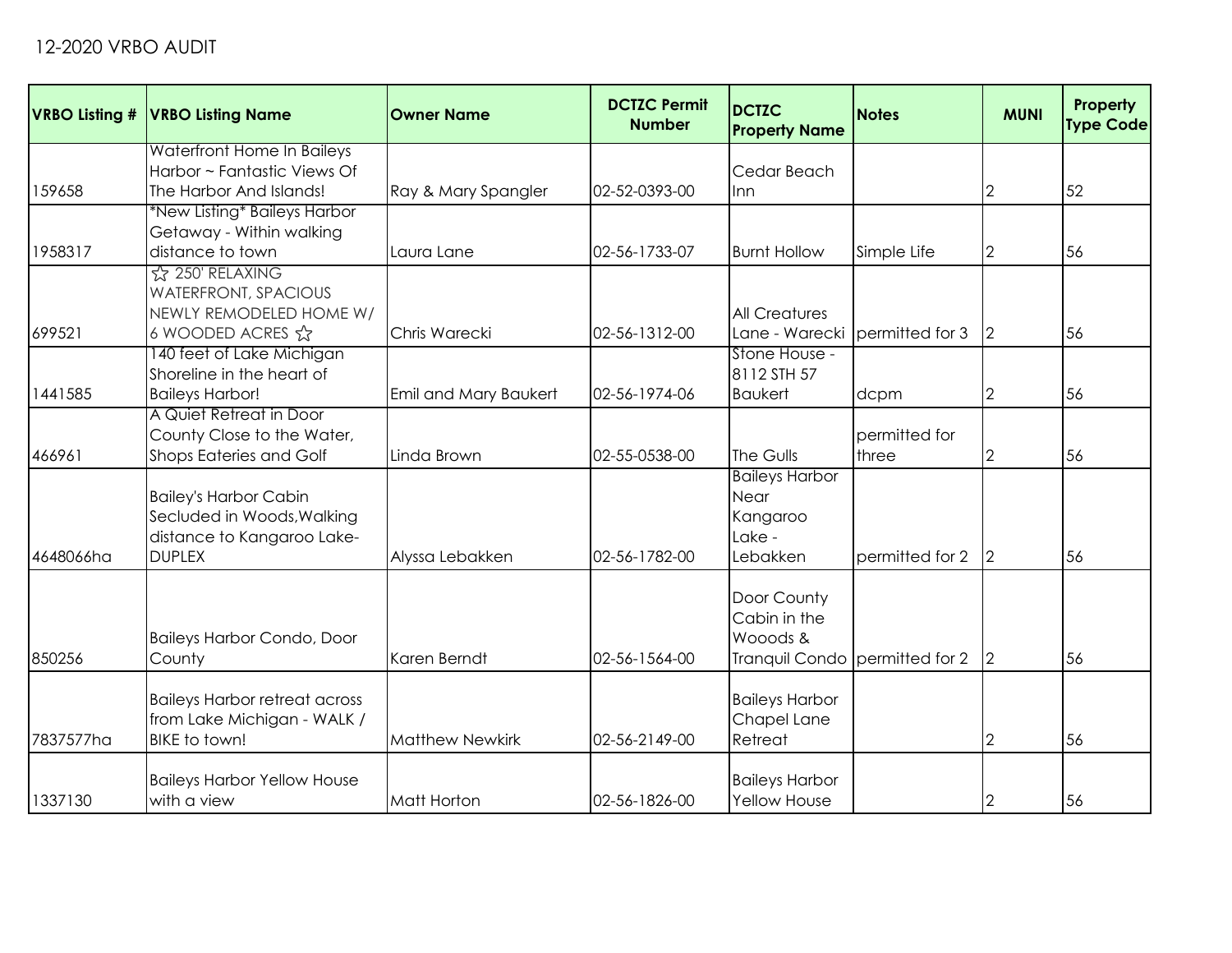|         | <b>Beautiful House, Amazing</b>                               |                                             |               |                                |                    |                |    |
|---------|---------------------------------------------------------------|---------------------------------------------|---------------|--------------------------------|--------------------|----------------|----|
|         | Garden, Downtown Baileys                                      |                                             |               |                                |                    |                |    |
| 1351000 | Harbor                                                        | <b>Carraig Cottages LLC</b>                 | 02-55-0653-00 | Carraig Mor                    |                    | $\overline{2}$ | 56 |
|         |                                                               |                                             |               |                                |                    |                |    |
|         | Beautiful Lakeside Cabin -                                    |                                             |               | Sundeen                        |                    |                |    |
|         | <b>Great Location &amp; Amenities</b>                         | <b>Ryan and Maureen</b>                     |               | Lakeside                       |                    |                |    |
| 767152  | (Canoe, Kayak, Boat, etc)                                     | Sundeen                                     | 02-56-1562-00 | Retreat                        |                    | $\mathbf 2$    | 56 |
|         | Beautiful Newly *Remodeled*                                   |                                             |               |                                |                    |                |    |
|         | Home! Walk to the beach at                                    |                                             |               |                                |                    |                |    |
| 2088234 | Kangaroo Lake!                                                | Adam Olinksi                                | 02-56-2353-07 | <b>Roo Retreat</b>             |                    | 2              | 56 |
|         | <b>Beautiful Three Bedroom</b>                                |                                             |               |                                |                    |                |    |
|         | Home Downtown Baileys                                         |                                             |               | Carraig Beag                   |                    |                |    |
| 1351022 | Harbor                                                        | <b>Carraig Cottages LLC</b>                 | 02-55-0652-00 | Cottage                        |                    | 2              | 56 |
|         | Century Old Door County in-                                   |                                             |               |                                |                    |                |    |
|         | Town Farmhouse with Shore                                     |                                             |               |                                |                    |                |    |
| 294539  | Access                                                        | Joan Holliday                               | 02-56-0542-00 | <b>Orchard House</b><br>East   |                    | $\overline{2}$ | 56 |
|         | Comfort and Beauty tucked                                     |                                             |               | Shorewood                      |                    |                |    |
| 221533  | between the Trees                                             | East Shorewood Cottage<br>Homeowners Assoc. | 02-55-0130-00 | Cottages                       | permitted for 10 2 |                | 56 |
|         |                                                               |                                             |               |                                |                    |                |    |
|         | Comfortably Elegant                                           |                                             |               |                                |                    |                |    |
|         | Lakefront Home On 5                                           |                                             |               | Merlin's Lake                  |                    |                |    |
| 1102901 | Secluded Lake Frontage Acres Deb Homan                        |                                             | 02-56-1468-00 | House - Homan                  |                    | $\mathbf{2}$   | 56 |
|         |                                                               |                                             |               | <b>Sunset Shores</b>           |                    |                |    |
|         | Cozy waterfront living at                                     | Sunset Shores Resort                        |               | Resort - Tiger                 | permitted for      |                |    |
| 663478  | bargain price!                                                | Condo Assoc                                 | 02-56-1952-00 | Lily                           | five               | 2              | 56 |
|         |                                                               |                                             |               |                                |                    |                |    |
|         |                                                               |                                             |               | Door County                    |                    |                |    |
|         |                                                               |                                             |               | Cabin in the                   |                    |                |    |
|         | Door County Cabin in the                                      |                                             |               | Wooods &                       |                    |                |    |
| 824979  | Woods, Baileys Harbor                                         | Karen Berndt                                | 02-56-1564-00 | Tranquil Condo permitted for 2 |                    | 2              | 56 |
|         | Enjoy the Quiet Side of the<br>Door County Peninsula, 165' of |                                             |               | The Haven on                   |                    |                |    |
|         |                                                               |                                             | 02-55-0557-00 |                                |                    |                |    |
| 661048  | Lake Michigan Shore                                           | Janet Batzli                                |               | North Bay<br>East              |                    | $\mathbf{2}$   | 56 |
|         | Enjoy the True Get-Away at                                    | East Shorewood Cottage                      |               | Shorewood                      |                    |                |    |
| 221540  | Evergreen                                                     | Homeowners Assoc.                           | 02-55-0130-00 | Cottages                       | permitted for 10 2 |                | 56 |
|         |                                                               |                                             |               |                                |                    |                |    |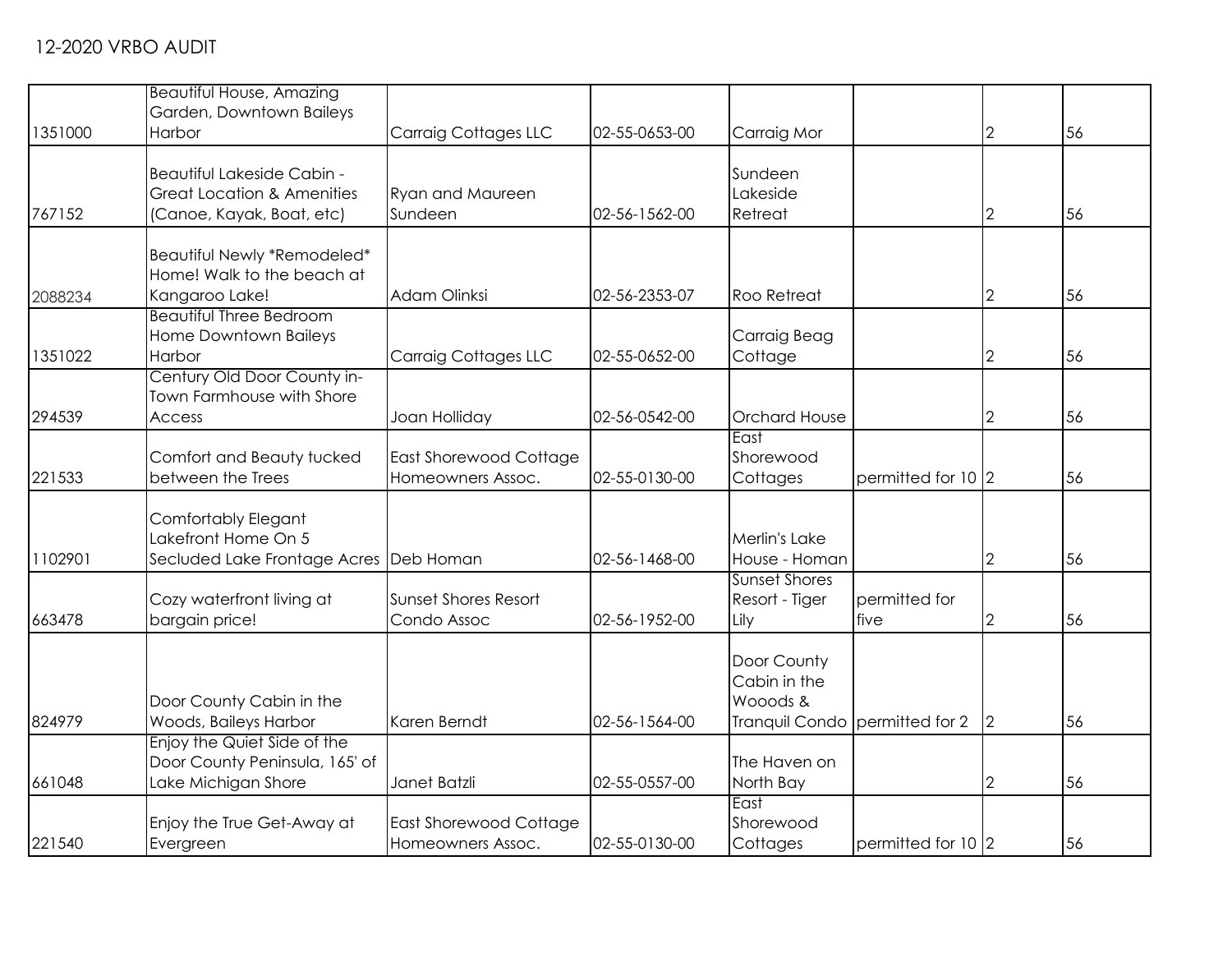| 221526  | Enjoy the view at this quaint<br>lakefront cottage!                                      | East Shorewood Cottage<br>Homeowners Assoc. | 02-55-0130-00 | East<br>Shorewood<br>Cottages                                      | permitted for 10 2                   |                | 56 |
|---------|------------------------------------------------------------------------------------------|---------------------------------------------|---------------|--------------------------------------------------------------------|--------------------------------------|----------------|----|
| 1913205 | Escape to Kangaroo Lake with 7251 HWY 57 LLC - William<br>300 feet of private shoreline! | and Heather Anderson                        | 02-56-2259-06 | Kangaroo East<br>Shore Lodge                                       |                                      | $\overline{2}$ | 56 |
| 1046385 | Executive vacation home on<br>Kangaroo Lake                                              | Anne Tretinyak                              | 02-56-1829-00 | Tretinyak - Blue<br>on Roo-7571<br>South<br>Kangaroo<br>Lake Drive |                                      | $\mathbf{2}$   | 56 |
| 230613  | Fabulous Log Cabin on<br>Kangaroo Lake in Door<br>County WI                              | William Andersen                            | 02-55-0394-00 | Log Cabin on<br>Kangaroo Lake                                      |                                      | 2              | 56 |
| 1351028 | Fabulous New Two Bed, Two<br>Bath Cottage On Kangaroo<br>Lake                            | Carraig Cottages LLC                        | 02-56-1052-00 | Carraigeen<br>Cottage                                              |                                      | 2              | 56 |
| 221452  | Get away at this Quaint<br>Cottage Tucked Behind<br><b>Beautiful Fern Bed</b>            | East Shorewood Cottage<br>Homeowners Assoc. | 02-55-0130-00 | East<br>Shorewood<br>Cottages                                      | permitted for 10 2                   |                | 56 |
| 221542  | Get away from it all at this<br>charming updated cottage!                                | East Shorewood Cottage<br>Homeowners Assoc. | 02-55-0130-00 | East<br>Shorewood<br>Cottages                                      | permitted for 10 2                   |                | 56 |
| 1623317 | Havngård House- a historic<br>and hip house in the center of<br>Door County action!      | Kurt Heggland                               | 02-56-2104-00 | Havngard<br>House                                                  |                                      | 2              | 56 |
| 1891001 | <b>Howard House</b>                                                                      | Jacinda Dufin                               | 02-56-1935-20 | <b>Howard House</b>                                                | Esposito-DOCO<br>Vacation<br>Rentals | 2              | 56 |
| 93251   | Lake Living at its best                                                                  | <b>Sunset Shores Resort</b><br>Condo Assn   | 02-56-1950-00 | <b>Sunset Shores</b><br>Resort - Chalet<br>Unit #3                 |                                      | $\mathbf{2}$   | 56 |
| 1190668 | Lake-house With The Best View<br>Of Cana Island And It's<br>Lighthouse You Can Find!     | Stephen Clemnti Jr.                         | 02-56-1820-00 | <b>Boreal Beach</b><br>House                                       | permitted for 2                      | 2              | 56 |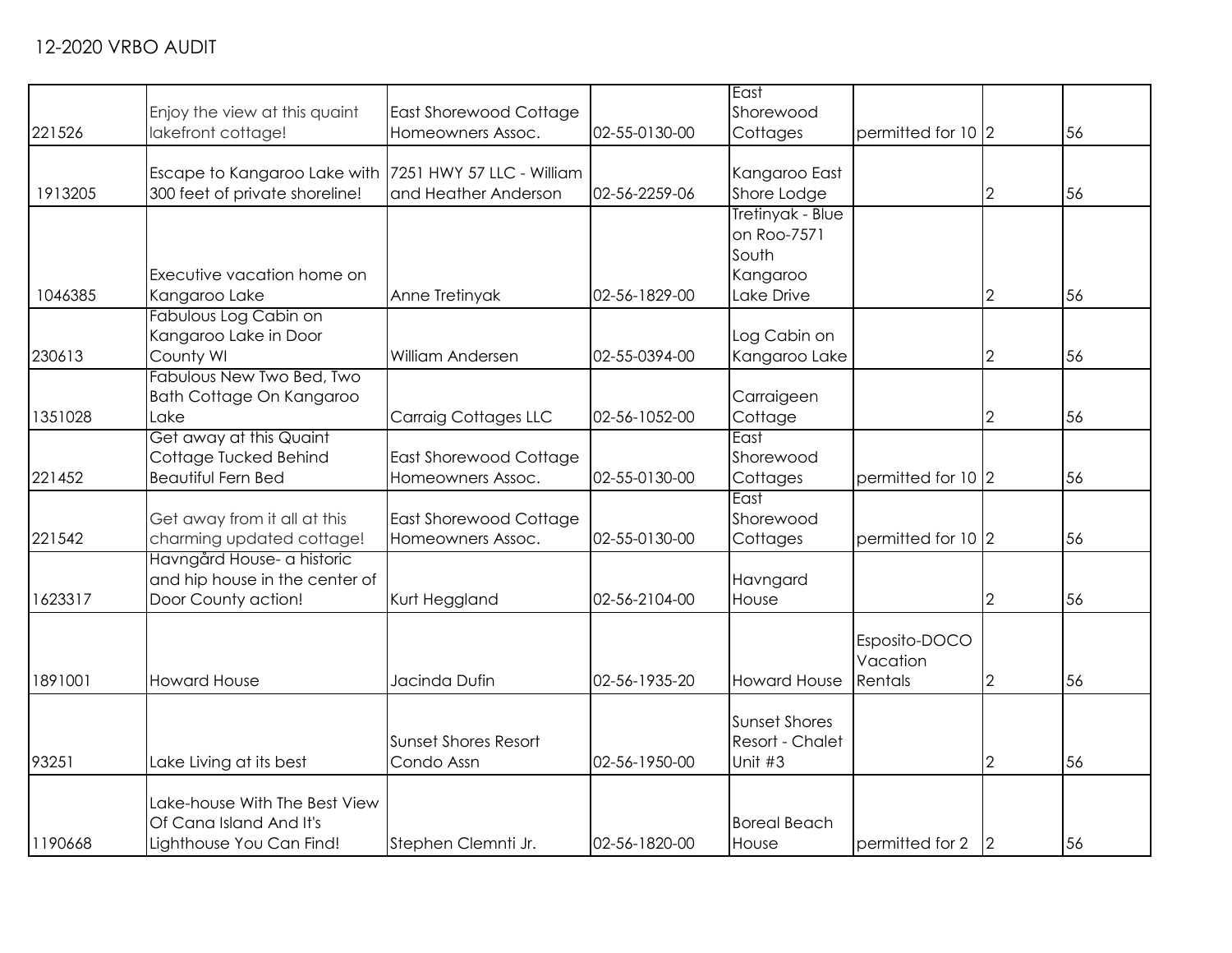|           | Lakeview Cottage in             |                       |               | <b>Baileys Harbor</b>          |                 |                |    |
|-----------|---------------------------------|-----------------------|---------------|--------------------------------|-----------------|----------------|----|
| 4924765ha | Downtown Baileys Harbor         | Pamela Schmitz        | 02-56-1876-00 | <b>Beach House</b>             |                 | $\overline{2}$ | 56 |
|           | Large Home on Kangaroo          | William and Heather   |               | Kangaroo                       |                 |                |    |
| 723507    | Lake                            | Andersen              | 02-56-1543-06 | Lake Retreat                   | dcpm            | 2              | 56 |
|           | Luxury Waterfront Retreat In    |                       |               |                                |                 |                |    |
|           | The Boreal Forest ~ Perfect For | Cana Cove LLC - Kevin |               |                                |                 |                |    |
| 1368115   | <b>Groups And Families</b>      | Kleinert              | 02-56-1694-00 | Cana Cove                      |                 | 2              | 56 |
|           |                                 |                       |               | Lakeside                       |                 |                |    |
|           |                                 |                       |               | Cottage                        |                 |                |    |
|           | Million Dollar View, Affordable |                       |               | <b>Sunset Shores</b>           |                 |                |    |
| 82233     | Price                           | <b>Judy Stang</b>     | 02-56-1949-00 | Resort                         |                 | 2              | 56 |
|           | New Million Dollar Property,    |                       |               |                                |                 |                |    |
|           | 250' Private Shoreline on 3.5   |                       |               | <b>All Creatures</b>           |                 |                |    |
|           |                                 | Chris Warecki         |               |                                |                 |                |    |
| 640511    | Acres                           |                       | 02-56-1312-00 | Lane - Warecki permitted for 3 |                 | 2              | 56 |
|           | Newly Remodeled Home &          |                       |               |                                |                 |                |    |
|           | guest house w/ sauna on 10      |                       |               |                                |                 |                |    |
|           | Acres of Beauty and Privacy.    |                       |               | Meadow Road                    |                 |                |    |
| 803367    | Sleeps 12.                      | Dr. Phil Arnold       | 02-56-1563-00 | Rental - Arnold                |                 | 2              | 56 |
|           |                                 |                       |               | Secluded                       |                 |                |    |
|           |                                 |                       |               | Waterfront                     |                 |                |    |
|           | Newly renovated with over       |                       |               | Home on                        |                 |                |    |
| 1357038   | 250 feet of Shoreline!          | Eva McKee             | 02-56-1850-06 | North Bay                      | dcpm            | 2              | 56 |
|           |                                 |                       |               | <b>Baileys Harbor</b>          |                 |                |    |
|           |                                 |                       |               | Near                           |                 |                |    |
|           | North Unit Cabin Bailey's       |                       |               | Kangaroo                       |                 |                |    |
|           | Harbor Door County Near         |                       |               | Lake -                         |                 |                |    |
| 4706534ha | Kangaroo Lake                   | Alyssa Lebakken       | 02-56-1782-00 | Lebakken                       | permitted for 2 | $\overline{2}$ | 56 |
|           |                                 |                       |               | Peace in the                   |                 |                |    |
| 460436    | Peace in the Pines              | Ricardo M Ochoa       | 02-56-1297-00 | Pines                          |                 | 2              | 56 |
|           | PineSide Cottage - Just what    |                       |               |                                |                 |                |    |
|           | you're looking for in Door      | Jean Leigh and Denise |               | Pine Side -                    |                 |                |    |
| 1826669   | County!                         | Lesiak                | 02-56-2340-00 | Open 9/2020                    |                 | $\mathbf{2}$   | 56 |
|           | Private Cottages situated on a  |                       |               |                                | Permitted for   |                |    |
|           | rock bluff located in           |                       |               | <b>Baileys Harbor</b>          | two - temp 4    |                |    |
| 968606ha  | downtown baileys harbor         | Pam Schmitz           | 02-56-2178-00 | on the Rocks                   | listings        | $\mathbf{2}$   | 56 |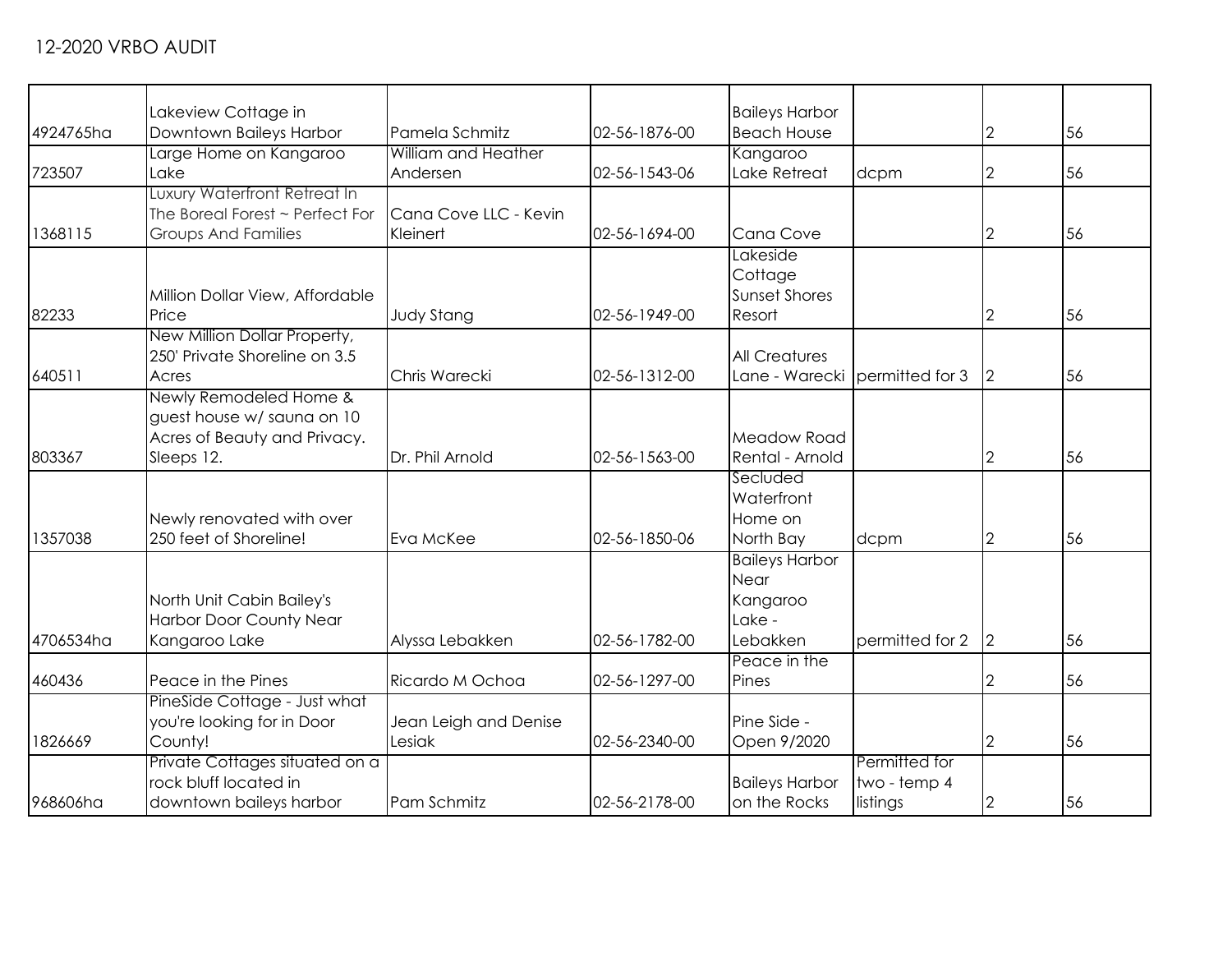|           | Private Cottages situated on a |                               |               |                            | Permitted for      |                |    |
|-----------|--------------------------------|-------------------------------|---------------|----------------------------|--------------------|----------------|----|
|           | rock bluff located in          |                               |               | <b>Baileys Harbor</b>      | two - temp 4       |                |    |
| 7968596ha | downtown baileys harbor        | Pam Schmitz                   | 02-56-2178-00 | on the Rocks               | listings           | $\overline{2}$ | 56 |
|           | Private Peninsula, Peaceful    |                               |               |                            |                    |                |    |
|           | Location with Shoreline and    |                               |               | Heggland                   |                    |                |    |
| 220857    | <b>Boat Slip</b>               | Dennis & Jeff Hickey          | 02-56-0200-06 | House                      |                    | 2              | 56 |
| 854909    | Private Water front estate!    | Cole Family LLC               | 02-56-1607-06 | <b>Schook Shack</b>        | dcpm               | $\overline{2}$ | 56 |
|           | Quintessential Door County     |                               |               | Kangaroo                   |                    |                |    |
|           | cottage just steps from the    |                               |               | Lake Road                  |                    |                |    |
| 1077847   | water!                         | Jeffrey & Tamara Wiswell      | 02-56-1696-06 | Cottage                    | dcpm               | $\mathbf{2}$   | 56 |
|           | Remodeled, 2 Acres W/200'      |                               |               |                            |                    |                |    |
|           | Private Waterfront, Huge       |                               |               | <b>All Creatures</b>       |                    |                |    |
| 467927    | Deck, 5 Star Rating            | Chris Warecki                 | 02-56-1312-00 | Lane - Warecki             | permitted for 3    | $\overline{2}$ | 56 |
|           |                                |                               |               | Lakeshore                  |                    |                |    |
|           | Rustic Log Home located near   | Linette Haleen - Todd         |               | Vacation                   |                    |                |    |
| 1997550   | <b>Baileys Harbor</b>          | Haleen - Lisa Geobel          | 02-56-2313-00 | <b>Rentals LLC</b>         |                    | 2              | 56 |
|           | South Lane Cottage #1, with    |                               |               |                            |                    |                |    |
|           | a living room view of Lake     |                               |               | <b>Baileys Harbor</b>      |                    |                |    |
| 1596072   | Michigan.                      | Matt Horton                   | 02-56-1826-00 | Yellow House               | permitted for 3    | $\vert$ 2      | 56 |
|           |                                |                               |               | East                       |                    |                |    |
|           | Spring, Summer or Fall, Great  | <b>East Shorewood Cottage</b> |               | Shorewood                  |                    |                |    |
| 221546    | Place to Get Away from it All  | Homeowners Assoc.             | 02-55-0130-00 | Cottages<br>East           | permitted for 10 2 |                | 56 |
|           | Stay at this cozy cottage      | East Shorewood Cottage        |               | Shorewood                  |                    |                |    |
| 219987    | perfect for couples!           | Homeowners Assoc.             | 02-55-0130-00 | Cottages                   | permitted for 10 2 |                | 56 |
|           | Stone Cottage, Nestled In The  |                               |               |                            |                    |                |    |
|           | Woods in Door County - Call    | Dennis & Tamara Zee/          |               |                            |                    |                |    |
| 1209428   | for rates                      | William & Lesley O'Kane       | 02-56-1824-00 | <b>Stone Cottage</b>       | charnetski         | $\overline{2}$ | 56 |
|           |                                |                               |               |                            |                    |                |    |
|           | Stone Ridge on 4.2 Wooded      |                               |               |                            |                    |                |    |
|           | Acres/Firepit, 4 Bedrooms, 2.5 |                               |               |                            |                    |                |    |
| 791464    | Baths, Sleeps 14 & Pets        | <b>Stone Ridge</b>            | 02-56-0272-13 | Mel Fogel                  | dreamland          | $\overline{2}$ | 56 |
|           | Stunning and Spectacular on    |                               |               |                            |                    |                |    |
| 1279183   | Lake Michigan!                 | Alexandra Pape                | 02-56-1903-00 | Lyons Woods                |                    | 2              | 56 |
|           |                                |                               |               |                            |                    |                |    |
|           | Stunning Lake Michigan         |                               |               |                            |                    |                |    |
|           | Home, Sleeps 20! Close to      |                               |               |                            |                    |                |    |
| 1960481   | Cave Point/Whitefish Dunes!    | Dune Alright                  | 02-56-2268-07 | Rebecca Taylor Simple Life |                    | $\overline{2}$ | 56 |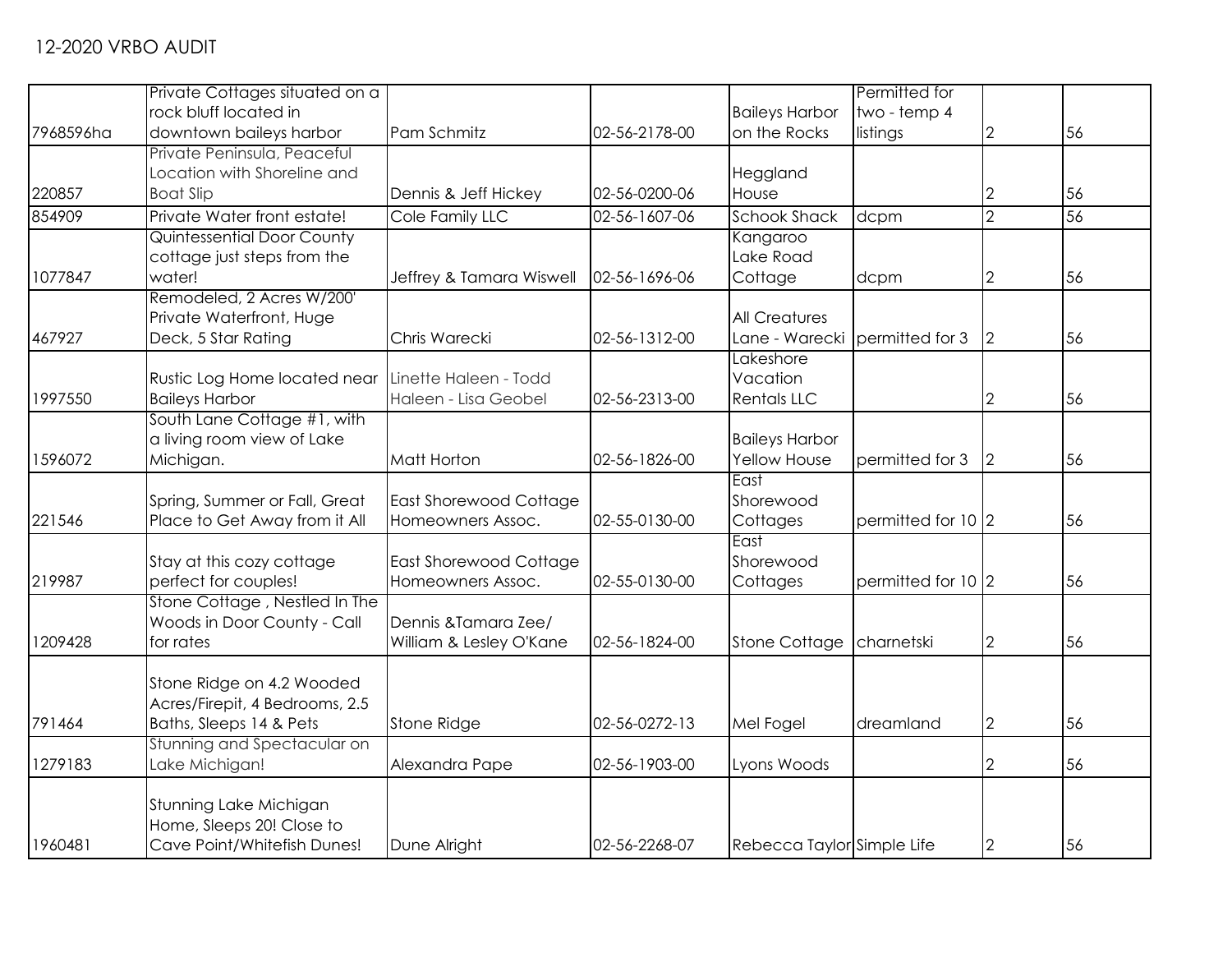|           |                                  |                                |               | Pinkmoto             |                    |                |    |
|-----------|----------------------------------|--------------------------------|---------------|----------------------|--------------------|----------------|----|
|           | Stunning Studio just steps from  |                                |               | Revocable            |                    |                |    |
|           | the Bjorklunden Trail System in  |                                |               | Trust - Karyn        |                    |                |    |
| 1876973   | <b>Baileys Harbor</b>            | <b>Muirfield Flats</b>         | 02-56-2235-07 | Schroeder            | Simple Life        | $\overline{2}$ | 56 |
|           |                                  |                                |               |                      |                    |                |    |
|           | Three Bedroom Lake House         | <b>Family Style Contractor</b> |               | Our Place on         |                    |                |    |
| 418647    | with Boat Dock                   | <b>LLC</b>                     | 02-56-0339-06 | Kangaroo Lake dcpm   |                    | 2              | 56 |
|           | Tranquility and Serenity/Family  |                                |               | <b>Island View</b>   |                    |                |    |
| 1270494   | Retreat                          | Michael Servais                | 02-56-1893-00 | Lake House           |                    | 2              | 56 |
|           |                                  |                                |               | <b>Sunset Shores</b> |                    |                |    |
|           | Updated interior, perfect        | <b>Sunset Shores Resort</b>    |               | Resort               |                    |                |    |
| 160403    | getaway!                         | Condo Assn                     | 02-56-1951-00 | Sunflower            |                    | 2              | 56 |
|           | Watch the Amazing Door           |                                |               | East                 |                    |                |    |
|           | County Sunsets from Hickoy's     | East Shorewood Cottage         |               | Shorewood            |                    |                |    |
| 221528    | Porch                            | Homeowners Assoc.              | 02-55-0130-00 | Cottages             | permitted for 10 2 |                | 56 |
|           | Waterfront 2-Story Log           |                                |               |                      |                    |                |    |
|           | Cottage, Decks, Beach,           |                                |               | Steffan Log          |                    |                |    |
| 400026    | Canoe & Firepit                  | Donna & Peter Steffen          | 02-56-0899-00 | House                |                    | 2              | 56 |
|           | <b>Waterfront Baileys Harbor</b> |                                |               |                      |                    |                |    |
| 4840107ha | Studio on Lake Michigan!         | James Dillenburg               | 02-56-1257-00 | <b>Shalom Stone</b>  |                    | 2              | 56 |
|           |                                  |                                |               |                      |                    |                |    |
|           | Waterfront Log Cabin with        |                                |               | Rocky Bottom         |                    |                |    |
| 221358    | <b>Boat House and Pier</b>       | Natalie & Terry McAllister     | 02-56-0885-06 | Ledge                | dcpm               | $\overline{2}$ | 56 |
|           |                                  |                                |               | Water's Edge         | Part of Sunset     |                |    |
| 309037    | Water's Edge Cottage             | <b>Tim Hodkiewicz</b>          | 02-55-0497-00 | Cottage              | <b>Shores</b>      | 2              | 56 |
|           |                                  |                                |               | <b>Baileys Large</b> |                    |                |    |
|           | Welcome to Pelican Lookout       |                                |               | Home for             |                    |                |    |
|           | as seen on HGTV's Lakefront      |                                |               | Families -           |                    |                |    |
|           |                                  |                                |               |                      |                    |                |    |
| 1436478   | <b>Bargain Hunt Renovation!</b>  | Pelican Bay LLC                | 02-56-2016-00 | Nguyen               |                    | $\overline{2}$ | 56 |
|           | Wild Cedars - Cana Island -      |                                |               |                      |                    |                |    |
|           | Lake Michigan - Distinctive      |                                |               | <b>Boreal Beach</b>  |                    |                |    |
| 1563963   | New Home                         | Stephen Clemnti Jr.            | 02-56-1820-00 | House                | permitted for 2    | $\overline{2}$ | 56 |
|           |                                  |                                |               |                      |                    |                |    |
|           | Wildwood Beach House Has A       |                                |               |                      |                    |                |    |
|           | Large Private Sandy Beach On     |                                |               | Wildwood             |                    |                |    |
| 882335    | The Shore Of Lake Michig         | Laura Thometz                  | 02-56-1640-06 | <b>Beach Home</b>    | dcpm               | $\overline{2}$ | 56 |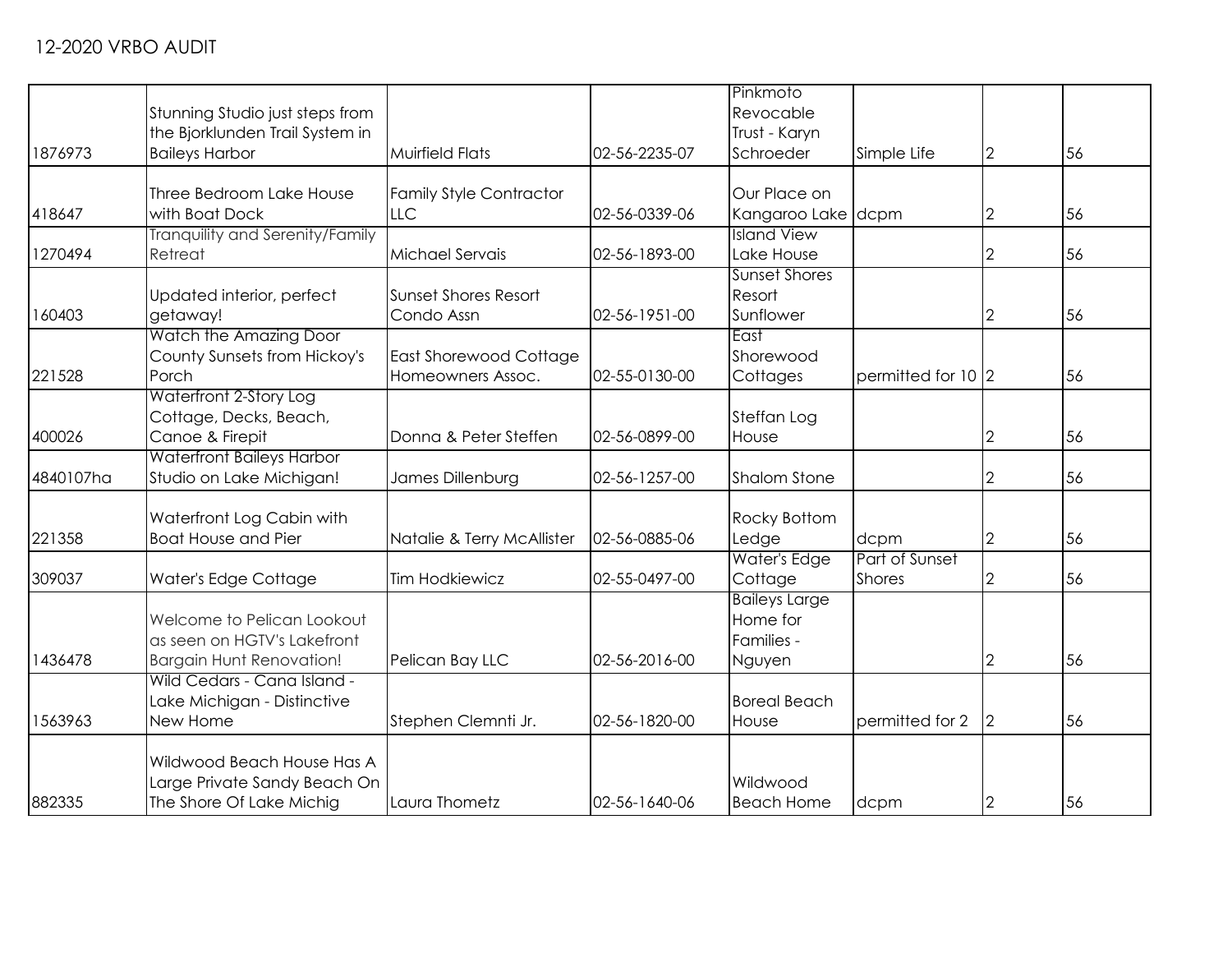|                  | Your Family will Love the<br>Beautiful Lake View at This                 | East Shorewood Cottage            |               | East<br>Shorewood                                                      |                       |                |                |
|------------------|--------------------------------------------------------------------------|-----------------------------------|---------------|------------------------------------------------------------------------|-----------------------|----------------|----------------|
| 221522           | Comfortable Cottage                                                      | Homeowners Assoc.                 | 02-55-0130-00 | Cottages                                                               | permitted for 10 2    |                | 56             |
| $\overline{2}$   |                                                                          |                                   |               |                                                                        | <b>Baileys Harbor</b> |                |                |
| 1244408          | Clay Banks Retreat                                                       | Door County Clay Banks<br>Retreat | 06-56-1866-00 | Darelynn M<br>Louscher                                                 |                       | 6              | 56             |
| 2051294          | Peaceful Door County Cabin<br>retreat on the shores of Lake<br>Michigan  | Andy Low                          | 06-56-2350-00 | Lake Michigan<br>Cabin Low                                             |                       | 6              | 56             |
| $\boldsymbol{6}$ |                                                                          |                                   |               |                                                                        | <b>Clay Banks</b>     |                | 2 <sup>1</sup> |
| 2055784          | Beautiful 1 bedroom unit at<br>resort, sleeps 4                          |                                   |               |                                                                        |                       | 8              | 51             |
| 1206658          | 2 Bedroom, 1 Bath Home<br>Away From Home - Overlooks<br>the lake         | Jonathon Pesek - Pesek<br>Realty  | 08-53-1856-00 | Landmark<br>Resort - Pesek                                             |                       | $\overline{8}$ | 53             |
| 1457421          | <b>Bay View Escape In Door</b><br>County                                 | Zanky Properties LLC              | 08-53-2007-00 | Ladmark Zanky                                                          |                       | 8              | 53             |
| 1812858          | Beautiful Pelican Cove of Egg<br>Harbor/Door<br>County/Landmark Resort   | John & Michelle Jordan            | 08-53-2212-00 | Landmark<br>Resort-Mister<br>Kaplan Invest<br>Pelican<br>CoveUnit 1220 |                       | $\overline{8}$ | 53             |
| 1696273          | Door County Getaway<br>@Landmark Resort                                  | Michal & A. Monika Chiu           | 08-53-2031-00 | Landmark<br>Resort #2230 &<br>#2308 - Chiu                             | permitted for 2       | 8              | 53             |
| 1880751          | Door County Paradise-2<br><b>Bedroom At The Landmark</b><br>Resort #2332 | Jerold and Jennifer<br>Schuetz    | 08-53-2267-00 | Landmark<br>Resort -<br>Schuetz - Unit<br>2332                         |                       | $\overline{8}$ | 53             |
| 1629282          | DoorCo Happy Place<br>@Landmark Resort                                   | Michal & A. Monika Chiu           | 08-53-2031-00 | Landmark<br>Resort #2230 &<br>#2308 - Chiu                             | permitted for2        | 8              | 53             |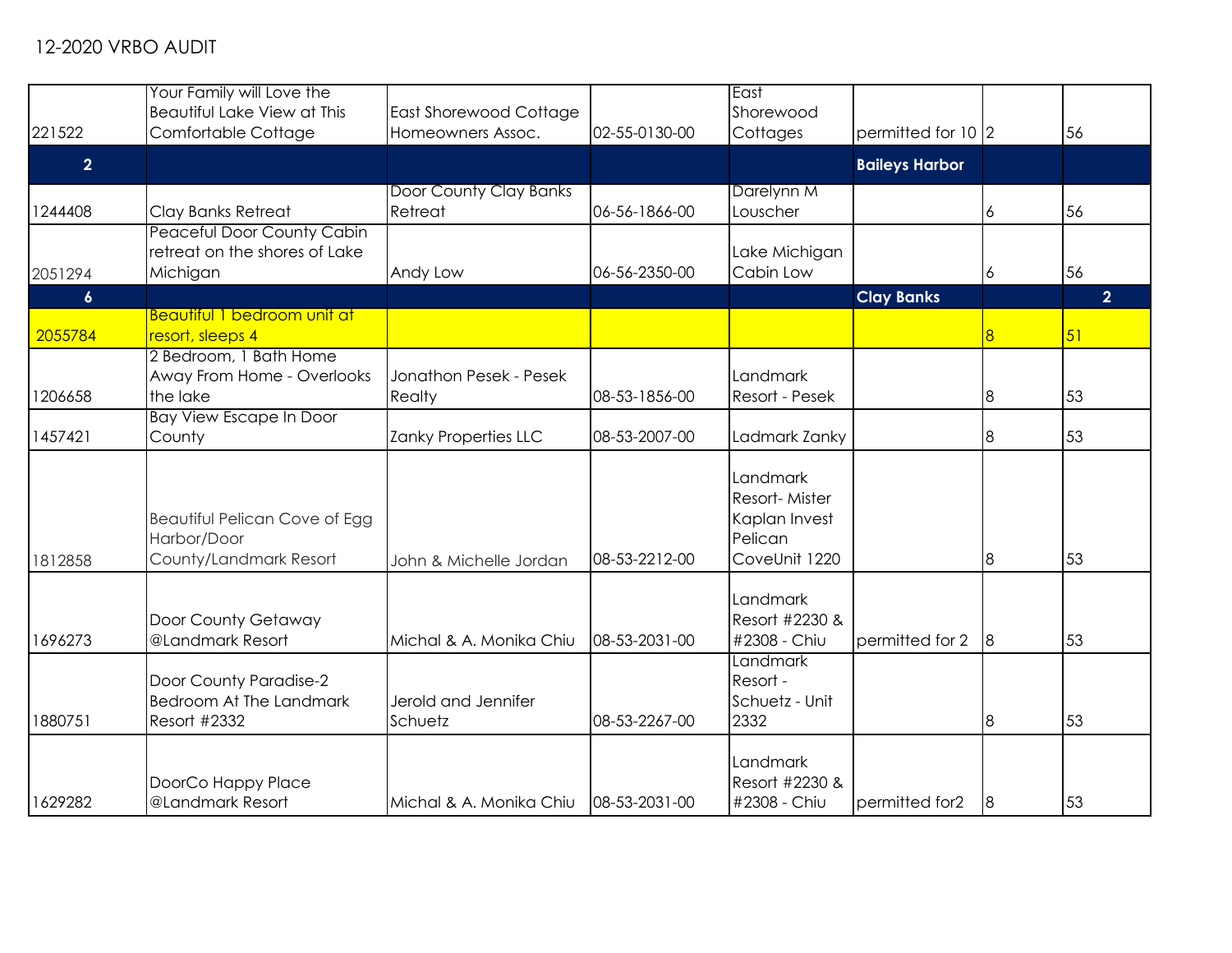|           |                                                     |                             |               | Landmark               |                 |                |    |
|-----------|-----------------------------------------------------|-----------------------------|---------------|------------------------|-----------------|----------------|----|
|           |                                                     |                             |               | Resort - Door          |                 |                |    |
|           | Enjoy! Landmark Resort-Cozy                         |                             |               | County                 |                 |                |    |
| 963491    | 1br Woodview!                                       | <b>Brian Wiegand</b>        | 08-53-1688-00 | Getaweays              | permitted for 4 | 8              | 53 |
|           | <b>ESCAPE! COZY WOODVIEW!</b>                       |                             |               | <b>Landmark</b>        |                 |                |    |
|           | Landmark Resort, EGG                                |                             |               | Resort - Door          |                 |                |    |
|           |                                                     |                             |               |                        |                 |                |    |
| 1050857   | HARBOR - Updated, Cozy, 1<br><b>Bdrm Woodview C</b> | <b>Brian Wiegand</b>        | 08-53-1688-00 | County<br>Getaweays    | permitted for 4 | 8              | 53 |
|           |                                                     |                             |               | Landmark               |                 |                |    |
|           | <b>Hotel Condo with Great Water</b>                 |                             |               | Resort - Joyce         |                 |                |    |
|           | Views                                               |                             | 08-53-2231-00 | #2317                  |                 |                | 53 |
| 1737228   |                                                     | Dennis Joyce                |               | Landmark -             |                 | 8              |    |
|           |                                                     |                             |               | Rudy - Units           |                 |                |    |
|           | Landmark 2-BR King Beds, 2-                         |                             |               | 1303, 4218 and         |                 |                |    |
| 423455    | <b>Bath</b>                                         | Curtis Rudy                 | 08-53-1346-00 | 2332                   | permitted for 2 | 8              | 53 |
|           |                                                     |                             |               |                        |                 |                |    |
|           |                                                     |                             |               | Landmark               |                 |                |    |
|           |                                                     |                             |               | <b>Resort Good</b>     |                 |                |    |
|           | Landmark Resort Condo w/                            |                             |               | <b>Faith Financial</b> |                 |                |    |
| 7692101ha | <b>Spectacular Views!</b>                           | <b>Good Faith Financial</b> | 08-53-1970-00 | Unit #2324             | Evolve          | 8              | 53 |
|           |                                                     |                             |               |                        |                 |                |    |
|           | Landmark Resort, 2 bedroom,                         |                             |               | Achino -               |                 |                |    |
| 7083628ha | I bath sleeps 6. Lowest rates.                      | Harry & Sharon Achino       | 08-53-1140-00 | Landmark               |                 | 8              | 53 |
|           |                                                     |                             |               | Landmark               |                 |                |    |
|           |                                                     |                             |               | Resort -               |                 |                |    |
|           |                                                     |                             |               | Nomad                  |                 |                |    |
|           |                                                     |                             |               | Ventures LLC -         |                 |                |    |
| 7521534ha | Light & Bright Bay View Retreat Nomad Ventures LLC  |                             | 08-53-1990-00 | #1110                  | permitted for 3 | $8\,$          | 53 |
|           |                                                     |                             |               | Landmark               |                 |                |    |
|           | Magnificent Water View                              |                             |               | Resort -               |                 |                |    |
| 843029    | Condo                                               | Jeffrey Petsinger           | 08-53-1617-00 | Petsinger              |                 | $8\,$          | 53 |
|           |                                                     |                             |               |                        |                 |                |    |
|           | Modern, newly updated                               |                             |               | Landmark               |                 |                |    |
|           | condo in scenic Egg Harbor!                         | David and Carrie            |               | Resort - #3202-        |                 |                |    |
| 1183567   | <b>Heart of Door County</b>                         | Counihan                    | 08-53-1783-00 | Counihan               |                 | $\overline{8}$ | 53 |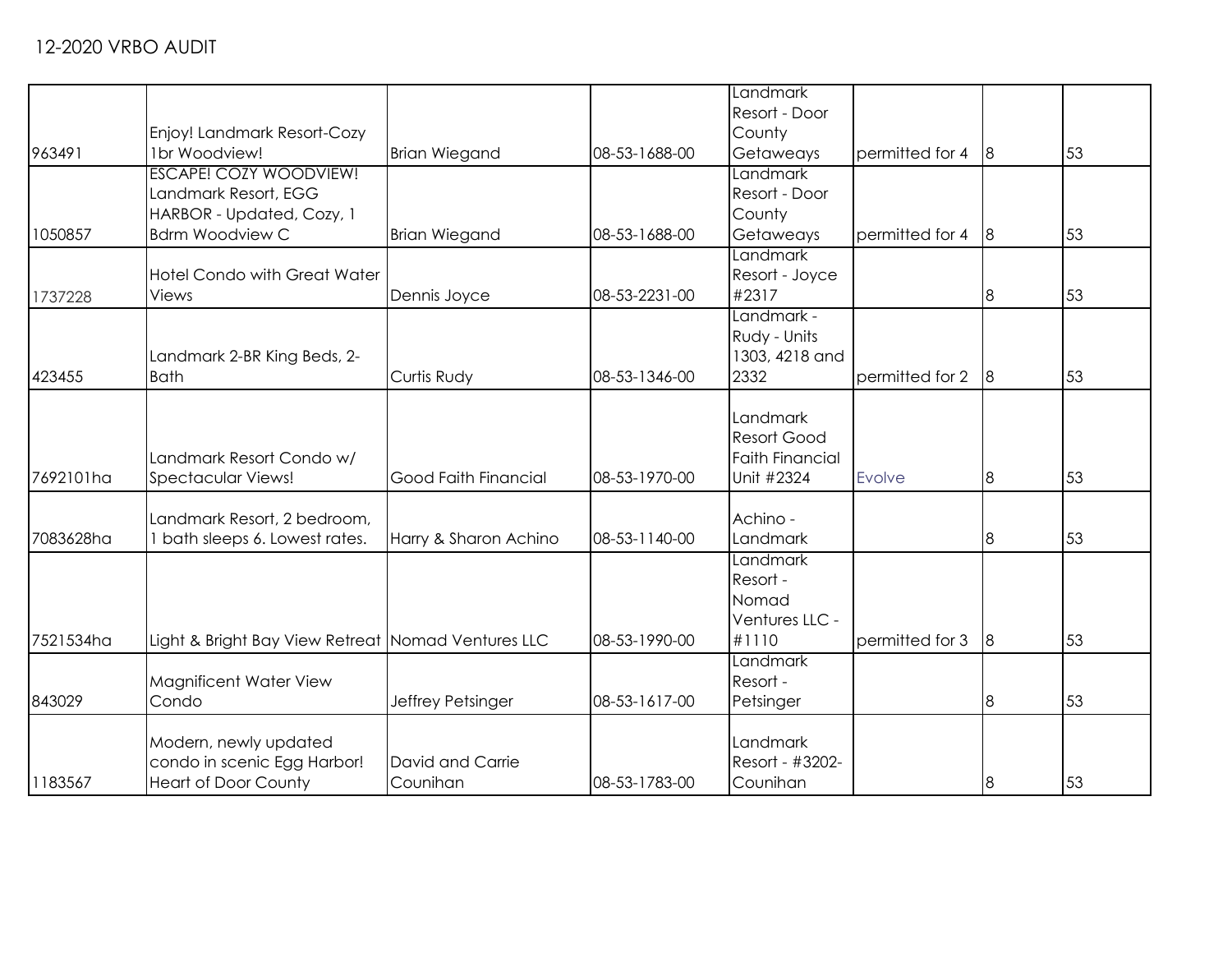|           |                                            |                                            |               | Landmark<br>Resort -           |                 |   |    |
|-----------|--------------------------------------------|--------------------------------------------|---------------|--------------------------------|-----------------|---|----|
|           | NEW! 'The Landmark' Resort                 |                                            |               | Whitfishbayside                |                 |   |    |
| 9264023ha | Condo - 1 Mi to Beach!                     | Whitefishbayside llc                       | 08-53-2224-00 | LLC - Unit 2224                |                 | 8 | 53 |
|           |                                            |                                            |               | Landmark                       |                 |   |    |
|           |                                            |                                            |               | Resort -                       |                 |   |    |
|           |                                            |                                            |               | Nomad                          |                 |   |    |
|           | Newly Updated Lake View                    |                                            |               | Ventures LLC -                 |                 |   |    |
| 7849217ha |                                            | Nomad Ventures LLC                         | 08-53-1990-00 | #1110                          | permitted for 3 | 8 | 53 |
|           | Escape<br>Periwinkle Place @ Landmark      | Landmark Resort-Our                        |               |                                |                 |   |    |
|           |                                            |                                            |               |                                |                 |   |    |
|           | Resort ~ Rates include                     | Door County Life LLC<br>#1336 - Periwinkle | 08-53-1626-00 | Our Door                       |                 |   | 53 |
| 2054943   | cleaning                                   |                                            |               | County Life LLC                |                 | 8 |    |
|           |                                            |                                            |               | Landmark                       |                 |   |    |
|           | Please message us - Blue Skies             |                                            |               | Resort-Blue                    |                 |   |    |
|           |                                            |                                            |               |                                |                 |   |    |
| 1684505   | <b>Bungalow at the Landmark</b><br>Resort! | Lucille and Todd Baker                     | 08-53-2156-00 | <b>Skies Bungalow</b><br>#4213 |                 |   | 53 |
|           |                                            |                                            |               |                                | moving to 00    | 8 |    |
|           |                                            |                                            |               | Quaint Door                    |                 |   |    |
|           | Quaint Door County Haven at                |                                            |               | County Haven-                  |                 |   |    |
|           | The Landmark Resort (Family-               |                                            |               | Landmark                       |                 |   |    |
| 1281266   | friendly Condo)                            | Mark Lorenzo                               | 08-53-1832-00 | Lorenzo                        |                 | 8 | 53 |
|           |                                            |                                            |               | Landmark                       |                 |   |    |
|           |                                            |                                            |               | Resort -                       |                 |   |    |
|           |                                            |                                            |               | Nomad                          |                 |   |    |
|           |                                            |                                            |               | Ventures LLC -                 |                 |   |    |
| 7849206ha | Serene Lake View Condo                     | Nomad Ventures LLC                         | 08-53-1990-00 | #1110                          | permitted for 3 | 8 | 53 |
|           | <b>Spectacular Water View</b>              |                                            |               | Landmark                       |                 |   |    |
|           | Condo, at The Landmark                     |                                            |               | Resort -                       |                 |   |    |
| 1452844   | Resort                                     | Tod & Kathleen Kerscher                    | 08-53-2013-00 | Kerscher                       |                 | 8 | 53 |
|           | Stunning waterview condo at                |                                            |               |                                |                 |   |    |
|           | the Landmark Resort in Egg                 |                                            |               | Landmark                       |                 |   |    |
| 513963    | Harbor                                     | <b>Curtis &amp; Carrie Downes</b>          | 08-53-1344-00 | Downes #2207                   |                 | 8 | 53 |
|           | Stylish 2 bdrm 2 ba recently               |                                            |               |                                |                 |   |    |
|           | remodeled with many                        |                                            |               | John and Sue                   |                 |   |    |
| 809045    | amenities for you to enjoy!                | Landmark Resort- Callen                    | 08-53-1623-00 | Callen                         |                 | 8 | 53 |
|           |                                            |                                            |               |                                |                 |   |    |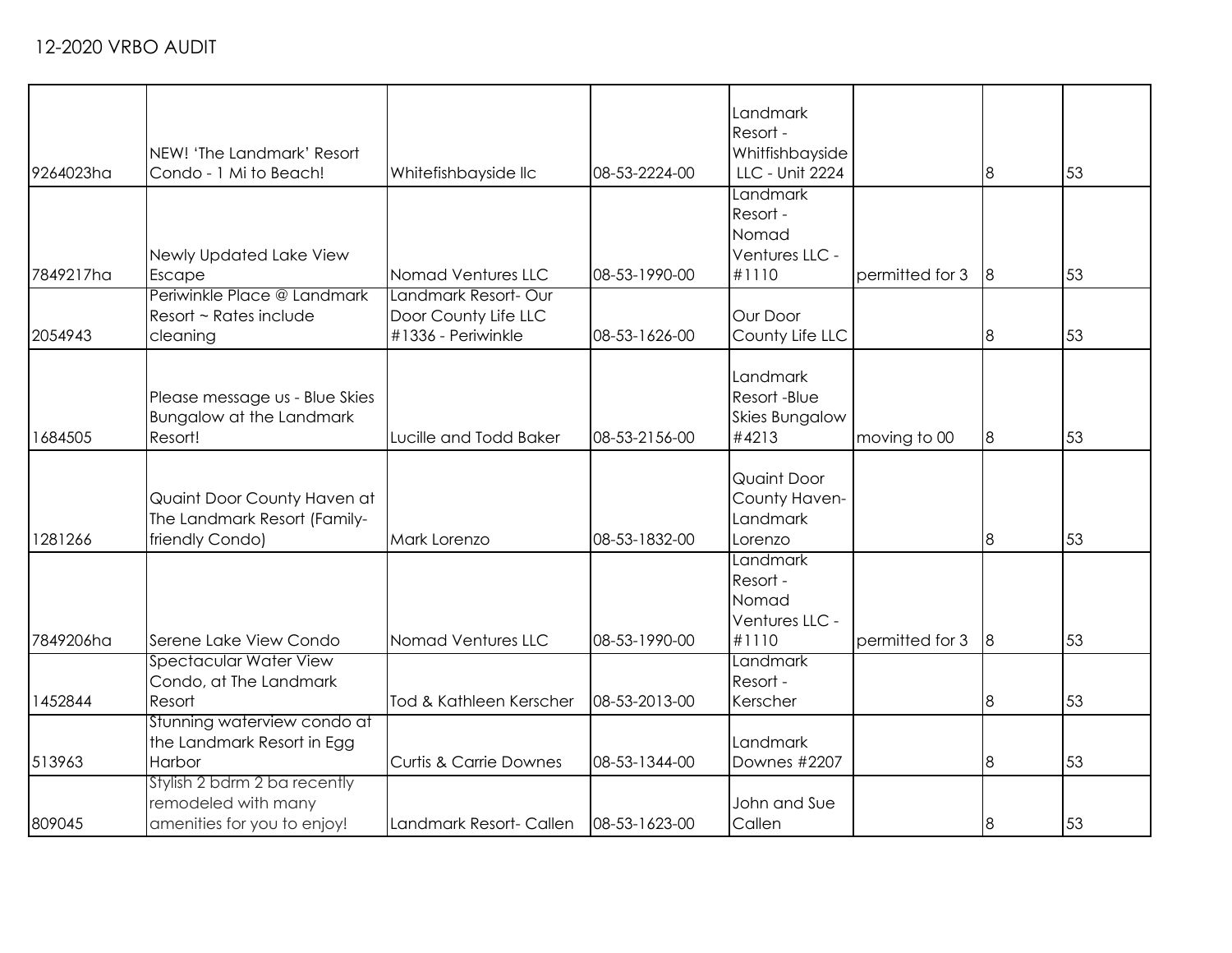| 1989151 | The Blue Whale @ Landmark<br>Resort~ Rates include cleaning Our Door County Life LLC<br>Updated 1 bedroom king, |                          | 08-53-2059-00 | Landmark<br>Resort - Our<br>Door County<br>Life LLC #1334-<br><b>Blue Whale</b><br>Landmark |             | 8     | 53 |
|---------|-----------------------------------------------------------------------------------------------------------------|--------------------------|---------------|---------------------------------------------------------------------------------------------|-------------|-------|----|
| 476628  | book now for winter fun in<br>door county                                                                       | Michael Kostiuk          | 08-53-0676-00 | Resort-MJK<br>Rentals                                                                       |             | 8     | 53 |
| 1497704 | Waterview condo located at<br>The Landmark Resort!                                                              | Michael White            | 08-53-1834-07 | Landmark<br>Resort - White -<br>Unit 1102                                                   | simple life | 8     | 53 |
| 1646828 | 4 bedroom sunset views!                                                                                         | Brian & Krista Callaghan | 08-56-2056-06 | Chateau<br>Sunset                                                                           | dcpm        | 8     | 56 |
| 1507889 | 5 bedroom waterfront home<br>with stunning views!                                                               | secluded door coun       | 08-56-2034-06 | <b>White Cliff</b><br>Landing                                                               | dcpm        | 8     | 56 |
| 1453926 | 5 Star Home on the Bay! Huge<br>Deck-Amazing Sunsets!                                                           | Kurt Schmelter           | 08-56-2033-00 | Lulus Bayside                                                                               |             | 8     | 56 |
| 822530  | A newly renovated cottage<br>on the green bay waters                                                            | Daniel & Wanda Kupsco    | 08-56-1566-06 | Sunset<br>Sanctuary                                                                         | dcpm        | $8\,$ | 56 |
| 403451  | Bayside Log Home Waterfront,<br>WiFi, 3 bedrooms, Direct TV,<br>Fire Pit                                        | Laurel Key               | 08-56-1037-13 | <b>Bayside Log</b><br>Home                                                                  | Dreamland   | $8\,$ | 56 |
| 2060081 | <b>Bluebell Cottage: Luxury</b><br>Waterfront Home with Private<br>Pier                                         | Gregory and Lynn Bell    | 08-56-2351-00 | Bluebell<br>Cottage - 7161<br>Horseshoe Bay                                                 |             | 8     | 56 |
| 1518746 | <b>BRAND NEW CUSTOM BUILT</b><br>HOME - Egg Harbor Retreat                                                      | John and Susie Plumb     | 08-56-1895-00 | Secret<br>Meadow                                                                            |             | 8     | 56 |
| 1454913 | Charming, *Pet Friendly* Door<br>County Cabin on the Bay!                                                       | <b>Jeff Garber</b>       | 08-56-1396-07 | <b>Stones Throw</b>                                                                         | simple life | 8     | 56 |
| 1276892 | Diamond in the Wooods                                                                                           | <b>Elaine DeMarb</b>     | 08-56-1860-00 | Diamond in<br>the Woods                                                                     |             | 8     | 56 |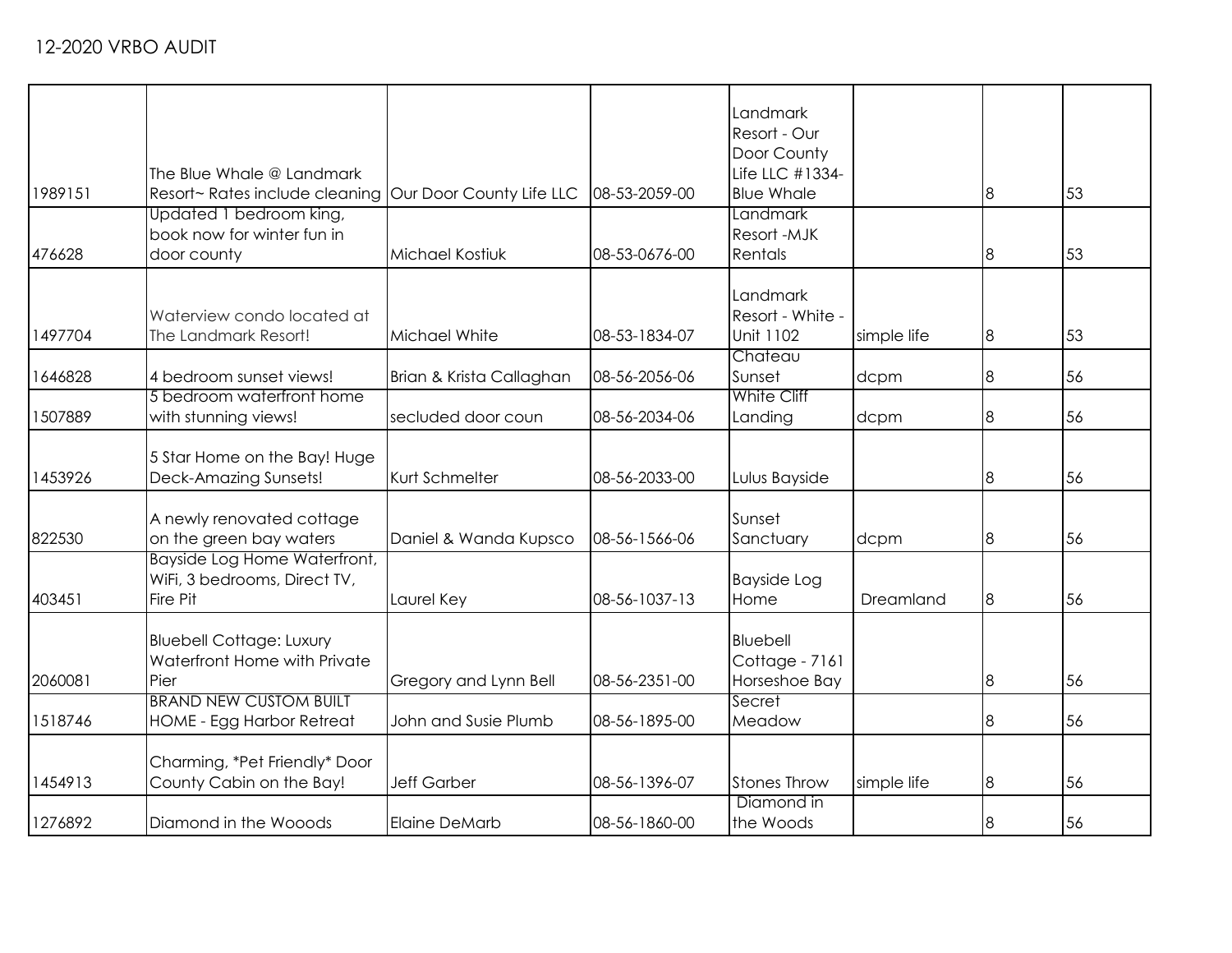|           | Egg Harbor Home w/Deck on                            |                                       |               |                     |             |                |    |
|-----------|------------------------------------------------------|---------------------------------------|---------------|---------------------|-------------|----------------|----|
| 4647662ha | 2 Acres - 12 Min to Lake                             | Kerri Zergoski                        | 08-56-1768-00 | Lodge 42            | Evolve      | 8              | 56 |
|           |                                                      |                                       |               | Egg Harbor          |             |                |    |
| 2052675   | Egg Harbor White House                               | James Schleicher                      | 08-56-2331-00 | White House         |             | 8              | 56 |
|           | Enjoy Amazing Sunsets from                           |                                       |               |                     |             |                |    |
|           | this Gorgeous Waterfront                             |                                       |               |                     |             |                |    |
| 1891588   | Home!                                                | Andrew & Brenda Werth                 | 08-56-2246-00 | Sunny Side Up       |             | 8              | 56 |
|           | Enjoy Waterfront Seclusion in                        |                                       |               |                     |             |                |    |
|           | Classic Cottage, sleeps 12 in 6                      |                                       |               |                     |             |                |    |
| 1810674   | bedrooms                                             | <b>Robert Cowles</b>                  | 08-56-1375-00 | Cherry Lodge        |             | 8              | 56 |
|           | <b>Experience real Door County</b>                   |                                       |               |                     |             |                |    |
|           | in waterfront, secluded classic                      |                                       |               |                     |             |                |    |
| 1814709   | cottage-sleeps 12!                                   | <b>Robert Cowles</b>                  | 08-56-1376-00 | The Annex           |             | 8              | 56 |
|           |                                                      |                                       |               |                     |             |                |    |
|           | Go back in time to                                   |                                       |               |                     |             |                |    |
|           | Grandmascountry chalet                               |                                       |               |                     |             |                |    |
|           | cottage! Quaint Door County                          |                                       |               |                     |             |                |    |
|           | Cabin with sunset views over                         |                                       |               |                     |             |                |    |
| 1454914   | the shores of Green Bay!                             | Jeff Garber                           | 08-56-1395-07 | <b>Stoney Shore</b> | simple life | 8              | 56 |
|           | <b>Gray Gull Cottage-Waterfront</b>                  |                                       |               |                     |             |                |    |
| 7080871ha | Home                                                 | Monument Point Lane LLP 08-55-0797-00 |               | <b>Grey Gull</b>    |             | 8              | 56 |
|           | Great place! Egg Harbor - Log                        |                                       |               |                     |             |                |    |
|           | Cabin w/ 40 Acres - private                          | <b>Blue Chair Capital, Mike</b>       |               | Boyer Log           |             |                |    |
| 1214889   | walking trails                                       | and Becky Boyer                       | 08-56-1821-00 | Home                |             | 8              | 56 |
|           | Hand Hewn Log Cabin Newly                            |                                       |               |                     |             |                |    |
|           | Renovated, rustic-modern                             |                                       |               | Shady Grove -       |             |                |    |
| 1445907   | design                                               | Maureen Gribble                       | 08-56-1925-00 | Gribble             |             | 8              | 56 |
|           |                                                      |                                       |               |                     |             |                |    |
|           | Immaculate 3 Bed / 2.5 Bath                          |                                       |               |                     |             |                |    |
|           | Hand-Hewn Log Cabin in                               |                                       |               |                     |             |                |    |
| 1024755   | Wooded Setting of Egg Harbor Patrick and Shari Hayes |                                       | 08-56-1711-00 | Hazy Hideaway       |             | 8              | 56 |
|           | New for 2019! New Remodel,                           |                                       |               |                     |             |                |    |
|           | Beautifully Furnished, Sleeps 10-                    |                                       |               | Samuleson -         |             |                |    |
| 1603674   | 12                                                   | Lane Samuelon                         | 08-56-2053-00 | 5707 Hyline Trail   |             | $\overline{8}$ | 56 |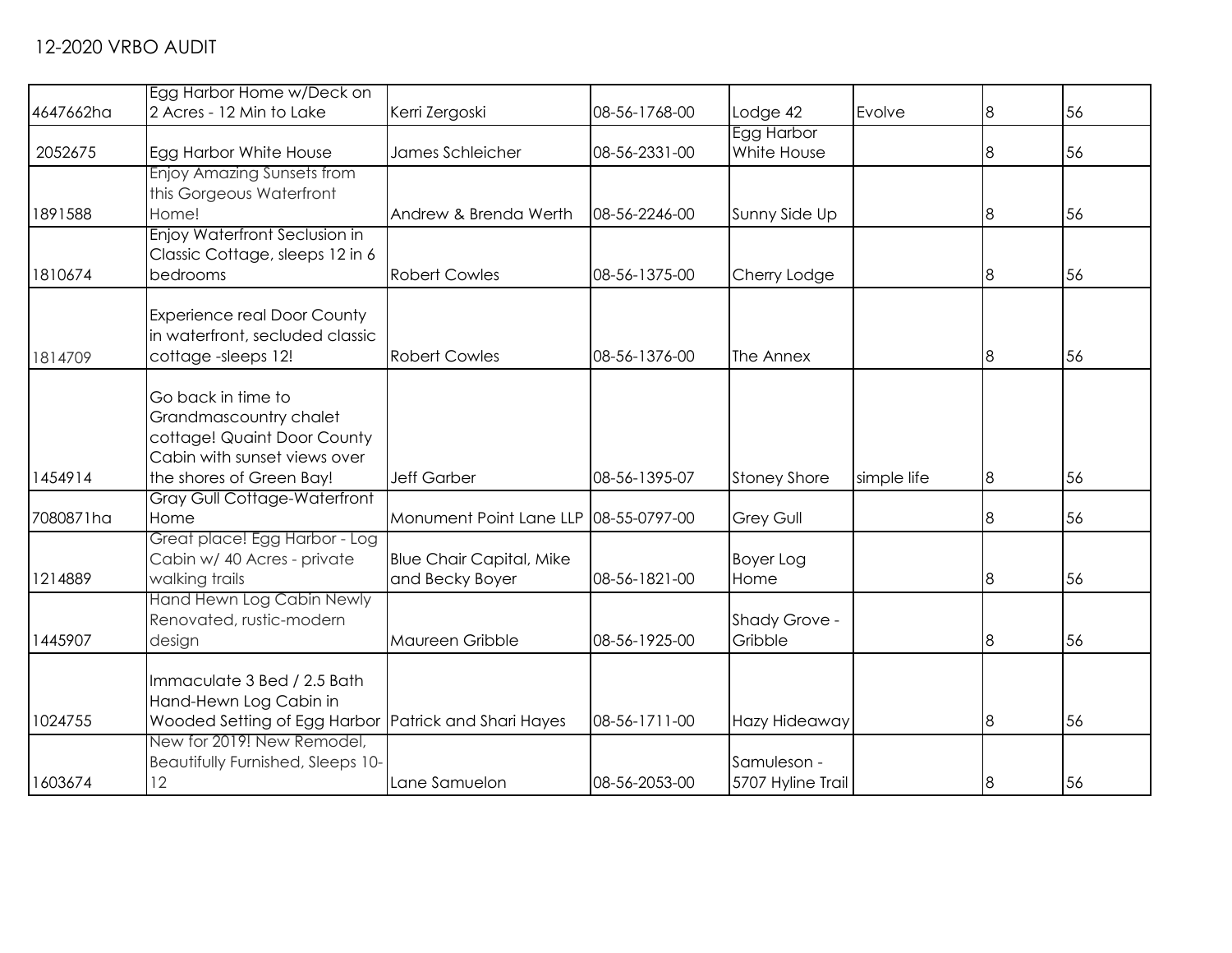|         | New Listing! Dog-Friendly,                               |                                      |               |                            |             |                |    |
|---------|----------------------------------------------------------|--------------------------------------|---------------|----------------------------|-------------|----------------|----|
|         | Secluded Cabin in the Woods,                             |                                      |               | Cabin in the               |             |                |    |
|         | centrally located to Door                                |                                      |               | Woods -                    |             |                |    |
| 1876974 | County attractions                                       | David and Lynn Zawojski              | 08-56-2148-07 | Zawojski                   | simple life | 8              | 56 |
|         |                                                          |                                      |               | Koenens                    |             |                |    |
|         | Panorama Waterfront Guest                                |                                      |               | Panorama                   |             |                |    |
| 57138   | House North of Sturgeon Bay                              | Margaret Koenen                      | 08-55-0155-00 | <b>Guest House</b>         |             | $\overline{8}$ | 56 |
|         |                                                          |                                      |               | Perfect                    |             |                |    |
|         |                                                          |                                      |               | Vacation                   |             |                |    |
|         |                                                          |                                      |               | House for<br>Friends or    |             |                |    |
|         | Perfect vacation house for                               |                                      |               | Family -                   |             |                |    |
| 1863022 | friends and family getaway                               | Cindy and Keith Renaud               | 08-56-2248-00 | Renaud                     |             | 8              | 56 |
|         |                                                          |                                      |               |                            |             |                |    |
|         | Pet Friendly Private Cottage                             | Applewood Cottage                    |               | Applewood                  |             |                |    |
| 78867   | on 10 Acre Farm in Fish Creek                            | Property Managment LLC 08-55-0093-00 |               | Cottage                    |             | 8              | 56 |
|         | Privacy In The Woods, Yet                                |                                      |               |                            |             |                |    |
| 655760  | Close To All The Fun!                                    | <b>Butterfly House - Blosser</b>     | 08-56-1580-00 | <b>Robert Blosser</b>      |             | $\overline{8}$ | 56 |
|         | <b>RELAX with Amazing sunsets</b>                        |                                      |               |                            |             |                |    |
|         | overlooking green bay close                              |                                      |               |                            |             |                |    |
| 375676  | to beach                                                 | Tim & Mary Kelley                    | 08-56-0305-00 | Kelley House               |             | $\bf{8}$       | 56 |
|         | <b>Stunning Door County Cabin</b>                        |                                      |               |                            |             |                |    |
|         | in the Woods, Wi-Fi, firepit,                            |                                      |               | Hidden Bear                |             |                |    |
| 230079  | fireplace, game room                                     | Charles Ireland                      | 08-56-0925-00 | Cabin                      |             | $\overline{8}$ | 56 |
|         |                                                          |                                      |               |                            |             |                |    |
|         | SUNSETS ON THE BLUFF! NEW                                |                                      |               | <b>Bluff Cottage</b>       |             |                |    |
| 1319701 | CONSTRUCTION! WATERVIEW!                                 | Gail Bergman                         | 08-56-1874-00 | Sunset LLC                 |             | 8              | 56 |
|         | <b>SUPERCLEAN Nostalgic Log</b>                          |                                      |               |                            |             |                |    |
|         | Home "THE Green Apple                                    |                                      |               | Green Apple                |             |                |    |
| 1001072 | Lodge"                                                   | <b>Patricia Culliton</b>             | 08-56-1715-00 | Lodge                      |             | $\overline{8}$ | 56 |
|         | The Honey Dew Log Lodge at                               |                                      |               |                            |             |                |    |
|         | Egg Harbor Door County                                   |                                      |               | The Honey                  |             |                |    |
| 341406  | Wisconsin                                                | Kim Bell                             | 08-56-0702-00 | Dew Lodge                  |             | $\overline{8}$ | 56 |
| 595501  | Unique Distinctive Cottage on<br>the Shores of Green Bay | Sara Steinharted/Jon                 | 08-56-1316-06 | Whitestone at<br>the Water |             |                | 56 |
|         |                                                          | Chapman                              |               |                            | dcpm        | 8              |    |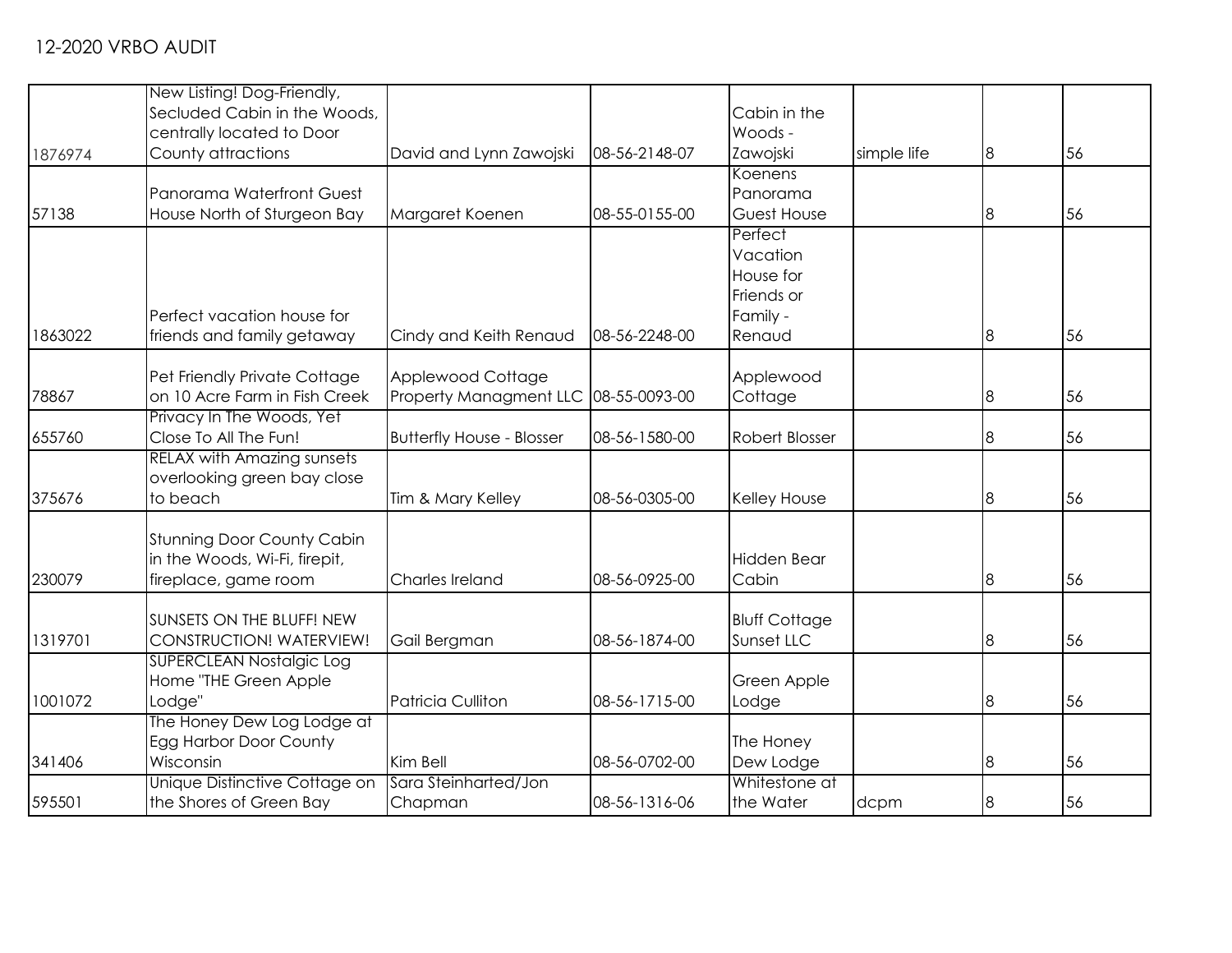|           | Updated home - Egg Harbor -                      |                             |               |                     |                    |                |    |
|-----------|--------------------------------------------------|-----------------------------|---------------|---------------------|--------------------|----------------|----|
|           | Bay Shore, sunsets, great                        |                             |               | <b>Boyer Bay</b>    |                    |                |    |
| 1866692   | screened porch, RELAX!                           | Becky & Mike Boyer          | 08-56-2203-00 | House               |                    | 8              | 56 |
|           | Views of Green Bay and Egg                       | David Ohlson/ Charles       |               | Ohlson              |                    |                |    |
| 566840    | Harbor                                           | Chilcote                    | 08-56-0729-06 | Chateau2            | dcpm               | 8              | 56 |
|           |                                                  |                             |               | Barbara-            |                    |                |    |
| 7045122ha | Villa Royer - Waterfront home                    | Villa Royer                 | 08-56-1029-00 | <b>Widder Lowry</b> |                    | $\overline{8}$ | 56 |
|           |                                                  |                             |               | Cousins             |                    |                |    |
|           |                                                  |                             |               | Cottage - Your      |                    |                |    |
| 468335    | Your key to the door                             | Bryan Troutman              | 08-56-1322-00 | key to the Door     |                    | 8              | 56 |
|           |                                                  |                             |               | Timber Lodge,       | permitted          |                |    |
| 2154957   | Timber Lodge                                     | Nicholas Langer             | 08-56-2372-00 | The                 | 12/1/2020          | $\bf{8}$       | 56 |
|           |                                                  |                             |               |                     | <b>Town of Egg</b> |                |    |
| 8         |                                                  |                             |               |                     | <b>Harbor</b>      |                |    |
|           | <b>BEAUTIFUL sunset/water view</b>               |                             |               |                     |                    |                |    |
|           | from balcony! DISINFECTED B4                     |                             |               | Ridgewood           |                    |                |    |
| 56038     | /AFTER EVERY USE                                 | Angie Vandenavond           | 09-53-0640-00 | Condo 2-B           | permitted for 2    | 9              | 53 |
|           |                                                  |                             |               |                     |                    |                |    |
|           | Best Waterview of Egg Harbor -                   |                             |               | Eames Farm          |                    |                |    |
|           | Beautiful, Fully Appointed                       |                             |               | Condo - #M5 -       |                    |                |    |
| 515418    | Ground Level Condo                               | JRCH, LLC                   | 09-53-1345-00 | <b>JRCH</b>         |                    | 9              | 53 |
|           |                                                  |                             |               | Eames Farm,         |                    |                |    |
|           |                                                  | <b>Thomasan Christensen</b> |               | $#S-3 -$            |                    |                |    |
| 309573    | Now renting 2021!!                               | Harnack                     | 09-53-0498-00 | Christensen         |                    | 9              | 53 |
|           |                                                  |                             |               | Derse's White       |                    |                |    |
|           | Waterfront Town Home in Egg                      |                             |               | Cliff Condo -       |                    |                |    |
| 429685    | Harbor                                           | Arthur R. Derse             | 09-53-1100-05 | Unit 5              |                    | 9              | 53 |
|           | "YOUR PLACE" 3-bedroom, 2-                       |                             |               |                     |                    |                |    |
|           | bath ranch style home in the                     |                             |               |                     |                    |                |    |
| 705682    | village of Egg Harbor                            | Joe Nimmer                  | 09-56-1537-00 | <b>Your Place</b>   |                    | 9              | 56 |
|           | 3 Bedroom, 2 Bath Ranch<br>Home With A Great Egg |                             |               |                     |                    |                |    |
| 647346    | Harbor Location.                                 | <b>Shallows Resort</b>      | 09-56-1453-00 | <b>Falun House</b>  |                    | 9              | 56 |
|           |                                                  |                             |               |                     |                    |                |    |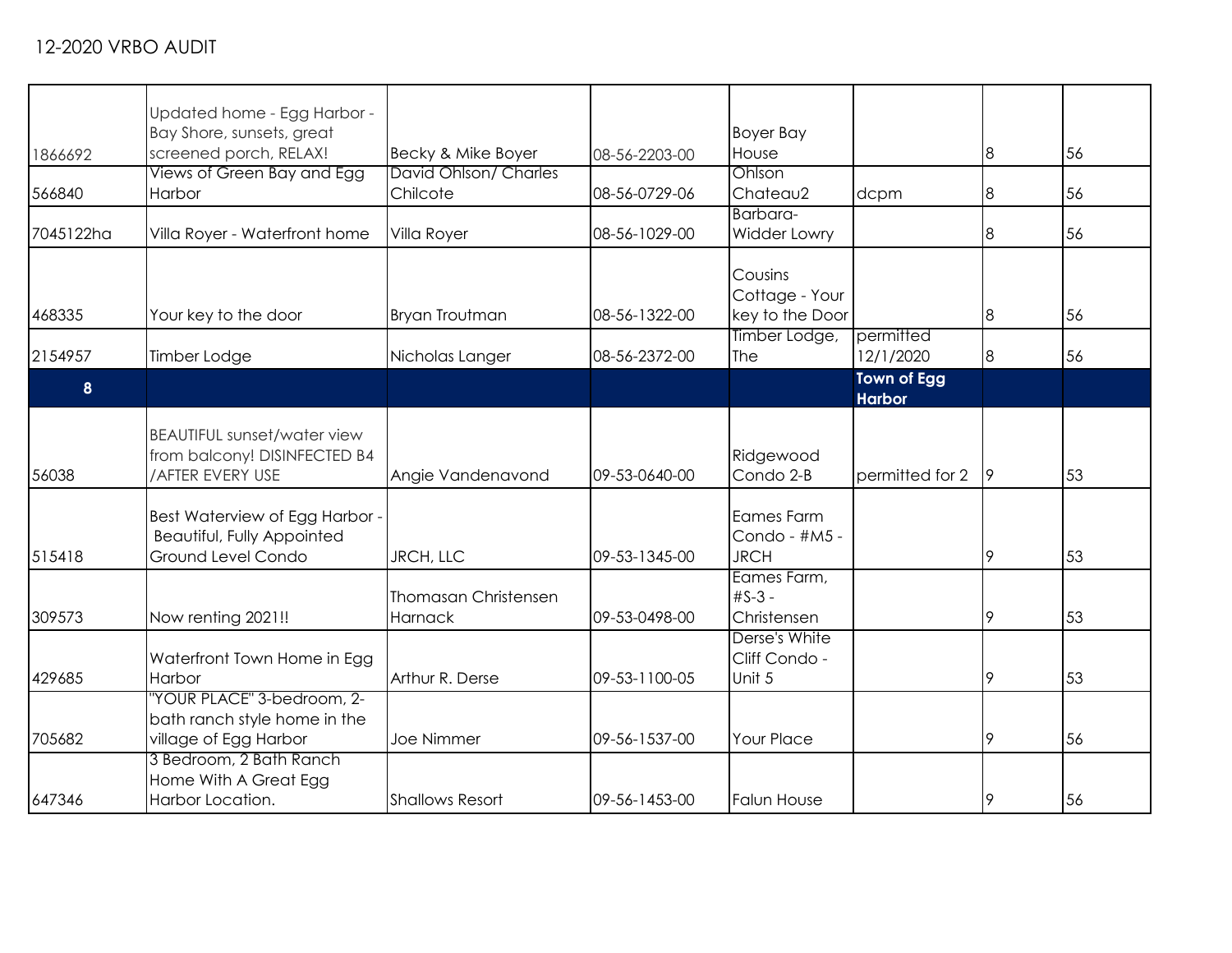| 1357071   | Breathtaking views of the bay<br>walking distance to town! | Massoud Maleki           | 09-56-1086-06 | Scenic Home<br>in Egg Harbor | dcpm            | 9  | 56 |
|-----------|------------------------------------------------------------|--------------------------|---------------|------------------------------|-----------------|----|----|
|           |                                                            | Karen Northrup -         |               | <b>Church Street</b>         |                 |    |    |
| 1788763   | <b>Church Street House</b>                                 | <b>SWNKCN LLC</b>        | 09-56-1881-16 | House                        | dclighthouse    | 9  | 56 |
|           | Door County three bedroom                                  |                          |               |                              |                 |    |    |
| 449353    | vacation home                                              | Shallows, Inc.           | 09-56-0361-00 | <b>Bluffside</b>             |                 | 9  | 56 |
|           | Door County Waterfront Home                                |                          |               |                              |                 |    |    |
| 626232    | with Private Beach                                         | <b>RPO Holdings</b>      | 09-56-1460-00 | <b>Mariner II</b>            |                 | 9  | 56 |
|           | Egg Harbor Log Cabin, Door                                 |                          |               | Egg Harbor                   |                 |    |    |
| 881025    | County                                                     | Karen Berndt             | 09-56-1646-00 | Log Cabin                    |                 | 9  | 56 |
|           | Large Five Bedroom on the                                  |                          |               | Bertschinger                 |                 |    |    |
| 672228    | Water in Egg Harbor.                                       | Bertschinger Investments | 09-55-0317-00 | Investments                  | permitted for 8 | 9  | 56 |
|           |                                                            |                          |               |                              |                 |    |    |
|           | Lighthouse Place is the                                    |                          |               |                              |                 |    |    |
|           | perfect place to enjoy Egg                                 |                          |               | Lighthouse                   |                 |    |    |
| 1341621   | Harbor and all of Door County                              | Claire Murphy            | 09-56-1830-16 | Place                        | dclighthouse    | 9  | 56 |
|           | Log Cabin in the beautiful                                 |                          |               | Larsen Log                   |                 |    |    |
| 427036    | Village of Egg Harbor                                      | Paul Larsen              | 09-55-0381-00 | Cabin                        | permitted for 2 | 9  | 56 |
|           | <b>Luxurious Door County</b>                               |                          |               |                              |                 |    |    |
|           | Waterfront Home with Private                               |                          |               |                              |                 |    |    |
| 591007    | Beach                                                      | <b>RPO Holdings</b>      | 09-56-1417-00 | Mariner                      |                 | 9  | 56 |
|           | Modern Craftsman Home and                                  |                          |               | Egg Harbor                   |                 |    |    |
|           | Guest Suite - Walk to Egg                                  | Robert and Suzanne       |               | Hideaway -                   |                 |    |    |
| 1503315   | Harbor                                                     | Esposito                 | 09-56-1780-00 | Esposito                     | permitted for 2 | 19 | 56 |
|           | Newly Remodeled Lake Home                                  |                          |               |                              |                 |    |    |
|           | <b>Steps From Water With</b>                               |                          |               | Majestic                     |                 |    |    |
| 4916534ha | Amazing Views & Sunsets!                                   | <b>Trevor Farell</b>     | 09-56-1897-00 | Sunsets                      |                 | 9  | 56 |
|           | One Bedroom Cottage Near                                   |                          |               | Bertschinger                 |                 |    |    |
|           |                                                            |                          | 09-55-0317-00 | Investments                  |                 | 9  | 56 |
| 827152    | Central Egg Harbor                                         | Bertschinger Investments |               |                              | permitted for 8 |    |    |
| 672229    | One Bedroom Cottage on the<br>Water                        |                          | 09-55-0316-00 | Bertschinger<br><b>LLC</b>   | permitted for 8 | 9  | 56 |
|           |                                                            | <b>Bertschinger LLC</b>  |               |                              |                 |    |    |
|           | Roomy Two Bedroom House                                    |                          |               | Bertschinger                 |                 |    |    |
| 1221143   | Near Central Egg Harbor                                    | <b>Bertschinger LLC</b>  | 09-55-0316-00 | LLC                          | permitted for 8 | 9  | 56 |
|           |                                                            |                          |               |                              |                 |    |    |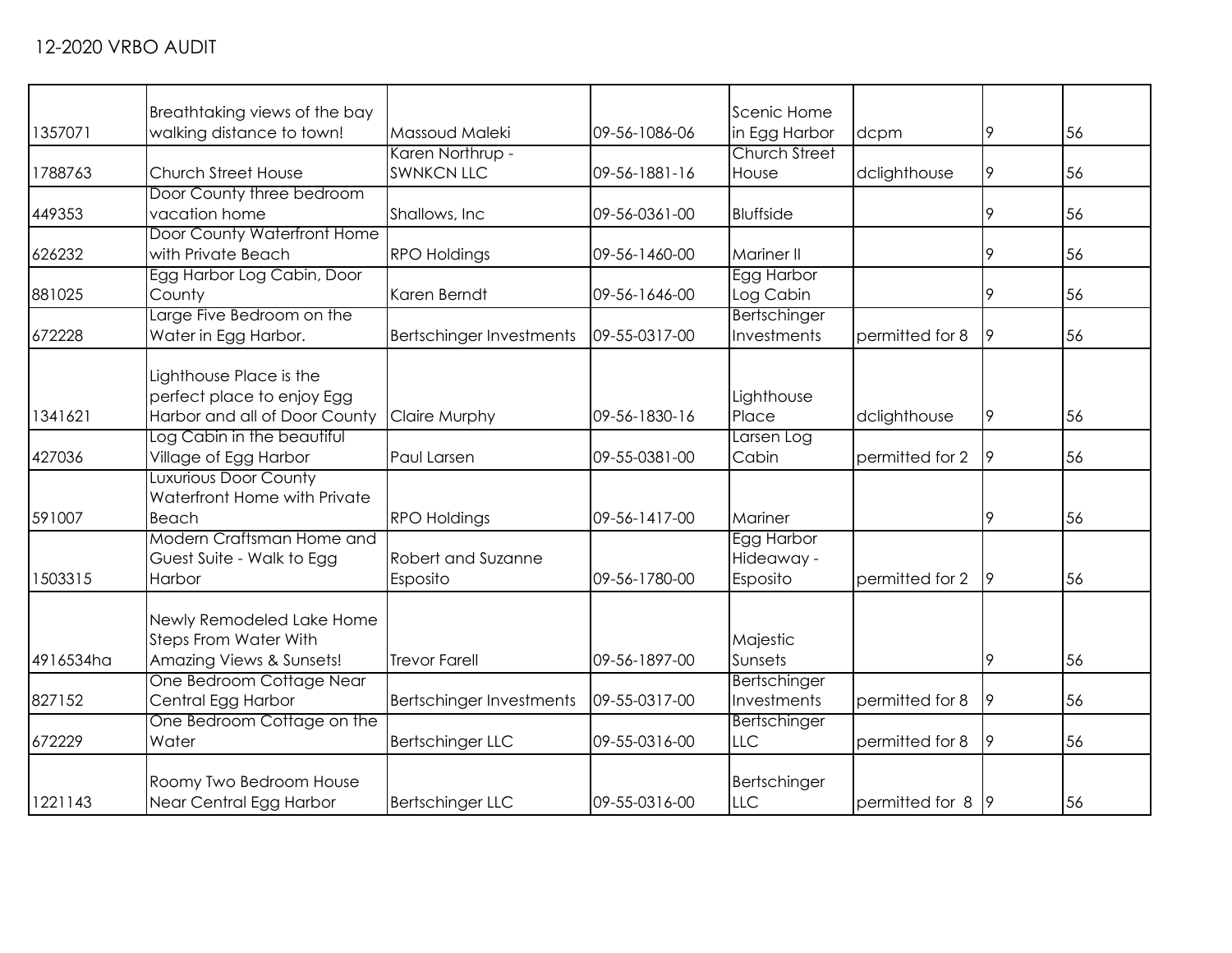|           | Roomy Two Bedroom House                                                           |                                 |               | Bertschinger                                                  |                 |    |    |
|-----------|-----------------------------------------------------------------------------------|---------------------------------|---------------|---------------------------------------------------------------|-----------------|----|----|
| 1221144   | Near Egg Harbor Marina                                                            | <b>Bertschinger LLC</b>         | 09-55-0316-00 | <b>LLC</b>                                                    | permitted for 8 | 19 | 56 |
| 562683    | Roomy Two Bedroom House<br>Near Egg Harbor Marina                                 | <b>Bertschinger LLC</b>         | 09-55-0316-00 | Bertschinger<br><b>LLC</b>                                    | permitted for 8 | 19 | 56 |
| 1005094   | Secluded, water front home<br>on the Bay in Egg Harbor                            | Julie Kowalkowski               | 09-56-1738-00 | Secluded<br>Waterfront<br>Home on the<br>Bay in Egg<br>Harbor |                 | 9  | 56 |
| 571420    | Sleepy Hollow Cottage, the<br><b>Perfect Location</b>                             | Paula W Peterson                | 09-56-1349-00 | Sleepy Hollow<br>Cottage -<br>Peterson                        |                 | 9  | 56 |
| 452105    | Spacious four bedroom house<br>near Egg Harbor beach.                             | <b>Bertschinger Investments</b> | 09-55-0317-00 | Bertschinger<br>Investments                                   | permitted for 8 | 19 | 56 |
| 1221145   | Spacious four bedroom house<br>near Egg Harbor beach.                             | <b>Bertschinger LLC</b>         | 09-55-0316-00 | Bertschinger<br><b>LLC</b>                                    | permitted for 8 | 9  | 56 |
| 899706    | Spacious four bedroom house<br>on the bay of Green Bay.                           | <b>Bertschinger LLC</b>         | 09-55-0316-00 | Bertschinger<br><b>LLC</b>                                    | permitted for 8 | 9  | 56 |
| 4728373ha | Steps from the water in Egg<br>Harbor with great views and<br>incredible sunsets. | <b>Mary Zeller</b>              | 09-56-1882-00 | Point Beach<br>House                                          |                 | 9  | 56 |
| 7081743ha | The 5th Hole- On a 36 hole<br>golf course                                         | Kevin Murphy                    | 09-55-0753-00 | The Fifth Hole                                                |                 | 9  | 56 |
| 1535497   | The Flats on Church Street -<br>Flat #101                                         | Egg Bnb LLC                     | 09-56-2071-00 | Flats on<br>Church Street                                     | permitted for 4 | 9  | 56 |
| 1546893   | The Flats on Church Street -<br>Flat #102                                         | Egg Bnb LLC                     | 09-56-2071-00 | Flats on<br>Church Street                                     | permitted for 4 | 9  | 56 |
| 1578249   | The Flats on Church Street -<br>Flat #104                                         | Egg Bnb LLC                     | 09-56-2071-00 | Flats on<br>Church Street                                     | permitted for 4 | 9  | 56 |
| 1565071   | The Flats on Church Street - Flat<br>#103                                         | Egg Bnb LLC                     | 09-56-2071-00 | Flats on<br>Church Street                                     | permitted for 4 | 19 | 56 |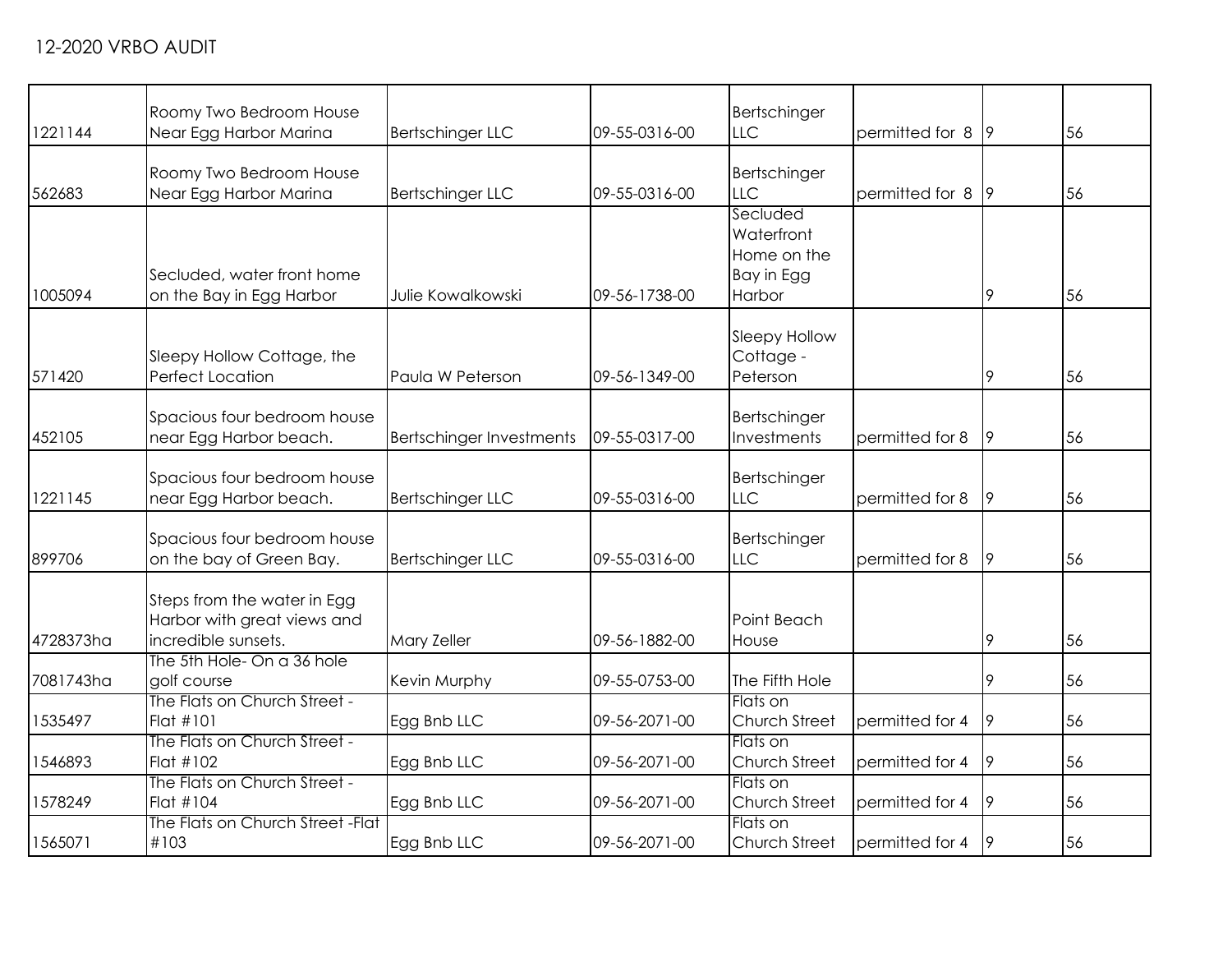|           | The Larsen House Outstanding                       |                                     |               |                         |                       |    |    |
|-----------|----------------------------------------------------|-------------------------------------|---------------|-------------------------|-----------------------|----|----|
|           | Location Near Excellent                            |                                     |               | Larson Log              |                       |    |    |
| 427037    | Attractions!                                       | Paul Larsen                         | 09-55-0381-00 | Cabin                   |                       | 9  | 56 |
|           | The Yellow House in Egg                            |                                     |               |                         |                       |    |    |
|           | Harbor -beautifully remodeled                      |                                     |               | The Yellow              |                       |    |    |
| 570970    | & ready for you!                                   | R Lynn & Sandi Rowe                 | 09-56-1404-00 | House                   |                       | 9  | 56 |
|           | Three bedroom cottage in                           |                                     |               |                         |                       |    |    |
|           | Point Beach area of Egg                            |                                     |               | Bertschinger            |                       |    |    |
| 827151    | Harbor                                             | Bertschinger Investments            | 09-55-0317-00 | Investments             | permitted for 8       | 9  | 56 |
|           | Trillium Gap Cottage -                             |                                     |               |                         |                       |    |    |
|           | Woodland Retreat - Walk to                         | Trillium Gap, LLC - Rick &          |               | Trillium Gap            |                       |    |    |
| 401618    | Beach<br>Water Front Home With                     | Susie Julison                       | 09-56-1182-00 | Cottage<br>On the Water |                       | 9  | 56 |
| 660427    | Spectacular Sunset View!                           |                                     | 09-55-0817-06 |                         |                       | 9  | 56 |
|           | We offer "country-quiet" a                         | Jan and Craig Bilgen                |               | Escape                  | dcpm                  |    |    |
|           | short walk from the village                        |                                     |               | Woldts Intowm           |                       |    |    |
| 889272    | center and town dock.                              | <b>Richard Woldt</b>                | 09-55-0365-00 | Farmette                |                       | 9  | 56 |
|           |                                                    |                                     |               |                         |                       |    |    |
|           | White Cliff Water Front Home,                      |                                     |               | White Cliff             |                       |    |    |
| 236719    | the Finest in Door County!                         | Michael & Dawn McCole 09-56-0894-06 |               | Cottage                 | dcpm                  | 9  | 56 |
|           |                                                    |                                     |               |                         | <b>Village of Egg</b> |    |    |
| 9         |                                                    |                                     |               |                         | <b>Harbor</b>         |    |    |
|           | <b>Beautiful 1 bedroom unit at</b>                 |                                     |               |                         |                       |    |    |
| 2094656   | resort, sleeps 4                                   |                                     |               |                         |                       | 11 | 51 |
|           | *New Listing* Adorable Pet                         |                                     |               |                         |                       |    |    |
|           | Friendly Cottage in the Heart                      |                                     |               | Cassidys                | permitted for 2 -     |    |    |
| 1915341   | of Ephraim!                                        | <b>Kim Cassidy</b>                  | 11-56-1574-07 | Cottages                | SIMPLE LIFE           | 11 | 56 |
|           | *New Listing* Walk to<br>Everything Ephraim has to |                                     |               | Cassidys                | permitted for 2.      |    |    |
| 1915340   | Offer! Pet Friendly!                               | Kim Cassidy                         | 11-56-1574-07 | Cottages                | SIMPLE LIFE           | 11 | 56 |
|           | 'Cherry Cottage' near                              |                                     |               | Park's Place            |                       |    |    |
| 7181482ha | Peninsula State Park!                              | Deborah Eckert                      | 11-55-0680-00 | Cottages                | permitted for 5       | 11 | 56 |
|           | 4 bedroom home on the                              |                                     |               |                         |                       |    |    |
|           | water with westerly views of                       |                                     |               | <b>Harbor View</b>      |                       |    |    |
| 1050003   | sunset                                             | Windsor McCutcheon                  | 11-56-1724-06 | on Northshore           | dcpm                  | 11 | 56 |
|           |                                                    |                                     |               | <b>Harbor House</b>     |                       |    |    |
|           | 5 Bedroom / Harbor House &                         |                                     |               | and Guest               |                       |    |    |
| 514956    | <b>Guest Cottage</b>                               | Randall & Elizabeth Frink           | 11-56-1383-00 | Cottage                 | permitted for 2       | 11 | 56 |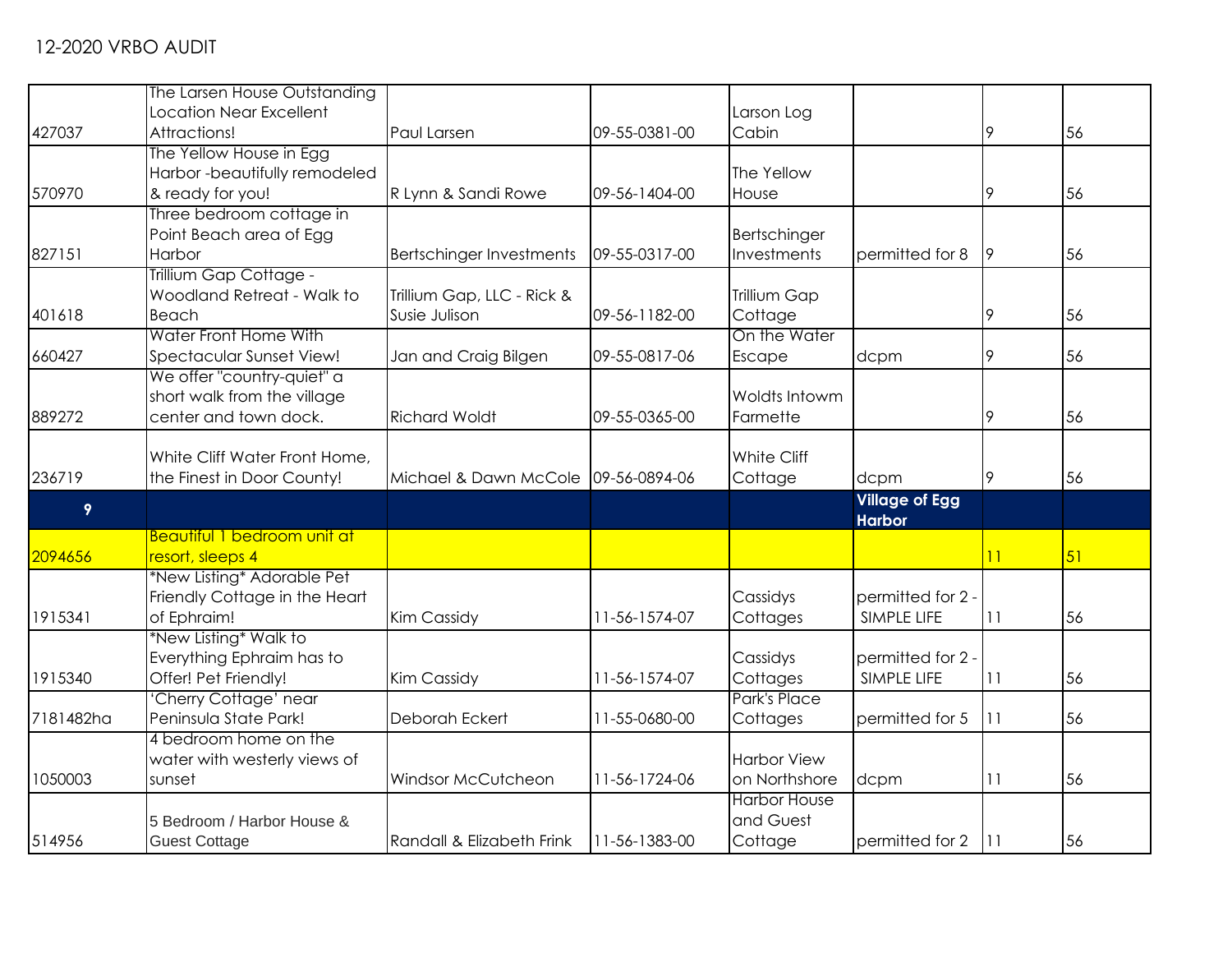|           | Beautiful Private, Modern                                |                                          |               | Coral Hill         |                   |    |    |
|-----------|----------------------------------------------------------|------------------------------------------|---------------|--------------------|-------------------|----|----|
| 555709    | Home, Sleeps 12                                          | Patricia Sexton                          | 11-56-1448-00 | Sexton             |                   | 11 | 56 |
|           | <b>Beautiful Spacious Ephraim</b>                        |                                          |               |                    |                   |    |    |
|           | HomePrivate 1.5 Acres                                    |                                          |               |                    |                   |    |    |
| 823896    | Waterview                                                | Sandy Van Sickle                         | 11-55-0057-00 | <b>Hobby Horse</b> |                   | 11 | 56 |
|           | Beautifully Appointed 4+                                 |                                          |               |                    |                   |    |    |
|           | Bedroom, Waterfront Home -                               |                                          |               | Park's Edge        |                   |    |    |
| 1025601   | Sleeps 12                                                | Parks Edge Lakeshore LLC   11-55-0411-06 |               | Cottages           | dcpm              | 11 | 56 |
|           |                                                          |                                          |               | <b>Harbor View</b> |                   |    |    |
|           | Boutique Home in Door County                             |                                          |               | Ephraim -          | permitted for 2 - |    |    |
| 4712540ha | w/Eagle Harbor Views                                     | Carol Corbet                             | 11-56-1806-00 | Corbett            | evolve            | 11 | 56 |
|           |                                                          |                                          |               |                    |                   |    |    |
|           | Cedar Glen, a fresh, ephraim                             |                                          |               |                    |                   |    |    |
|           | cottage, one block from                                  |                                          |               |                    |                   |    |    |
| 185458    | water and sunset                                         | John & Rachel Rothschild   11-55-0758-06 |               | Cedar Glen         | dcpm              | 11 | 56 |
|           |                                                          |                                          |               |                    |                   |    |    |
|           | Charming & historic cottage -                            |                                          |               | Moretti - 10438    |                   |    |    |
| 926758    | great Door County location!                              | Thomas & Donna Moretti                   | 11-56-1677-00 | Water St           |                   | 11 | 56 |
|           | Comfy Remodeled House a                                  |                                          |               |                    |                   |    |    |
|           | mile north of downtown                                   |                                          |               |                    |                   |    |    |
|           | Ephraim on Hwy 42. Great                                 |                                          |               | Tuckaway           |                   |    |    |
| 617107    | Location                                                 | Fran Richter                             | 11-56-1386-00 | Cottage            |                   | 11 | 56 |
|           |                                                          |                                          |               |                    |                   |    |    |
|           | Cozy 'Cedar Cottage', walk                               |                                          |               | Park's Place       |                   |    |    |
| 7181476ha | to Peninsula State Park                                  | Deborah Eckert                           | 11-55-0680-00 | Cottages           | permitted for 5   | 11 | 56 |
|           | Door County Log Cabin in                                 |                                          |               |                    |                   |    |    |
|           | Ephraim, #1 Small Town in                                |                                          |               | Log Cabin          |                   |    |    |
| 424825    | Midwest                                                  | Steve & Susan Schroeder                  | 11-56-1993-00 | Place              | permitted for 2   | 11 | 56 |
|           | Door County Log Cabin in                                 |                                          |               |                    |                   |    |    |
|           | Ephraim, #1 Small Town in                                |                                          |               | Log Cabin          |                   |    |    |
| 249849    | Midwest                                                  | Steve & Susan Schroeder                  | 11-56-1993-00 | Place              | permitted for 2   | 11 | 56 |
|           |                                                          |                                          |               |                    |                   |    |    |
| 442496    | Enjoy Door County at its finest!!   PKJ2 LLC - Jim Blair |                                          | 11-56-1373-00 | Evans Woods        |                   | 11 | 56 |
|           |                                                          |                                          |               |                    |                   |    |    |
|           | Enjoy Views Of Ephraim And                               |                                          |               |                    |                   |    |    |
|           | Eagle Harbor While Sitting On                            |                                          |               | Park's Edge        |                   |    |    |
| 710960    | The Porch Of Bayview                                     | Parks Edge Lakeshore LLC 11-55-0411-06   |               | Cottages           | dcpm              | 11 | 56 |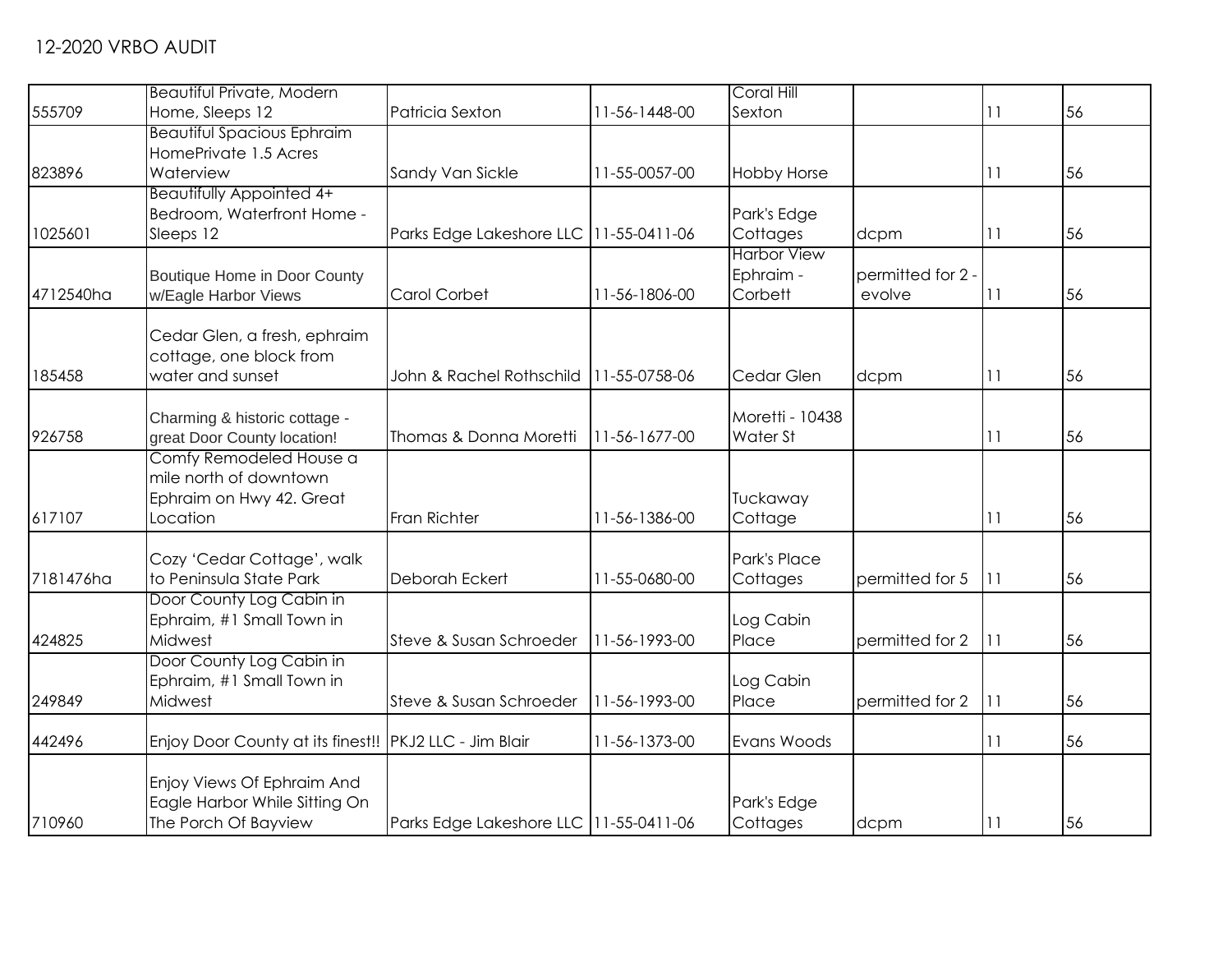|           | Ephraim Home Away from                                 |                               |               |                      |                   |    |    |
|-----------|--------------------------------------------------------|-------------------------------|---------------|----------------------|-------------------|----|----|
| 677492    | Home                                                   | John Maher                    | 11-56-1528-00 | Ephraim Lodge        |                   | 11 | 56 |
|           |                                                        |                               |               | <b>Harbor View</b>   |                   |    |    |
|           | Ephraim Home w/ Yard - Walk                            |                               |               | Ephraim -            | permitted for 2 - |    |    |
| 9074890ha | to Lake Michigan!                                      | Carol Corbet                  | 11-56-1806-00 | Corbett              | evolve            | 11 | 56 |
|           | Ephraim Stone Cottage and                              |                               |               |                      |                   |    |    |
|           | Separate Back Cabin,                                   |                               |               | <b>Ephraim Stone</b> |                   |    |    |
|           | Outstanding Location! New                              |                               |               | Cottage and          |                   |    |    |
| 1987380   | listing                                                | <b>Brad and Marnie Massey</b> | 11-56-2300-00 | Cabin                |                   | 11 | 56 |
|           | <b>Ephraim Waterfront Cottage</b>                      |                               |               |                      |                   |    |    |
|           | With Private Dock On Green                             |                               |               | The Shore -          |                   |    |    |
| 894251    | Bay                                                    | Jaco Mgmt                     | 11-56-1662-00 | Schmeltz             |                   | 11 | 56 |
|           |                                                        |                               |               |                      |                   |    |    |
|           | Experience the feel of staying                         |                               |               |                      |                   |    |    |
|           | in a century old farm house                            |                               |               | Townline - 9895      |                   |    |    |
| 1371859   | with modern amenities                                  | Roy Elquist                   | 11-56-1069-06 | <b>Townline Rd</b>   |                   | 11 | 56 |
|           | <b>Experience True Door County</b>                     |                               |               |                      |                   |    |    |
| 485111    | Charm                                                  | <b>BD Thorp</b>               | 11-56-0809-06 | Thorp                | dcpm              | 11 | 56 |
|           | Family getaway by the beach                            |                               |               | Larson Lane          |                   |    |    |
| 349721    | in beautiful Ephraim                                   | Kathy & Glenn Pentler         | 11-56-1119-00 | LLC                  |                   | 11 | 56 |
|           |                                                        |                               |               | <b>Harbor House</b>  |                   |    |    |
|           | Harbor House Guest Cottage In                          |                               |               | & Guest              |                   |    |    |
| 982888    | The Heart Of Ephraim                                   | <b>Elizabeth Frink</b>        | 11-56-1383-00 | Cottage              | permitted for 2   | 11 | 56 |
|           | Historic - Waterfront -                                |                               |               |                      |                   |    |    |
| 307617    | Family/Pet Friendly                                    | Brad & Amy Russell            | 11-56-1265-00 | <b>Arbor Cottage</b> |                   | 11 | 56 |
|           | Homestead Rental, Relax in                             |                               |               |                      |                   |    |    |
|           | Ephraim. Convienent Home in                            | Glenn Gerdman & Diane         |               | Homestead            |                   |    |    |
| 990768    | center of village.                                     | Jacobson                      | 11-56-1630-00 | Rental               |                   | 11 | 56 |
|           |                                                        |                               |               |                      |                   |    |    |
|           | Ideally located between the                            | Leslee and Morrie             |               | Coral Hill           |                   |    |    |
| 836338    | towns of Ephraim and Sister Ba                         | Goldman                       | 11-56-1258-06 | Cottage              | dcpm              | 11 | 56 |
|           | Luxurious Ephraim retreat                              |                               |               |                      |                   |    |    |
|           | located in the heart of Door                           |                               |               |                      |                   |    |    |
| 2042494   | County                                                 | Lisa Reardon Trust            | 11-56-2366-00 | Mink House           |                   | 11 | 56 |
|           |                                                        |                               |               |                      |                   |    |    |
| 7339901ha | Luxury Family Retreat in Heart                         |                               |               |                      |                   |    |    |
|           | of Door County - Norra Skogen   Brian & Amanda Jenkins |                               | 11-56-1407-00 | Norra Skogen         |                   | 11 | 56 |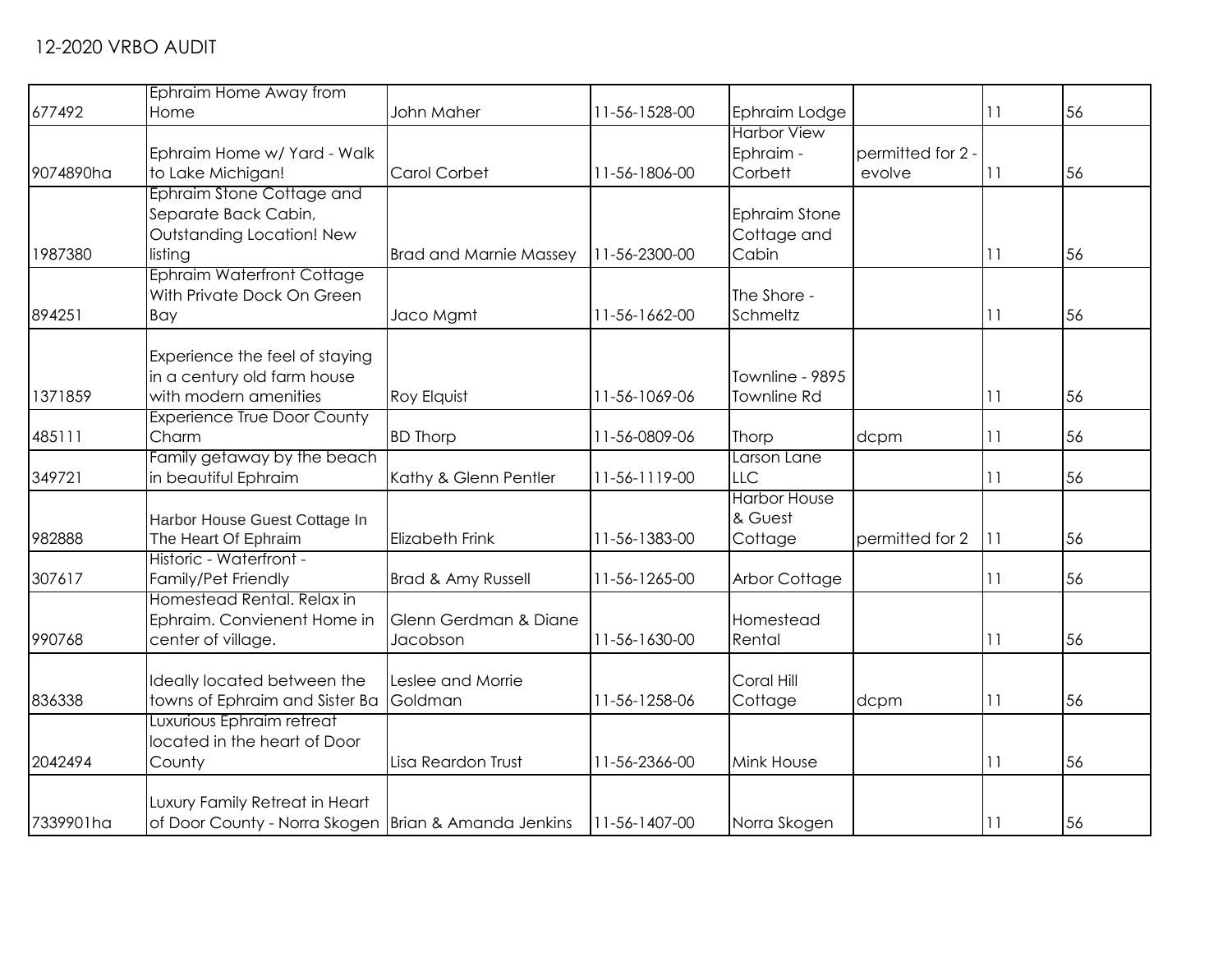|           | New Listing! Spacious-              |                           |               |                     |                 |    |    |
|-----------|-------------------------------------|---------------------------|---------------|---------------------|-----------------|----|----|
|           | Wooded Lot-Family/Pet               |                           |               |                     |                 |    |    |
|           | Friendly-Short Walk to Eagle        |                           |               |                     |                 |    |    |
| 1844687   | Harbor                              | Tim and Kristine Nelson   | 11-56-2254-22 | Norway Hus          |                 | 11 | 56 |
|           | New Unequaled Location,             |                           |               |                     |                 |    |    |
|           | Ephraim Harborview Home,            |                           |               |                     |                 |    |    |
| 1591624   | Private DockFamily or Couples       | <b>Tim Christofferson</b> | 11-56-1595-00 | Heritage House      |                 | 11 | 56 |
|           | Newly Remodeled And Only            |                           |               |                     |                 |    |    |
|           | <b>Blocks From Public Beach And</b> |                           |               | Cedar Barn          |                 |    |    |
| 879597    | Town!                               | Jennifer & Bjorn Larson   | 11-56-1635-06 | Rental              | dcpm            | 11 | 56 |
|           | Newly renovated in the heart        |                           |               |                     |                 |    |    |
|           | of Ephraim, one block from          |                           |               | Ephraim Boat        |                 |    |    |
| 1427259   | water!                              | Robert & Nicole Collins   | 11-56-1708-06 | House, The          | dcpm            | 11 | 56 |
|           |                                     |                           |               |                     |                 |    |    |
|           | Peaceful 'Butternut Cottage'        |                           |               | Park's Place        |                 |    |    |
| 7181473ha | in Central Door County!             | Deborah Eckert            | 11-55-0680-00 | Cottages            | permitted for 5 | 11 | 56 |
|           | Pine Cone Cottage, Ideal            |                           |               | Pine Cone           |                 |    |    |
| 690840    | Location!                           | Pam Mache                 | 11-56-1517-00 | Cottage             |                 | 11 | 56 |
|           | Private Waterfront Property in      | Robert Beart/Beart Family |               | All American        |                 |    |    |
| 502544    | the Woods                           | <b>LLC</b>                | 11-56-1072-00 | <b>Green House</b>  |                 | 11 | 56 |
|           | Professionally decorated            |                           |               | Elegant Home        |                 |    |    |
| 882561    | home in Ephraim!                    | Daniel & Laurel Simons    | 11-56-1656-00 | Ephraim             |                 | 11 | 56 |
|           | Quaint and Quiet Cottage            |                           |               | Tuckaway            |                 |    |    |
|           | North of Ephraim, Just of HWY       |                           |               | Cottage/RBs         | permitted for   |    |    |
| 475131    | 42 Easy to Find                     | <b>Frances Richter</b>    | 11-56-1386-00 | House               | two units       | 11 | 56 |
|           | <b>Right across from Green</b>      |                           |               |                     |                 |    |    |
|           | Bay/Anderson Pier walking           |                           |               |                     |                 |    |    |
|           | distance to downtown                |                           |               | Anderson            |                 |    |    |
| 2045017   | Ephraim!                            | Judy and Paul Floffman    | 11-56-2337-06 | House               | <b>DCPM</b>     | 11 | 56 |
|           | The Carriage House' Walk to         |                           |               | Park's Place        |                 |    |    |
| 7181525ha | Peninsula St Park                   | Deborah Eckert            | 11-55-0680-00 | Cottages            | permitted for 5 | 11 | 56 |
|           | The House at Green Gables -         |                           |               |                     |                 |    |    |
|           | Nestled in the heart of             |                           |               |                     |                 |    |    |
| 1656219   | Ephraim!                            | Colin Welford             | 11-56-2133-00 | <b>Green Gables</b> | permitted for 2 | 11 | 56 |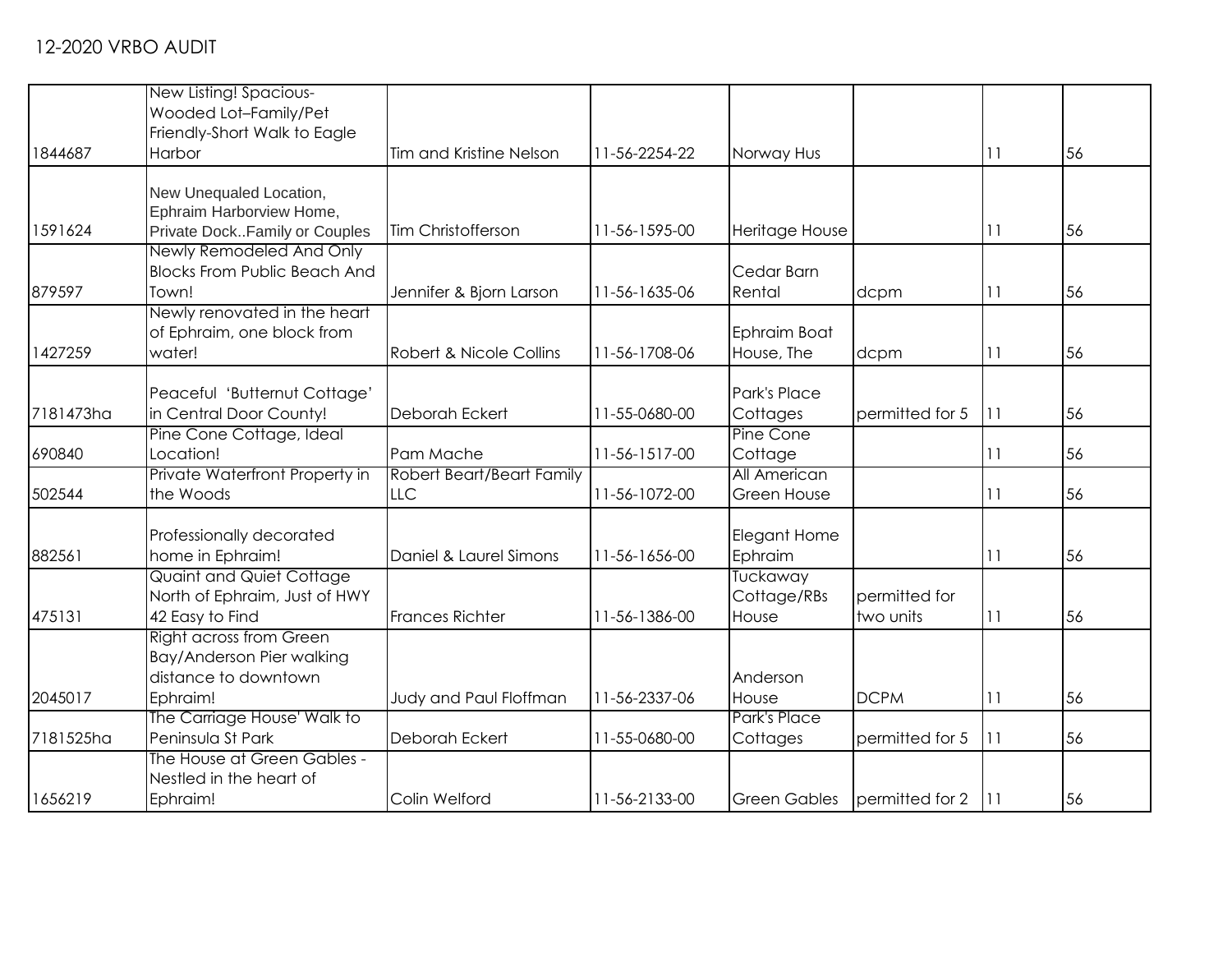|           | The House at Green Gables- a                                                           |                                                         |               |                                                                     |                 |       |    |
|-----------|----------------------------------------------------------------------------------------|---------------------------------------------------------|---------------|---------------------------------------------------------------------|-----------------|-------|----|
|           | dream retreat in the heart of                                                          |                                                         |               |                                                                     |                 |       |    |
| 1658362   | Ephraim!                                                                               | Colin Welford                                           | 11-56-2133-00 | <b>Green Gables</b>                                                 | permitted for 2 | l 1 1 | 56 |
|           | <b>Unequaled Door County</b><br>Harborview Location For                                |                                                         |               |                                                                     |                 |       |    |
| 1221684   | <b>Family Or Couples</b>                                                               | Tim Christofferson                                      | 11-56-1595-00 | Heritage House                                                      |                 | 11    | 56 |
|           |                                                                                        |                                                         |               |                                                                     |                 |       |    |
| 1508507   | Unique Norwegian rosemaled<br>historic home in Ephraim.                                | <b>Cathcart Holdings LLC -</b><br><b>Elliot Taillon</b> | 11-56-2028-00 | <b>Binkhaven The</b><br>Rosemaling<br>Cottage - 9697<br>Maple Grove |                 | 11    | 56 |
|           |                                                                                        |                                                         |               | Park's Place                                                        |                 |       |    |
| 7181486ha | Updated 'Pine Cottage' w/<br>Deck - Walk to State Park                                 | <b>Deborah Eckert</b>                                   | 11-55-0680-00 | Cottages                                                            | permitted for 5 | 111   | 56 |
| 390442    | Waterfront Historic Home,<br>Views, Private Beach, Walk to<br>Town                     | <b>Charles Falwell</b>                                  | 11-56-1185-00 | Yeoman<br>Cottage                                                   |                 | 11    | 56 |
| 11        |                                                                                        |                                                         |               |                                                                     | Ephraim         |       |    |
| 7453010ha | Stunning 3800 square<br>penthouse condo                                                | Little Sweden Condo Assc   12-51-0298-00                |               | Little Sweden<br>Condominiums                                       |                 | 12    | 51 |
| 2038378   | 3 bed/3.5 bath Fish Creek<br>Condo, walking distance to<br>beach/parks, bars & dinning | Michael and Tracy Guiou                                 | 12-53-2272-00 | <b>Fish Creek Fun</b><br><b>LLC 4063</b>                            |                 | 12    | 53 |
| 1360182   | 4190 Cottage Row Ct. - New                                                             |                                                         |               |                                                                     |                 | 12    |    |
|           | Contruction Downtown Fish<br>Creek - Walk Everywhere!                                  | Kurt Doman et al                                        | 12-53-1981-00 | Cottage Row<br>Court - Doman                                        |                 |       | 53 |
| 402228    | <b>Brook Point Luxurious 2</b><br>Bedroom 2 1/2 Bath Home in<br><b>Fish Creek</b>      |                                                         | 12-53-0626-00 | <b>Brook Point</b><br>Condo #4-<br>BRK4                             |                 | 12    | 53 |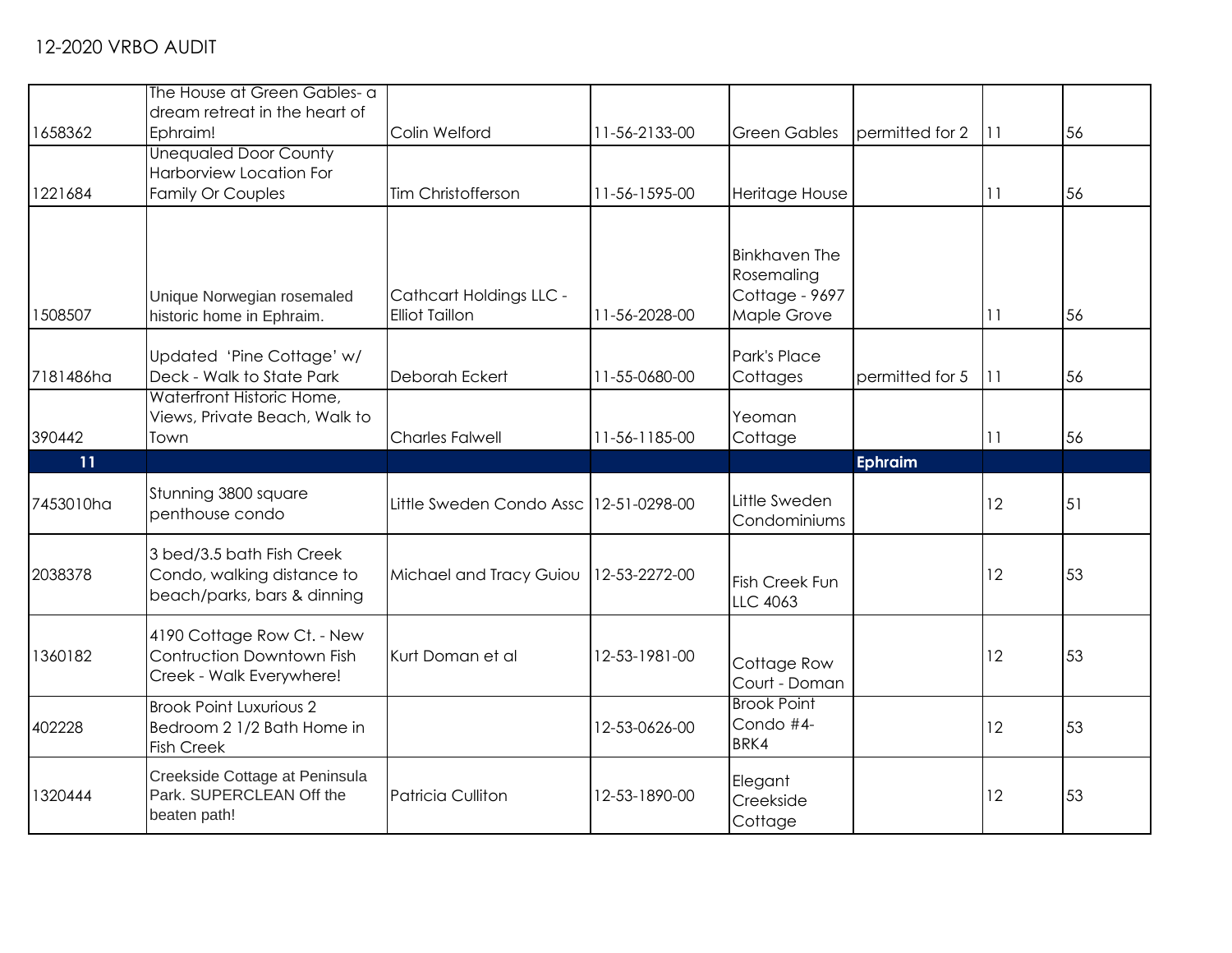| 2070490   | Downtown Fish Creek Luxury<br>Townhome 3BR / 2.5 Bath                                   | Patricia Renkier Trust                      | 12-53-2362-00 | Luxury<br>Downtown Fish<br>Creek<br>Townhome                 |                     | 12 | 53 |
|-----------|-----------------------------------------------------------------------------------------|---------------------------------------------|---------------|--------------------------------------------------------------|---------------------|----|----|
| 4840082ha | Downtown Fish Creek with a<br>view                                                      | Downtown Fish Creek<br>with a view - Berndt | 12-53-1855-00 | Magnificent<br>Memories -<br><b>Stacey Berndt</b>            |                     | 12 | 53 |
| 946469    | Fish Creek Condo/Town Home<br>at Brook Point, Door County                               | Karen Berndt                                | 12-53-1681-00 | <b>Brook Point</b><br>Condo - Unit 5 -<br><b>Berndt</b>      |                     | 12 | 53 |
| 997926    | Fish Creek/Northhaven -<br>Beautiful, newly furnished 3<br>bed, 2.5 bath condo          | Nicholas M Peiffer                          | 12-53-1703-00 | Northhaven<br>Condo - Peiffer                                |                     | 12 | 53 |
| 1151019   | Luxury Tri-Level Condo<br>Downtown Fish Creek                                           | Jon and Katie Glapa                         | 12-53-1791-00 | Luxury Tri-Level<br>Fish Creek -<br>Glapa                    |                     | 12 | 53 |
| 1564582   | NEW!!! Spacious 3BR, 3 bath, 2<br>balconies on Main Street!<br>Walkable to everything!  | <b>Bob and Laurie Zanotti</b>               | 12-53-2092-00 | Creekside<br>Cove #3<br>Zanotti                              |                     | 12 | 53 |
| 882273    | Northhaven - Great Family<br>Value Retreat! Free WiFi                                   | Carolyn Ahmad                               | 12-53-1643-00 | Northhaven<br>Fountain View                                  |                     | 12 | 53 |
| 1444754   | Pristine Home in Fish Creek!<br>Quiet Family Friendly Getaway<br>with Access to It All! | Leslie Vogel                                | 12-53-2070-00 | Quiet Family<br>Friendly<br>Getaway with<br>Access to it all |                     | 12 | 53 |
| 1080095   | Private 3 BR 3 Bath condo on<br>the Fish Creek, overlooking<br>private harbor           | Peter C Diltz, Sole<br>Member               | 12-53-1712-00 | Creekside<br>Cove Unit 11 -<br><b>RRRP LLC</b>               |                     | 12 | 53 |
| 1141807   | Quiet condo in heart of Fish<br>Creek                                                   | Amanda and Derek<br>Rhodes                  | 12-53-2098-19 | <b>Cedar Court</b><br>Condo #17                              | cedar court<br>mgmt | 12 | 53 |
| 920769    | Walking distance to<br>downtown Fish Creek and<br>Minutes From Peninsula State<br>Park! | Jack & Diane Holzman                        | 12-53-1687-00 | Top of the Hills<br>Shops -<br>Holzman                       |                     | 12 | 53 |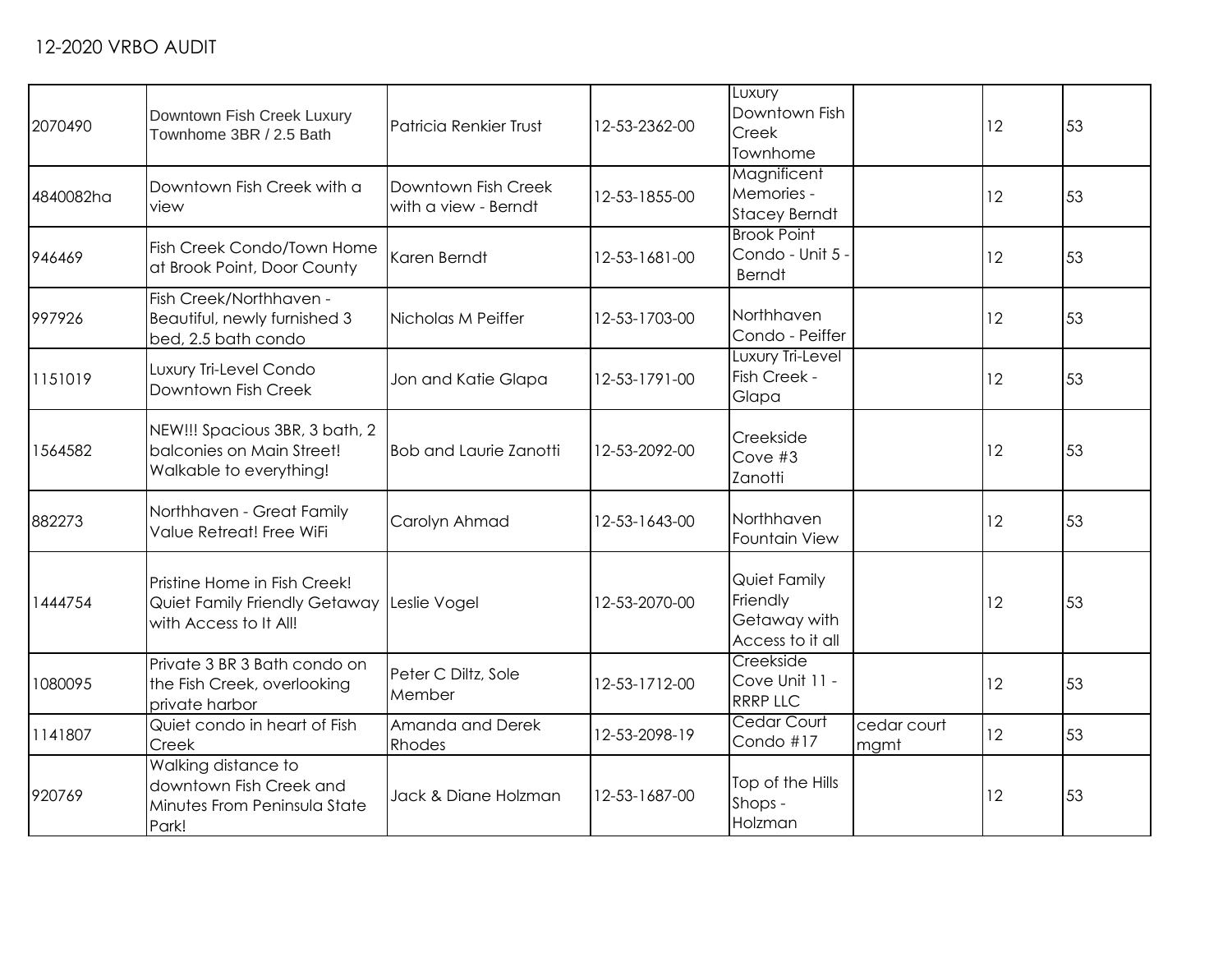| 1595723   | Walking distance to<br>downtown Fish Creek, DC<br>Auditorium and Peninsula<br>State Park. | William and Kathleen<br>Kunst          | 12-53-2082-00 | Top of the Hill<br>Shops - Kunst         |                          | 12 | 53 |
|-----------|-------------------------------------------------------------------------------------------|----------------------------------------|---------------|------------------------------------------|--------------------------|----|----|
| 7633541ha | Wonderful downtown Fish<br>Creek townhome.                                                | Scott Schmitz & Karin<br><b>Skare</b>  | 12-53-1764-00 | <b>Fish Creek</b><br>Beach House,<br>The | permitted for 3          | 12 | 53 |
| 469264    | Irish Hospitality In County Door! Megan O'Meara                                           |                                        | 12-54-0685-00 | O'Meara's<br>Cottage Loft                |                          | 12 | 54 |
| 1060002   | Retro, Cozy Cottage -<br>Peninsula St. Park, Family/Pet<br>Friendly - Open year around    | <b>Brad Russell</b>                    | 12-56-1744-00 | Lille Cottage                            |                          | 12 | 56 |
| 4961062ha | 'Cliff Cottage' Door County<br>Home - Walk to Bay!                                        | Jennifer Ciesar                        | 12-56-1979-00 | <b>Cliff Cottage</b><br><b>LLC</b>       | Evolve                   | 12 | 56 |
| 619373    | 2 bedroom, Across from the<br><b>YMCA</b>                                                 | Troy and Carolee Lasecki               | 12-56-1450-00 | The Treeport                             | permitted for 3<br>units | 12 | 56 |
| 1361191   | 4188 Cottage Row Ct. -<br><b>Beautiful New Construction</b><br>Condo Downtown Fish Creek  | Kurt Doman et al                       | 12-56-0898-00 | Cottage Row<br><b>Bluff House</b>        | permitted for 2          | 12 | 56 |
| 144492    | A Deluxe vacation rental<br>home in fish creek area open<br>all year                      | Leon Hasenjager                        | 12-56-0588-00 | Hasenjagers<br>Country Home              |                          | 12 | 56 |
| 1351038   | A Truly Luxurious Door County<br>Retreat                                                  | <b>Carraig Cottages LLC</b>            | 12-56-1277-00 | Carruag Nua                              |                          | 12 | 56 |
| 453464    | As seen in Door County<br>Magazine! Private, Family<br>Friendly, Sat TV, WIFI             | Todd and Lisa Mion                     | 12-56-1261-00 | <b>Five Birches</b>                      |                          | 12 | 56 |
| 431472    | Bay View Lodge - Log Home<br><b>Overlooking Harbor</b>                                    | <b>Bay Breeze Resort Deb</b><br>Krause | 12-56-0476-00 | <b>Bayview Lodge</b>                     |                          | 12 | 56 |
| 2011886   | Built in 2020 this 4 bedroom<br>Farmhouse is close to it all!                             | David Thorp                            | 12-56-2295-06 | Apple Orchard<br>House                   |                          | 12 | 56 |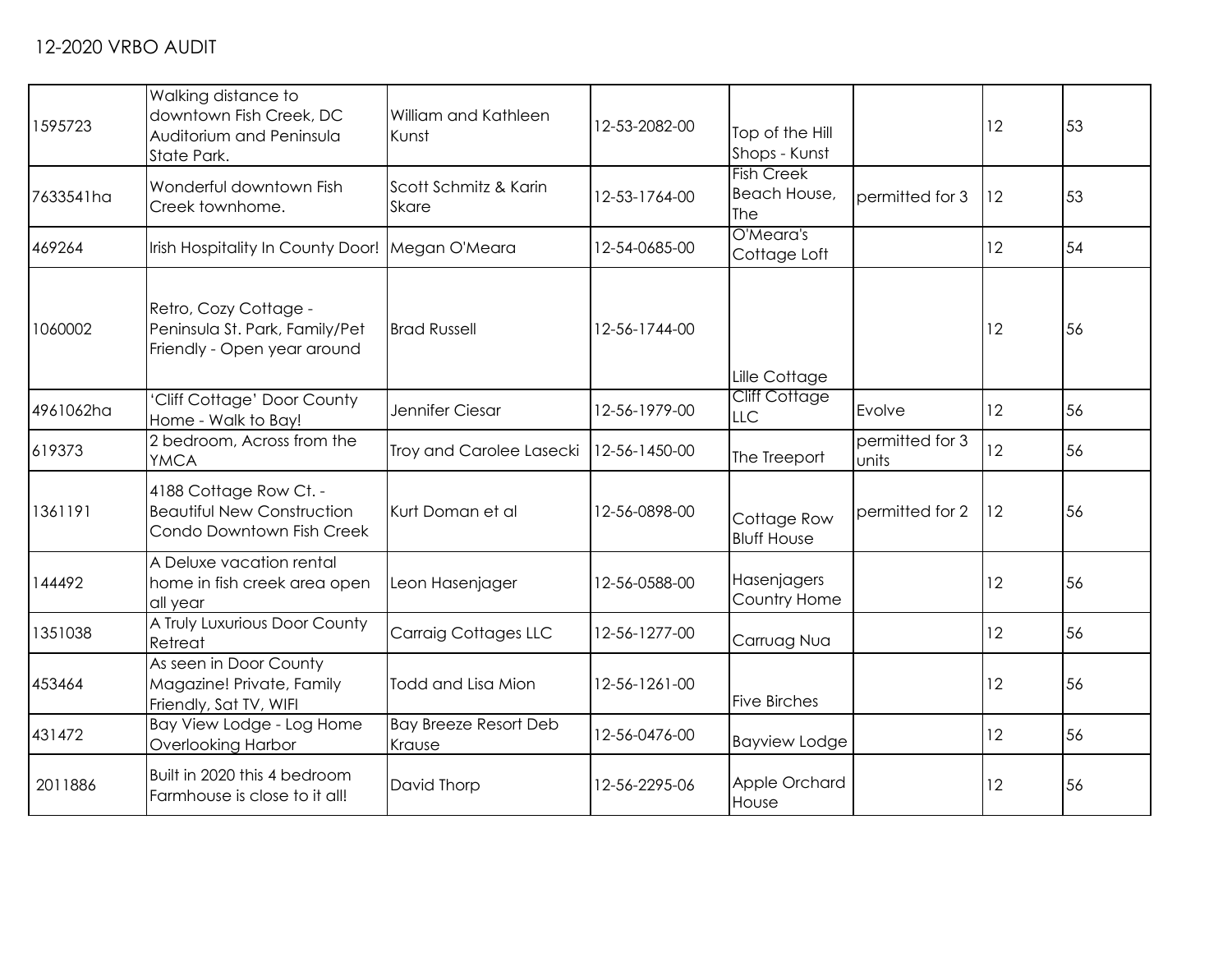| 182426    | Cedarwood, Sanitation,<br>Disinfection & Saftey Meaures in<br>Place                    | Carla Marr                                | 12-55-0778-00 | Cedarwood<br>Marr                          |                             | 12 | 56 |
|-----------|----------------------------------------------------------------------------------------|-------------------------------------------|---------------|--------------------------------------------|-----------------------------|----|----|
| 1987844   | Centrally Located DoCo Oasis Troy Tauber                                               |                                           | 12-56-2077-00 | Centrally<br>Located Fish<br>Creek Cottage |                             | 12 | 56 |
| 118184    | <b>Country Chalet Fish Creek</b><br>Home, Sleeps 6 Adults +,<br>BOOKING FOR 2020-2021! | Dennis & Marla Sunstrom                   | 12-55-0830-00 | Country Chalet                             |                             | 12 | 56 |
| 1669804   | Country Farm House - Fish<br>Creek                                                     | Roger and Jeni Ripley                     | 12-56-2164-00 | Gibraltar<br>Road Farm<br>House            |                             | 12 | 56 |
| 396135    | Cozy Cabin in the Woods:<br>Between Fish Creek and<br>Ephraim-- Perfect location!      | Michelle and Kurt Van<br>Thiel            | 12-56-1206-00 | Cozy Cabin in<br>the Woods                 |                             | 12 | 56 |
| 1508518   | Cozy, Tranquil Home Minutes<br>Away from the Heart of Fish<br>Creek                    | Paul and Tricia Kaye                      | 12-56-2054-00 | Kayes<br>Hideaway                          |                             | 12 | 56 |
| 976203    | DOOR COUNTY 4BR/2BA<br>HOME RETREAT IN FISH CREEK                                      | Steven and Lisa<br>Pachonphai             | 12-56-1692-00 | DC Home -<br>Pachonphai                    |                             | 12 | 56 |
| 503970    | Excellent Location for Family,<br>spotlessly clean sleeps 18<br>friendly owners        | Michael Servais                           | 12-56-1357-00 | Cedar Creek<br>Lodge II                    |                             | 12 | 56 |
| 1351075   | Exceptional Home in Tranquil<br>Door County Setting                                    | <b>Carraig Cottages LLC</b>               | 12-56-1276-00 | Carriag Dale                               |                             | 12 | 56 |
| 896105    | Family Friendly Cabin With<br>Modern Kitchen, Working<br>Fireplace, Wrap Around Porch! | Eric Simonson                             | 12-56-1572-00 | <b>DC Thunder</b>                          |                             | 12 | 56 |
| 7181479ha | Family-Friendly Fish Creek<br>'Cape House' w/Fire Pit                                  | <b>Eckert Vacation Home</b><br>Cape House | 12-56-0679-00 | Deb Eckert                                 | duplicate listing<br>evolve | 12 | 56 |
| 1497755   | FANTASTIC WATER VIEWS,<br>Newly Renovated, Secluded,<br>Pet-Friendly                   | Jennifer Ninivaggi                        | 12-56-1748-00 | Casita Vistas                              |                             | 12 | 56 |
| 813262    | Fish Creek- Gibraltar Rd.- Near<br><b>YMCA</b>                                         | Roger & Jeni Ripley                       | 12-56-1618-00 | Gibraltar Road<br>Ripley                   |                             | 12 | 56 |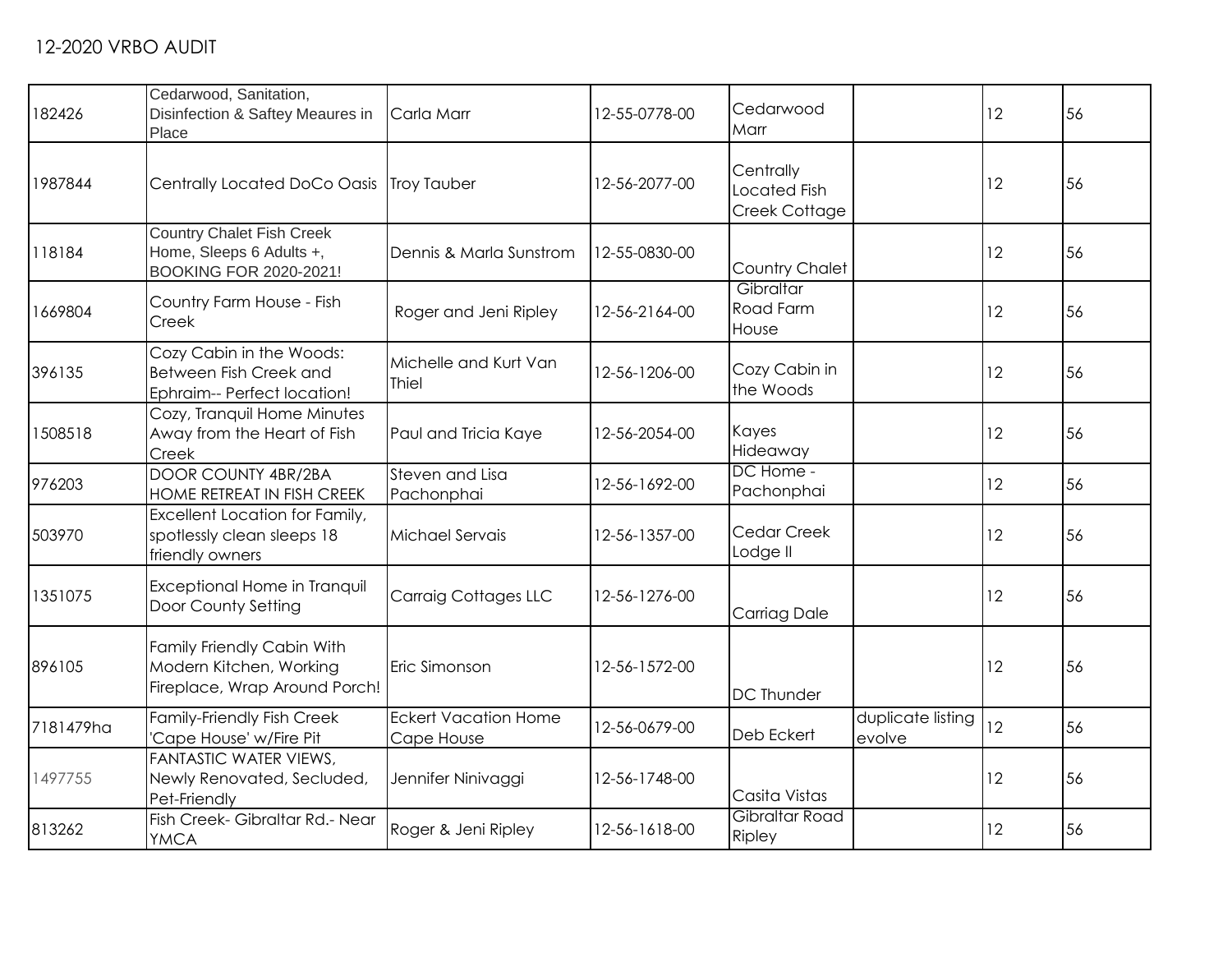| 503056    | Fish Creek- Near Peninsula<br><b>State Park</b>                                        | <b>Rick Ripley</b>                        | 12-56-1114-00 | Ripley - 3802 &<br>3806 Gibraltar<br>Rd  | permitted for 2          | 12 | 56 |
|-----------|----------------------------------------------------------------------------------------|-------------------------------------------|---------------|------------------------------------------|--------------------------|----|----|
| 347567    | Fish Creek, 4 Bed, Near Ymca/<br>Peninsula State Park.                                 | <b>Ripley Properties, LLC</b>             | 12-56-1114-00 | Ripley - 3802 &<br>3806 Gibraltar<br>Rd  | permitted for 2          | 12 | 56 |
| 42183     | Gingerbread Cottage - Forest<br>Setting - Available Winter Too!                        | Daryle Capelle                            | 12-56-1266-00 | Gingerbread<br>Cottage                   |                          | 12 | 56 |
| 602669    | Great Location! Close to<br>downtown Fish Creek and<br>Peninsula State Park            | Troy and Carolee Lasecki                  | 12-56-1450-00 | The Treeport                             | permitted for 3<br>units | 12 | 56 |
| 1328037   | Guest Bedroom at the Quarry<br>House                                                   | Mitchel & Mary Heinrichs                  | 12-56-0805-00 | <b>Quarry House</b>                      | permitted for 2          | 12 | 56 |
| 257802    | Heart of Fish Creek!- Newer<br>Construction - 4BR, 4.5BA<br>Condo-Sleeps 8-10          | Doman                                     | 12-56-0898-00 | <b>Bluffs</b> at<br>Cottage Row<br>Court |                          | 12 | 56 |
| 1906185   | Historic Cabin on the Juddville<br>Riviera                                             | Door County Retreats LLC<br>Peggy Reineck | 12-56-2251-00 | Door County<br>Retreats LLC -<br>Reineck |                          | 12 | 56 |
| 614537    | Home on 5 acres just 1 mile<br>from town                                               | Paul & Amy Devine                         | 12-56-1439-06 | Gibraltar House                          | dcpm                     | 12 | 56 |
| 1671663   | In town, on the water, dock,<br>sleeps 12, brand new<br>construction!                  | <b>Wickman LLC</b>                        | 12-56-2142-06 | <b>Fish Creek</b><br><b>Beach House</b>  | dcpm                     | 12 | 56 |
| 4713533ha | <b>INDOOR &amp; OUTDOOR POOLS</b>                                                      | <b>Park House</b>                         | 12-56-1801-00 | <b>PDW Rentals</b><br><b>LLC</b>         |                          | 12 | 56 |
| 833837    | Large Guest House located<br>within the town of Fish Creek                             | <b>Greg Lawler</b>                        | 12-56-1573-00 | Lawler Guest<br>House Blue               |                          | 12 | 56 |
| 1868302   | Lawler Guest House - Green -<br>within walking distance of<br>everything in Fish Creek | <b>Greg Lawler</b>                        | 12-56-2218-00 | Lawler Guest<br>House Green              |                          | 12 | 56 |
| 1680472   | Located on the northside of<br>town, walking distance to<br>beach, shopping and more!  | <b>Brett Lecy</b>                         | 12-56-2147-06 | <b>Fish Creek</b><br>Central Home        | dcpm                     | 12 | 56 |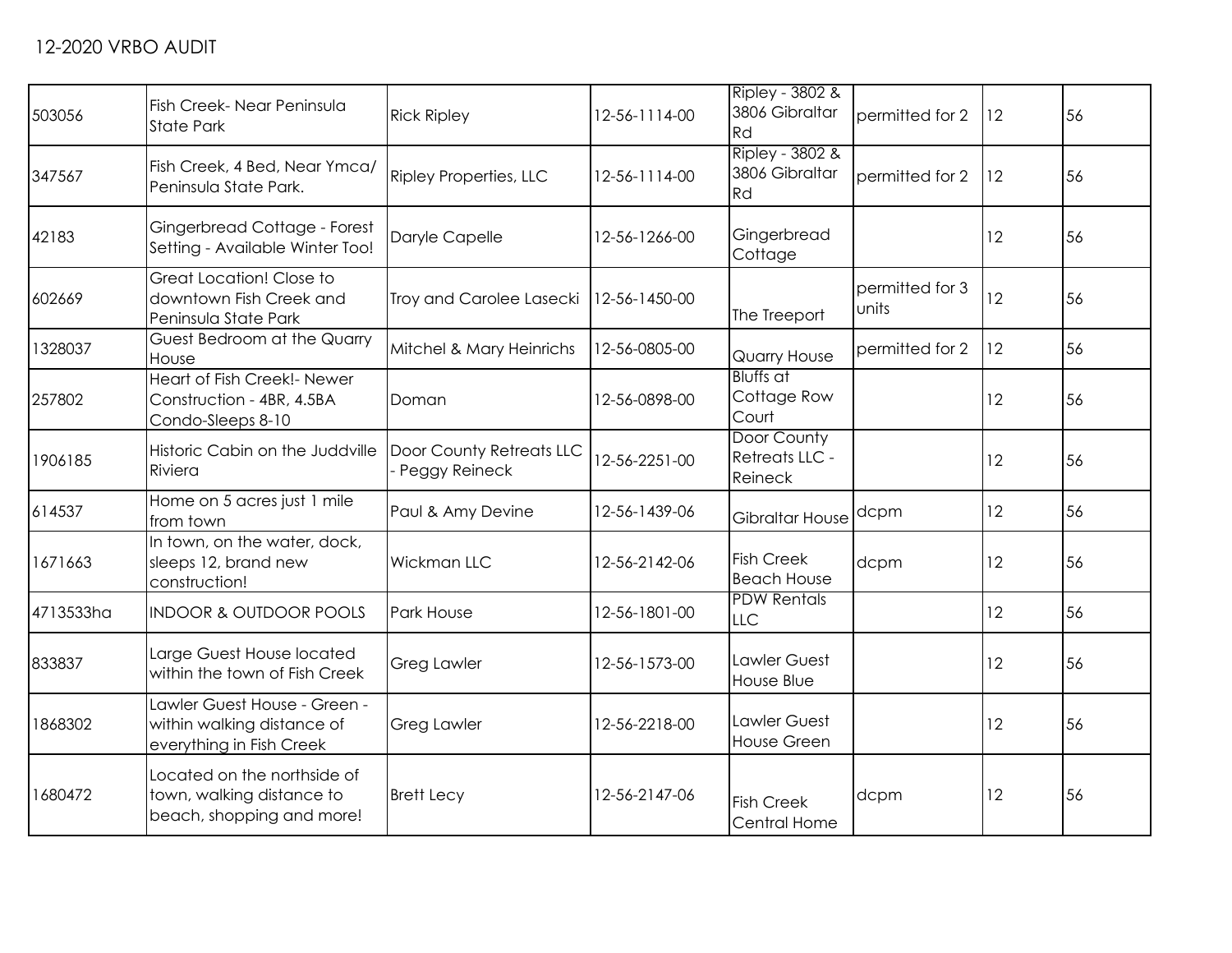| 426335         | Log Retreat At Fish Creek                                                                                  | <b>Bill Anderson</b>                   | 12-56-1225-06 | Log Retreat at<br><b>Fish Creek</b>                      | dcpm                     | 12 | 56 |
|----------------|------------------------------------------------------------------------------------------------------------|----------------------------------------|---------------|----------------------------------------------------------|--------------------------|----|----|
| 348054         | Modernized Classic Log Home<br>Close to Shopping and Sunset<br>Walks                                       | James Graham                           | 12-56-1294-00 | Modern<br>Classic Log<br>Home                            |                          | 12 | 56 |
| 1216466        | New Home - 2 Story - 4<br>bedroom, 3.5 bath                                                                | DCLife LLC - Pamela<br>Hoppe           | 12-56-1840-00 | <b>DCLife LLC</b>                                        |                          | 12 | 56 |
| 1671773        | New home sleeps 10<br>downtown Fish Creek!                                                                 | Wickman LLC                            | 12-56-2141-06 | The Road<br>House                                        | dcpm                     | 12 | 56 |
| 1127055        | NEW home. GREAT location<br>across from YMCA. Can<br>accommodate LARGE groups                              | The Treeport                           | 12-56-1450-00 | Troy and<br>Carolee<br>Lasecki                           | permitted for 3<br>units | 12 | 56 |
| 1898332        | NEW LISTING! Manistique<br>Stone Cottage - Lovely retreat<br>in Fish Creek next to Peninsula<br>State Park | Ryan and Karilyn Dayton                | 12-56-1743-07 | Manistique<br><b>Stone Cottage</b>                       | Simple Life              | 12 | 56 |
| 1444826        | Nicely located Ranch Home<br>Near Fish Creek, 4 BD / 2 bath Properties LLC - Mary<br>on 3 acres            | Klems Investment<br>Klimczyk           | 12-56-2027-00 | Klems<br>Investments -<br>Klimczyk 8580<br><b>STH 42</b> |                          | 12 | 56 |
| 385243         | Now booking- August and<br>autumn 2021                                                                     | Marlin Volz Jr.-Karen Volz<br>Campbell | 12-56-0321-00 | Louisvilla                                               |                          | 12 | 56 |
| 365869         | Peace And Tranquility Setting In<br>The Woods!                                                             | Allen & Emelie Franke                  | 12-55-0021-00 | <b>High Ridge</b><br>Chalet                              | Charnetski               | 12 | 56 |
| 418193         | Perfect for Family Reunions &<br>Weekend Getaways, sleeps 12 Riche                                         | Kenneth and Maxine                     | 12-56-1241-00 | <b>Riche - 9419</b><br>Tree Top                          |                          | 12 | 56 |
| 723814         | Pine Cone Guest House                                                                                      | Minerva & Armando<br>Mejia             | 12-56-0525-00 | Pine Cone<br>Guest House                                 |                          | 12 | 56 |
| 354913         | Pristine condo! Walking<br>distance to everything in<br>Heart of Fish Creek! 3BR/4BA<br>Sleeps 8-1         | Martone                                | 12-56-1989-00 | <b>Bluffs</b> at<br>Cottage Row<br>Court                 |                          | 12 | 56 |
| $\overline{3}$ | 223+101:12098 Quiet Cottage in the Woods -<br>Door County Remote Seclusion                                 | Charlie Eckhardt                       | 12-56-0910-00 | Eckhardt -<br>3003 Sugar<br><b>Bush Rd</b>               |                          | 12 | 56 |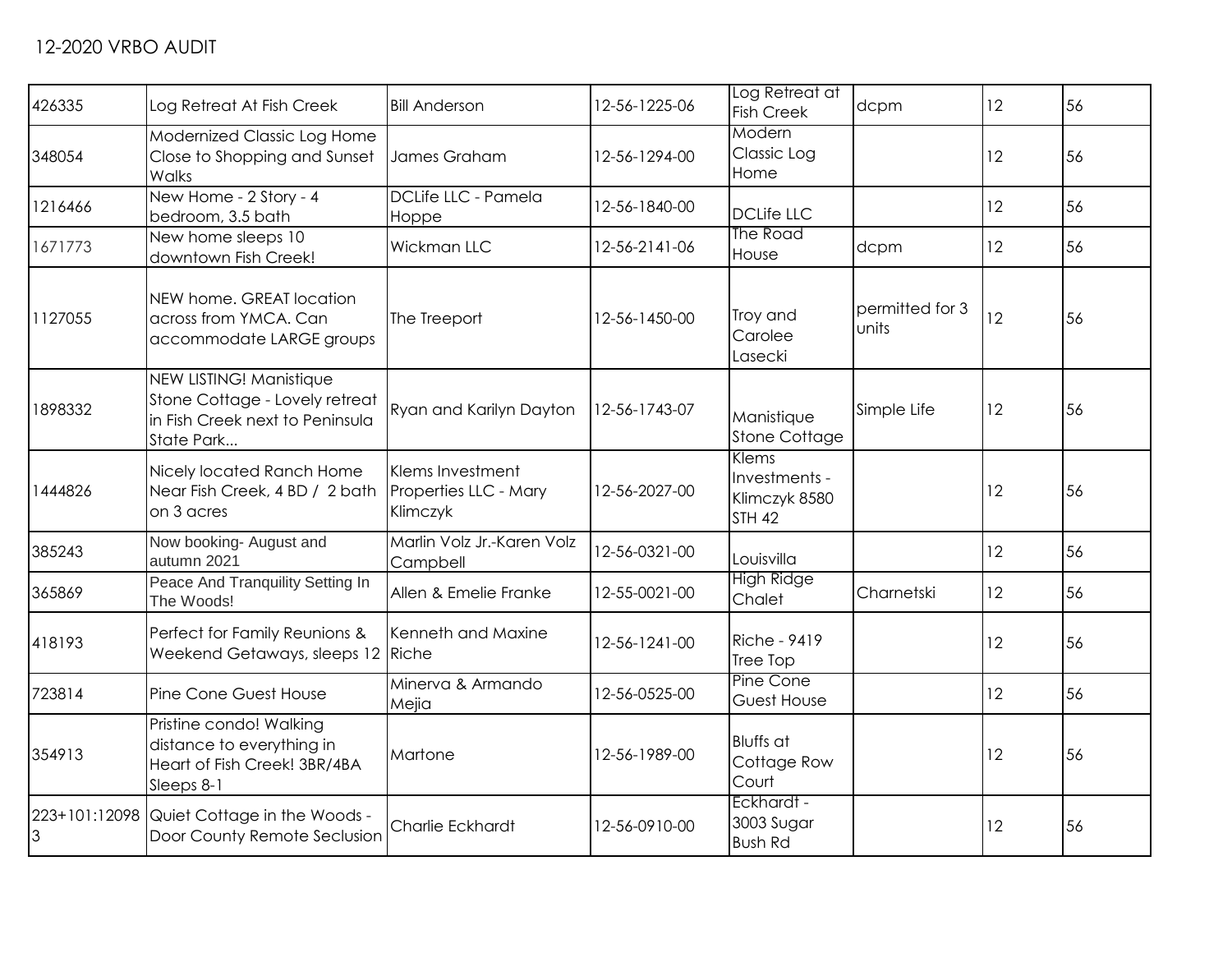| 410989  | Remodeled Cottage in<br>Downtown Fish Creek-the<br>Cookery's Lodging                          | <b>Richard Skare</b>                         | 12-55-0122-00 | <b>Cookery Suites</b><br>& Cottages    | permitted for 2 | 12 | 56 |
|---------|-----------------------------------------------------------------------------------------------|----------------------------------------------|---------------|----------------------------------------|-----------------|----|----|
| 997318  | Spacious Custom 4 bedroom<br>a Mile from Fish Creek                                           | Ross Lunn                                    | 12-56-1033-00 | Gibraltar<br>Lodge                     |                 | 12 | 56 |
| 824134  | Spectacular Views of Eagle<br>Harbor and Ephraim                                              | Nancy Claypool                               | 12-56-1570-06 | Eagle Harbor<br>View                   | dcpm            | 12 | 56 |
| 473918  | SPRING ROAD HOME, JUST<br>MINUTES FROM FISH CREEK                                             |                                              | 12-56-1318-00 | <b>Herbst Spring</b><br>Road           |                 | 12 | 56 |
| 424315  | The Java Hut, a cottage with<br>'perks'                                                       | Coffee & Crossbones<br>LLC/Carina Helm       | 12-56-1188-00 | Java Hut, The                          |                 | 12 | 56 |
| 272736  | The Log Home at Fish Creek-In<br>the Heart of Door County                                     | David & Linda Horne                          | 12-56-1023-00 | The Log Home<br>at Fish Creek          |                 | 12 | 56 |
| 2065986 | Tucked Away---Newly<br>renovated 3 bedroom Door<br>County escape.                             | Jon and Lucy Murphy                          | 12-56-2374-00 | <b>Tucked Away</b>                     |                 | 12 | 56 |
| 238110  | Unique Setting - Built on<br>Quarry Bed                                                       | Mitchel & Mary Heinrichs                     | 12-56-0805-00 | Quarry House                           | permitted for 2 | 12 | 56 |
| 569210  | Updated Retro Retreat! Indoor<br>& Outdoor Fireplace,<br><b>Backyard Oasis With Waterfall</b> | Mark Schneider                               | 12-56-1719-00 | <b>Fish Creek</b><br><b>Beginnings</b> |                 | 12 | 56 |
| 587050  | Walk to downtown Fish Creek<br>and Peninsula State Park!                                      | Michael & Diane Cotter                       | 12-56-1410-00 | Birch Grove II -<br>Unit #2            |                 | 12 | 56 |
| 391901  | Water View in Downtown Fish<br>Creek - The Cookery's Lodging.                                 | Cookery Inc                                  | 12-55-0122-00 | <b>Cookery Suites</b><br>& Cottages    | permitted for 2 | 12 | 56 |
| 90461   | Welcome to Your 3+ Bed Fish<br>Creek Retreat, Close to It All                                 | Donald Rubin                                 | 12-56-0645-00 | <b>Fish Creek</b><br>Retreat           |                 | 12 | 56 |
| 715374  | Woodlands 3 Bedroom, 1 1/2<br><b>Bath Fish Creek, Vacation</b><br>Getaway                     | Tim & Bonnie Mirkiewicz                      | 12-56-1363-00 | Woodlands                              |                 | 12 | 56 |
| 559794  | 30+ day rental - no permit<br>needed                                                          | Tucker's Retreat-Now<br>booking Summer 2021! |               |                                        |                 | 12 | no |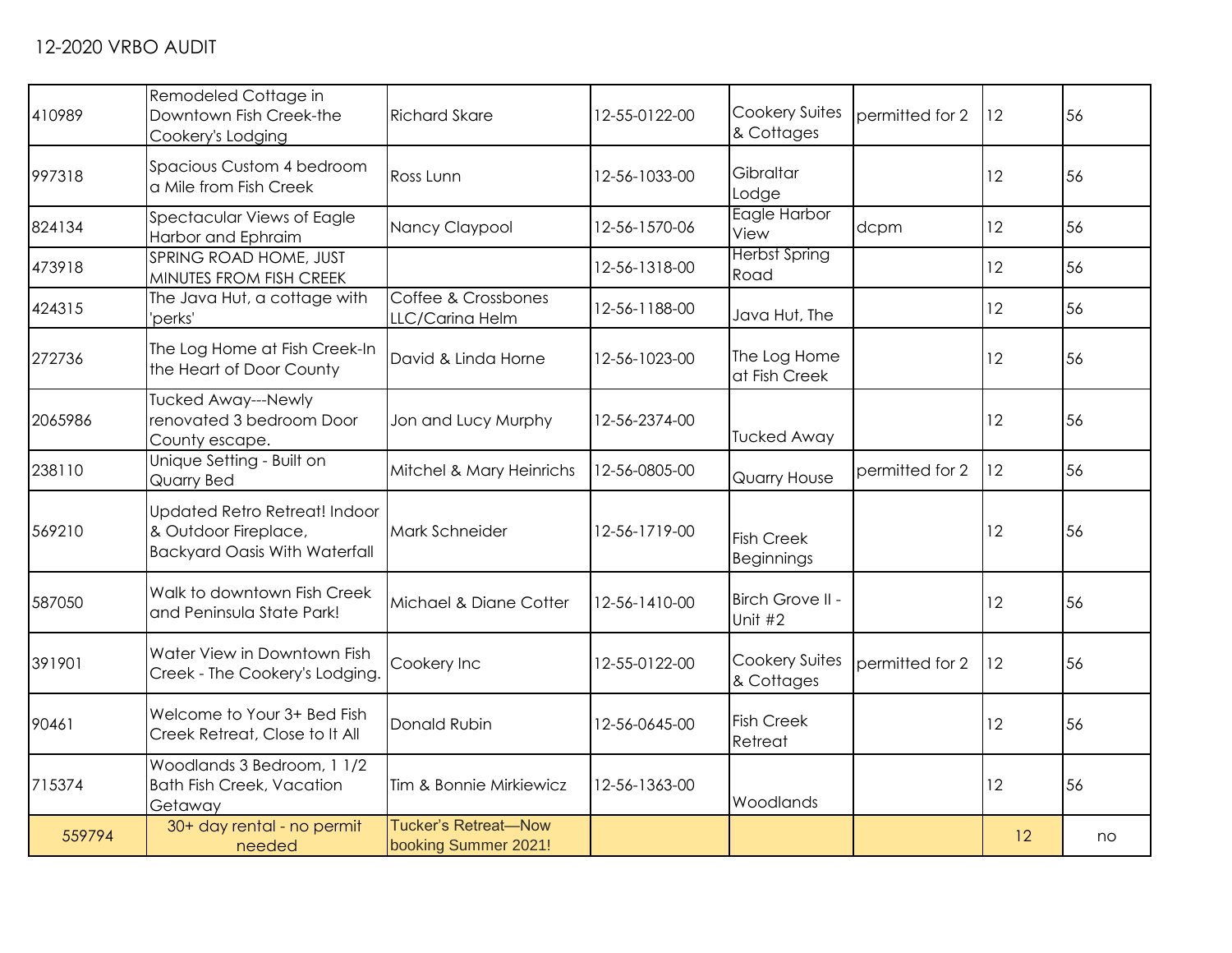| 993369  | 30+ day rental - no permit<br>needed                                                         | <b>WATERFRONT COTTAGE</b><br><b>ROW CONDO IN THE</b><br><b>HEART OF FISH CREEK!</b><br>SUNSETS! PET FRIENDLY! |               |                                                                   |                                 | 12 | no |
|---------|----------------------------------------------------------------------------------------------|---------------------------------------------------------------------------------------------------------------|---------------|-------------------------------------------------------------------|---------------------------------|----|----|
| 12      |                                                                                              |                                                                                                               |               |                                                                   | <b>Gibraltar</b>                |    |    |
| 585337  | 4 Bedroom, 4 Bath, 2 Story<br>Home, Sand Beach,<br>Handicapped Access, Wifi,<br>sleeps 12    | Sunrise Shores #7 -<br><b>DCRMAALLC</b>                                                                       | 15-53-1431-00 | <b>DCRMAALLC</b>                                                  |                                 | 15 | 53 |
| 1730634 | Fantastic 1st Floor Sandy<br><b>Beach Condo!</b>                                             | Sunrise Shores #2 - Tiedke                                                                                    | 15-53-2210-04 | <b>Gary Tiedke</b>                                                | switching from<br>2 to 04 Zeile | 15 | 53 |
| 505152  | Fantastic Sandy Beach Condo<br>for Family and Friends.<br>Spectacular Sunrises!              | Sanata & Catherine Lau                                                                                        | 15-53-1362-00 | <b>Sunrise Shores</b><br>$#6 - \text{Lau}$                        |                                 | 15 | 53 |
| 125749  | Lake Michigan Sand Beach<br>Front, CLEAN, Quiet, 2 Bdrm, 2<br>bath                           | Sunrise Shores ASH                                                                                            | 15-53-0492-00 | Mark Ash                                                          |                                 | 15 | 53 |
| 171303  | Lake Michigan Sand<br><b>Beachfront Condo,</b><br>Spectacular Views, Sunrise<br>Shores, WiFi | Sunrise Shores #4                                                                                             | 15-53-1153-00 | Jeanne & Paul<br>Wiesner                                          |                                 | 15 | 53 |
| 1847094 | 5☆Modern Waterfront Lake<br>Cabin in Door County <sup>3</sup>                                | Jeremy and Caitlyn<br>Jeffery                                                                                 | 15-56-2215-00 | The Bay on<br>Clark Lake                                          |                                 | 15 | 56 |
| 1621220 | 5% Private Peninsula Large<br>Group Cabin in Door County                                     | Jeremy and Caitlyn<br>Jeffery                                                                                 | 15-56-2060-00 | The Point on<br>Clark Lake                                        |                                 | 15 | 56 |
| 352035  | Beachfront Cottage on Lake<br>Michigan                                                       | Quietside Leadership LLC                                                                                      | 15-55-0398-00 | Quietside<br>Cottages "the<br>beach house"                        | permitted for 2                 | 15 | 56 |
| 1432604 | <b>Beautiful Clark Lake Cottage</b>                                                          | Scot and Kerri Hunt                                                                                           | 15-56-1998-00 | <b>Beautiful</b><br>Waterfront<br>Cottage on<br><b>Clark Lake</b> |                                 | 15 | 56 |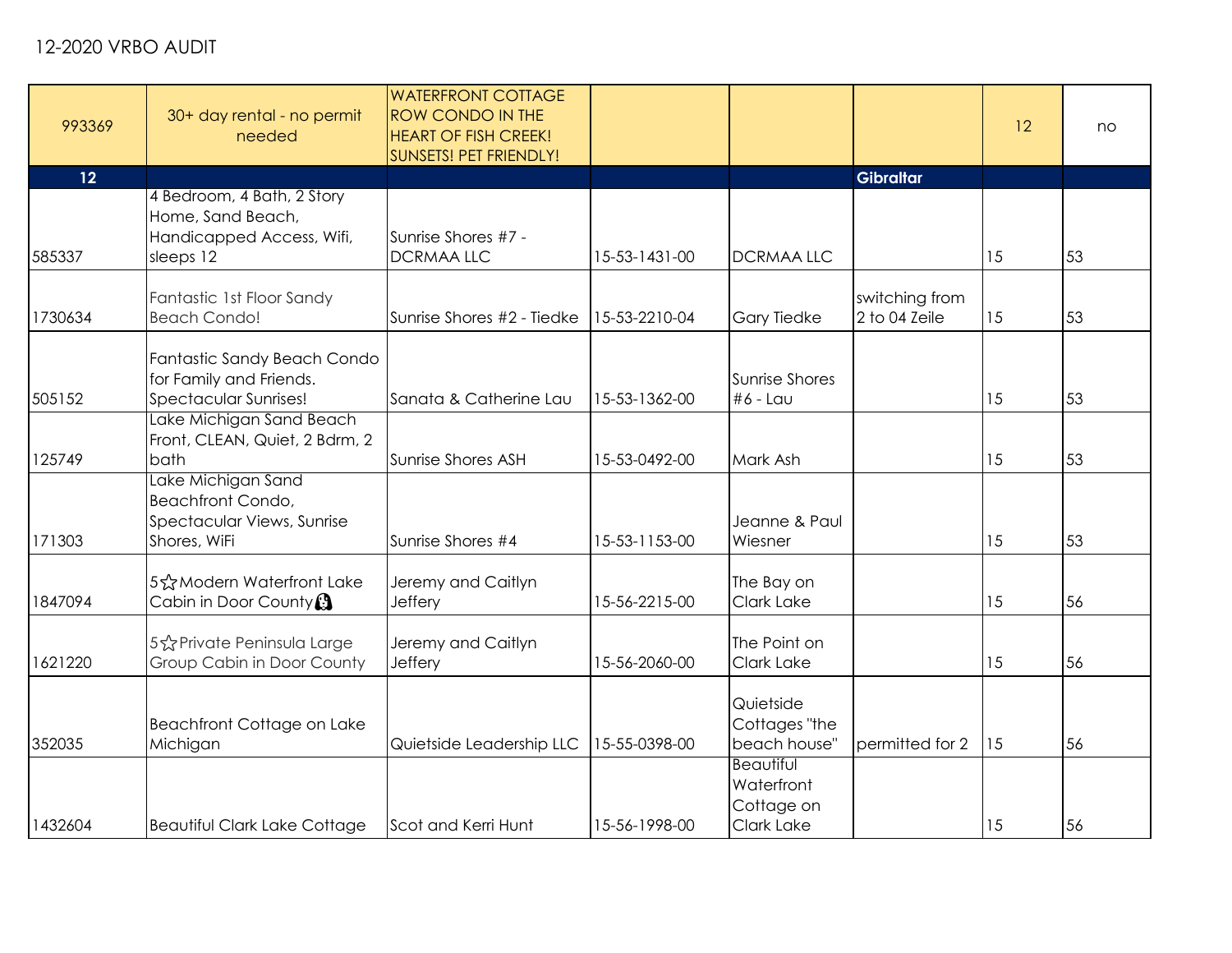| 1887006 | <b>Beautiful Cottage! Short Drive</b><br>To Sand Beach - Jacksonport                       | Dan Rehberg - Rehberg<br><b>Boathouse LLC</b> | 15-56-1593-00 | Cottage at<br><b>Trails End</b>                          |                                                                                                                 | 15 | 56 |
|---------|--------------------------------------------------------------------------------------------|-----------------------------------------------|---------------|----------------------------------------------------------|-----------------------------------------------------------------------------------------------------------------|----|----|
| 744695  | <b>Beautiful Sunsets On Clark</b><br>Lake Located in Door County,<br>Wi                    | Kaufman                                       | 15-56-1536-00 | Kaufman -<br>5543 Clark<br>Lake Dr                       |                                                                                                                 | 15 | 56 |
| 216654  | <b>CEDAR SHORES</b>                                                                        | Linda Schaap                                  | 15-55-0831-00 | Cedar Shores -<br><b>Beach Front</b>                     |                                                                                                                 | 15 | 56 |
| 1961877 | Cozy Log Cabin on 4 Acres in<br>Jacksonport. Walk to town<br>center and beach.             | Christie Skogg                                | 15-56-2237-00 | Recently<br>Renovated<br>Cozy Log<br>Cabin on 4<br>Acres |                                                                                                                 | 15 | 56 |
| 1943899 | Exceptional Home, Beautiful<br>Lake Shore on 1+ Acre - 2021<br><b>Dates Going Fast!</b>    | DGRE, LLC - Andrea<br>Dalton Wroblewski       | 15-56-2280-04 | Lakeview<br>Retreat                                      | zeile                                                                                                           | 15 | 56 |
| 852534  | Lake Michigan Beachfront<br>Cottage                                                        | Quietside Leadership LLC                      | 15-55-0398-00 | Quietside<br>Cottages "the<br>beach house"               | permitted for 2                                                                                                 | 15 | 56 |
| 997026  | Lake Michigan Waterfront<br>Summer House                                                   | Mary Jo Jump                                  | 15-56-1263-04 | Jump Inn                                                 | permitted for 2-<br>Zeile                                                                                       | 15 | 56 |
| 848144  | Lakefront Cottage with<br>Sensational Sunsets!                                             | Paul & Tricia Kaye                            | 15-56-1621-00 | Kaye Cottage                                             |                                                                                                                 | 15 | 56 |
| 244227  | Lakefront Home, Architect<br>Designed for His Family and<br>Friends                        | Janet Slater                                  | 15-56-1085-00 | Lakeside<br>Paradise -<br>Slater                         |                                                                                                                 | 15 | 56 |
| 1665895 | Logan Creek Cottage -<br>Jacksonport                                                       | <b>Rob Geitner</b>                            | 15-56-2105-00 | Logan Creek<br>Cottage                                   |                                                                                                                 | 15 | 56 |
| 746483  | Neat Cottage getaway on<br>the Lake Michigan Rugged<br>Shore=Relax-Romantic-<br>Restore-ah | Sommer Property Mgmt<br><b>LLC</b>            | 15-56-0023-00 | All about the<br>lake shore<br>Door County<br>Cottages   | permitted for 3:<br>1) Shadow of<br>Seagulls 2) It's<br>All About the<br>Lakeshore<br>3) same time<br>next year | 15 | 56 |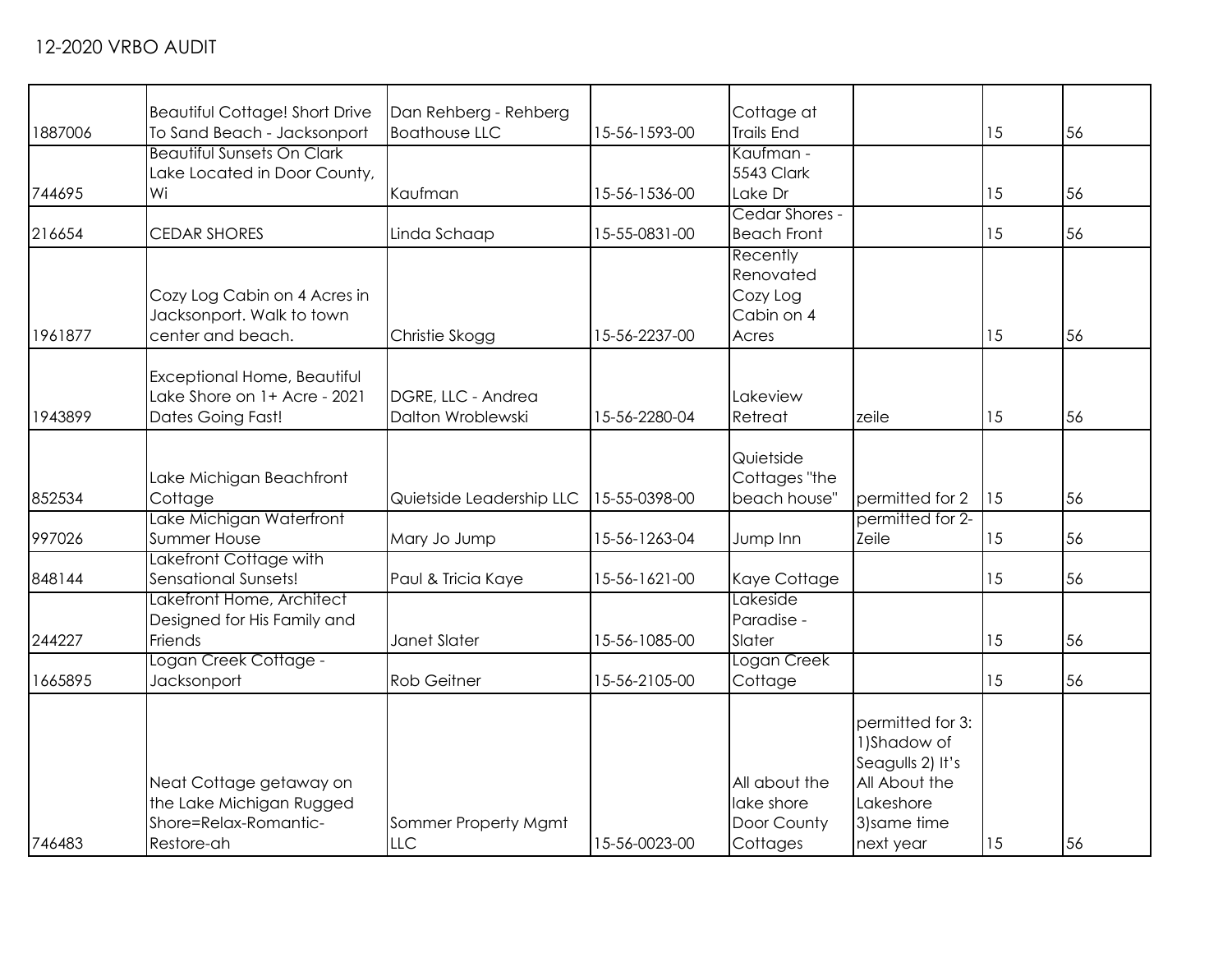|         | Neat Cottage Getaway On                   |                            |               | All about the       |                   |    |    |
|---------|-------------------------------------------|----------------------------|---------------|---------------------|-------------------|----|----|
|         | The Lake Michigan Rugged                  |                            |               | lakeshore Door      |                   |    |    |
|         | Shore=relax-romantic-restore-             | Sommer Property Mgmt       |               | County              |                   |    |    |
| 1055782 | ah                                        | <b>LLC</b>                 | 15-56-0023-00 | Cottages            |                   | 15 | 56 |
|         | NEW LISTING: The Cottage at               |                            |               |                     |                   |    |    |
|         | Cave Point: Close to Lake                 | Michael and Amanda         |               | Cottage at          |                   |    |    |
| 1361580 | Michigan!                                 | Warecki                    | 15-56-1948-00 | Cave Point, The     |                   | 15 | 56 |
|         | Newer Log Home on Clarks                  | Vans Log Home on Clark     |               | Vans Log            |                   |    |    |
| 333509  | Lake with Dock and Boats                  | Lake                       | 15-56-0308-06 | Home                | dcpm              | 15 | 56 |
|         |                                           |                            |               | Killasonna          |                   |    |    |
|         | Quintessential Door County                |                            |               | Lodge -             |                   |    |    |
| 34399   | Cabin on Lake Michigan                    | Carolyn Brzezinski         | 15-56-0713-00 | <b>Brzezinski</b>   |                   | 15 | 56 |
|         |                                           |                            |               | All about the       |                   |    |    |
|         | Romantic Classic Cedar                    |                            |               | lakeshore Door      |                   |    |    |
|         | Cottage-door-county-                      | Sommer Property Mgmt       |               | County              |                   |    |    |
| 1055804 | rentals.com//-Brochure.pdf                | LLC                        | 15-56-0023-00 | Cottages            |                   | 15 | 56 |
|         |                                           |                            |               | Milgen Woods        |                   |    |    |
|         | Rustic Charm - Book Now for               | Tamara Faulkner Milgen     |               | LLC - Rustic        |                   |    |    |
| 1697009 | 2021 Prime Time!                          | Woods LLC                  | 15-56-2086-04 | Charm               | zeile             | 15 | 56 |
|         |                                           |                            |               | <b>Sandy Shores</b> |                   |    |    |
|         |                                           |                            |               | Beach House -       |                   |    |    |
|         | Sand Beach for 14 on Lake                 | Carrington Family Trust    |               | Shoreline           |                   |    |    |
| 1765230 | Michigan!                                 | c/o Fergus                 | 15-56-2209-04 | Ventures            | zeile             | 15 | 56 |
|         | Sunrises and S'Mores, Book Fall           |                            |               | Shoreline           |                   |    |    |
|         | 2020 and Prime Time 2021                  | Kris Zeile et al & Mary Jo |               | Ventures Inc &      | permitted for 2 - |    |    |
| 414043  | Now!                                      | Jump                       | 15-56-1263-04 | Jump Inn            | zeile             | 15 | 56 |
|         |                                           |                            |               |                     |                   |    |    |
|         | The Beach at Lakeside Park,               |                            |               | The Beach at        |                   |    |    |
| 1900670 | Jacksonport, Door County, USA Les Kiehnau |                            | 15-56-1531-00 | Lake Side Park      |                   | 15 | 56 |
|         | The Quilted Log, a Cozy,                  |                            |               |                     |                   |    |    |
|         | Compact, Welcoming Cabin                  |                            |               |                     |                   |    |    |
|         | In The Woods ~ Perfect For 4-6            |                            |               |                     |                   |    |    |
| 1775519 | People!                                   | Fran Richter               | 15-56-2230-00 | The Quilted Log     |                   | 15 | 56 |
|         | <b>Updated A-Frame Cottage</b>            | Michael & Mary Lou H       |               | Kangaroo            |                   |    |    |
| 418651  | with Great Swimming                       | Serchen                    | 15-56-1157-06 | South Shore         | dcpm              | 15 | 56 |
| 15      |                                           |                            |               |                     | Jacksonport       |    |    |
|         | <b>Beach Harbor Resort - Beach</b>        |                            |               |                     |                   |    |    |
| 921026  | <b>House Cottage</b>                      | <b>Beach Harbor Resort</b> | 27-51-0807-00 | Jon Hanson          |                   | 27 | 51 |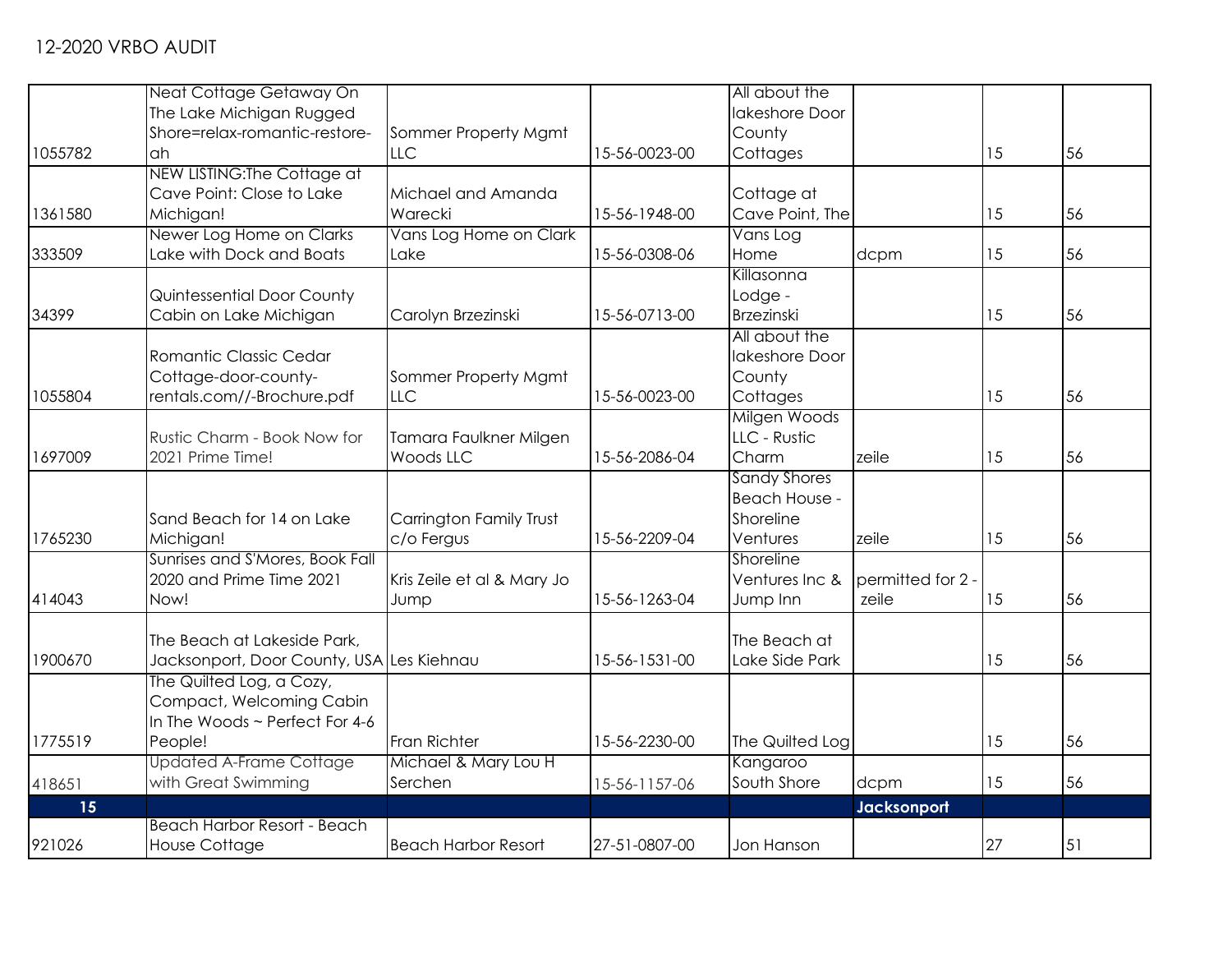| 1913719   | <b>Beach Harbor Resort - Deluxe</b><br>Apartment | <b>Beach Harbor Resort</b>           | 27-51-0807-00 | Jon Hanson                 | 27 | 51 |
|-----------|--------------------------------------------------|--------------------------------------|---------------|----------------------------|----|----|
|           | <b>Beach Harbor Resort - Studio</b>              |                                      |               |                            |    |    |
| 921123    | Cottage                                          | <b>Beach Harbor Resort</b>           | 27-51-0807-00 | Jon Hanson                 | 27 | 51 |
|           |                                                  |                                      |               | <b>Marilyn Nelson</b>      |    |    |
|           | 3 Bedroom Home on the                            |                                      |               | Family Trust -             |    |    |
|           | Water in Quiet Southern Door                     |                                      |               | Diana                      |    |    |
| 1938011   | County                                           | Lynn and Ron's                       | 27-56-2265-00 | Haberkamp                  | 27 | 56 |
|           | Country setting just outside the                 |                                      |               | Door County                |    |    |
| 112606    | city!!!                                          | <b>Terry Kinney</b>                  | 27-55-0737-00 | Country Home               | 27 | 56 |
|           |                                                  |                                      |               |                            |    |    |
|           |                                                  |                                      |               |                            |    |    |
|           | Cozy retreat Off the beaten                      |                                      |               |                            |    |    |
| 747958    | path.                                            | Hideaway Cottage Smola 27-56-1542-00 |               | Connel Smola               | 27 | 56 |
| 1449030   | Great Getaway with Lots of<br>Comfort and Charm! | <b>Steve and Joan Rockwell</b>       | 27-56-2008-00 | The Doorstop -<br>Rockwell | 27 |    |
|           | Holiday Lodge on Green Bay-                      |                                      |               |                            |    | 56 |
| 1802819   | <b>GRAND OPENING!</b>                            | Fred and Nacy Mahaffey               | 27-56-2276-00 | Holiday Lodge              | 27 | 56 |
|           |                                                  | <b>Idlewild Golf Getaway -</b>       |               |                            |    |    |
| 9448269ha | <b>Idlewild Golf Getaway</b>                     | Alexander                            | 27-56-2308-00 | Jon Alexander              | 27 | 56 |
|           |                                                  |                                      |               | Log Cabin                  |    |    |
|           | Log Cabin House on the                           |                                      |               | House on the               |    |    |
| 1688165   | Water (Waterfront)                               | <b>Rachel Messner</b>                | 27-56-2184-00 | Water                      | 27 | 56 |
|           |                                                  | Nasewaupee Trail Log                 |               |                            |    |    |
| 1368363   | Nasewaupee Trail Log Home                        | Home react 5/29/18                   | 27-56-1841-00 | <b>Terry Kinney</b>        | 27 | 56 |
|           | Newly updated cottage on 12                      |                                      |               |                            |    |    |
|           | acres only minutes from                          | <b>Bungalow at Potawatomi</b>        |               | Andrew and                 |    |    |
| 1450867   | Potawatomi State Park!                           | Park-Isaacson                        | 27-56-2011-00 | Erin Isaacson              | 27 | 56 |
|           |                                                  |                                      |               |                            |    |    |
|           | One of a Kind Door County                        |                                      |               | One of a kind              |    |    |
|           | <b>Boathouse Waiting for Your</b>                |                                      |               | Door County                |    |    |
| 267726    | Visit                                            | Deb Robinson                         | 27-56-1050-00 | <b>Boat House</b>          | 27 | 56 |
|           | Open Door Oasis - Door                           | White Slope Hospitality              |               |                            |    |    |
|           | County - A spacious home                         | Partners LLC-Przemyslaw              |               | Open Door                  |    |    |
| 1944682   | located on a peninsula                           | (Peter) Szewczyk                     | 27-56-2204-00 | Oasis                      | 27 | 56 |
|           |                                                  |                                      |               |                            |    |    |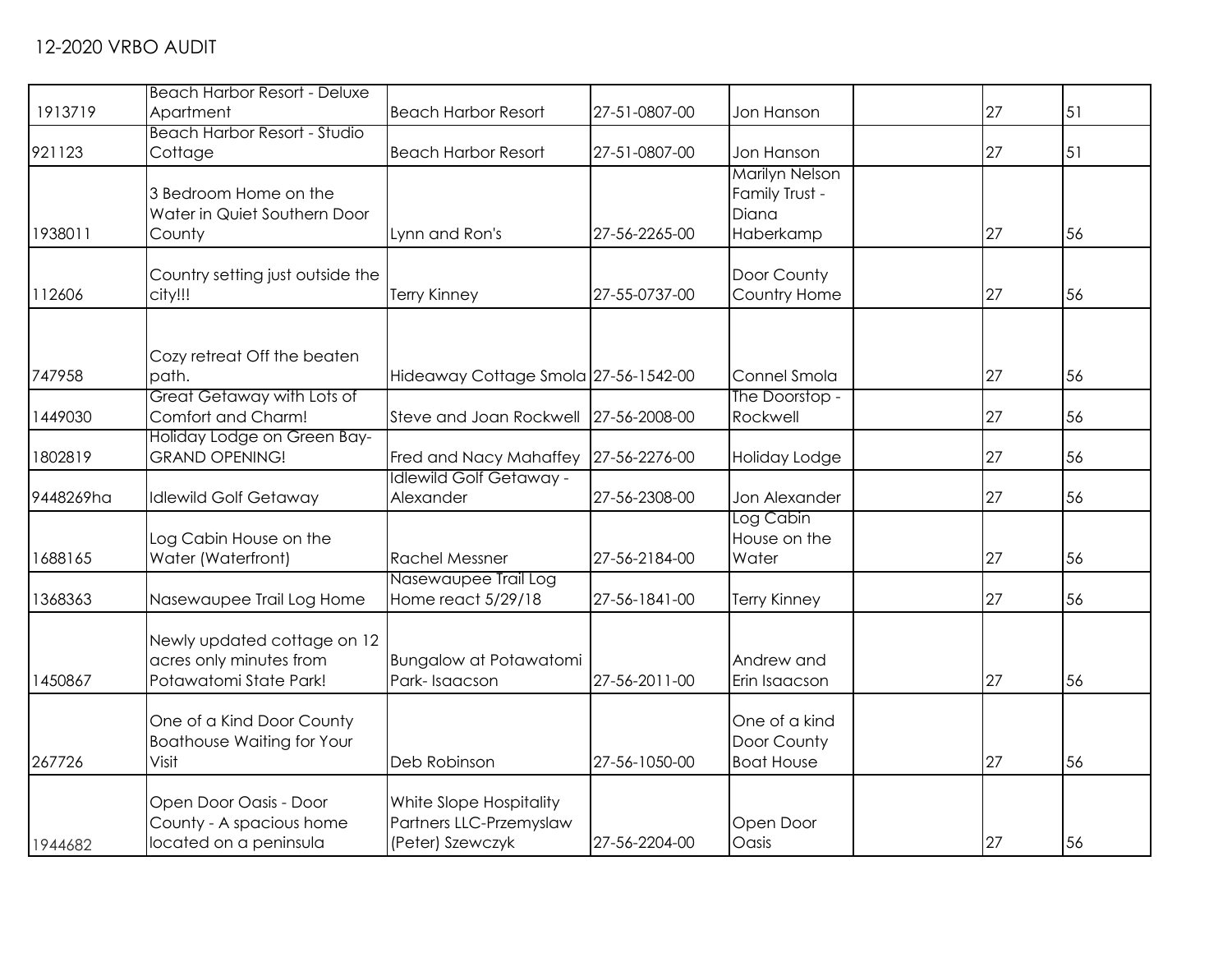|          | Outback Cottages in Door                              |                           |               |                      |    |    |
|----------|-------------------------------------------------------|---------------------------|---------------|----------------------|----|----|
|          | County - near beach,                                  |                           |               | Galen & Pam          |    |    |
| 902029ha | modern, private, peaceful                             | Outback Cottages          | 27-56-1143-00 | Carpenter            | 27 | 56 |
|          | Sand Bay Lodge Waterfront                             |                           |               |                      |    |    |
| 312662   | Sleeps 23                                             | Sand Bay Lodge            | 27-55-0667-00 | Dan Farah            | 27 | 56 |
|          | Sunset Lagoon                                         | Michael Jeanquart         |               |                      | 27 | 56 |
| 2060447  | Trillium Cottage - Family                             |                           | 27-56-2324-00 | Sunset Lagoon        |    |    |
|          | Friendly Retreat on Sand Bay                          | Trillim Cottage - 4088    |               | <b>Andrew Swartz</b> |    |    |
| 1629251  | Point in Door County                                  | <b>Snake Island Road</b>  | 27-56-2118-00 | and Kristin Long     | 27 | 56 |
|          |                                                       |                           |               |                      |    |    |
|          | Uncle Bob's House! Newly                              |                           |               |                      |    |    |
|          | updated cabin. Idlewild                               | <b>Richard and Judith</b> |               | Uncle Bob's          |    |    |
| 1405853  | Peninsula, Door Cty. Sleeps 8                         | Laessig                   | 27-56-1995-00 | Guest House          | 27 | 56 |
|          |                                                       |                           |               |                      |    |    |
|          | Very Rustic, Dog Friendly, Door                       |                           |               |                      |    |    |
|          | County Cottage - 100ft From                           | John Yount Jr and Sarah   |               | Robertsons           |    |    |
| 1773717  | the Water's Edge <sup>11</sup>                        | <b>B</b> Yount            | 27-56-2153-00 | Cottages             | 27 | 56 |
|          | Very Rustic, Dog Friendly, Door                       |                           |               |                      |    |    |
|          | County Cottage - Close to the                         | John Yount Jr and Sarah   |               | Robertsons           |    |    |
| 1766707  | Water's Edge <sup>11</sup>                            | <b>B</b> Yount            | 27-56-2153-00 | Cottages             | 27 | 56 |
|          |                                                       |                           |               |                      |    |    |
|          | Very Rustic, Dog Friendly, Door                       |                           |               |                      |    |    |
|          | County Cottage - Overlooks                            | John Yount Jr and Sarah   |               | Robertsons           |    |    |
| 1780536  | Sawyer Harbor $f$                                     | <b>B</b> Yount            | 27-56-2153-00 | Cottages             | 27 | 56 |
|          |                                                       |                           |               |                      |    |    |
|          | Very Rustic, Dog Friendly, Door                       |                           |               |                      |    |    |
|          | County Cottage - Right on the John Yount Jr and Sarah |                           |               | Robertsons           |    |    |
| 1878869  | Water's Edge <sup>11</sup>                            | <b>B</b> Yount            | 27-56-2153-00 | Cottages             | 27 | 56 |
|          | Very Rustic, Dog Friendly, Door                       |                           |               |                      |    |    |
|          | County Cottage - Right on the                         | John Yount Jr and Sarah   |               | Robertsons           |    |    |
| 1879325  | Water's Edge <sup>11</sup>                            | <b>B</b> Yount            | 27-56-2153-00 | Cottages             | 27 | 56 |
|          |                                                       |                           |               |                      |    |    |
|          | Very Rustic, Dog Friendly, Door                       |                           |               |                      |    |    |
|          | County Cottage ~ 200ft From                           | John Yount Jr and Sarah   |               | Robertsons           |    |    |
| 1879414  | the Water's Edge <b>\f\th</b>                         | <b>B</b> Yount            | 27-56-2153-00 | Cottages             | 27 | 56 |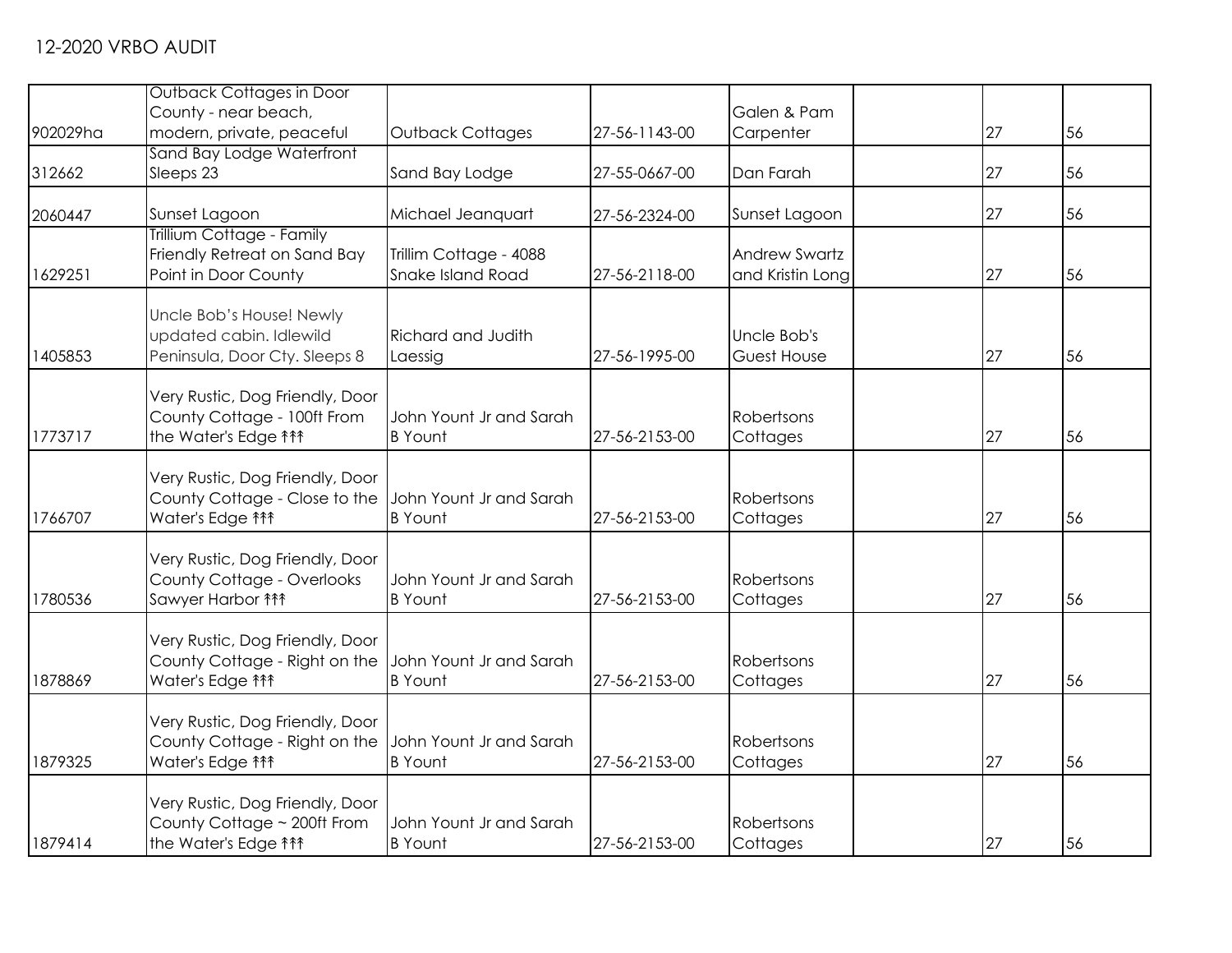| 1879482 | Very Rustic, Dog Friendly, Door<br>County Cottage ~ 250ft From<br>the Water's Edge <sup>11</sup> | John Yount Jr and Sarah<br><b>B</b> Yount | 27-56-2153-00 | Robertsons<br>Cottages    |                   | 27 | 56 |
|---------|--------------------------------------------------------------------------------------------------|-------------------------------------------|---------------|---------------------------|-------------------|----|----|
| 642597  | Waterfront 2 b.r. Bay View<br>Cottage/sunsets/wineries/light<br>houses/beaches/fishing           | Sand Bay Lodge                            | 27-55-0667-00 | Dan Farah                 |                   | 27 | 56 |
| 642598  | Waterfront 4 b.r./3<br>ba/beaches/fishing/sunsets/wi<br>neries/lighthouses/state parks           | Sand Bay Lodge                            | 27-55-0667-00 | Dan Farah                 |                   | 27 | 56 |
| 802382  | <b>Waterfront Cottage: 2</b><br>bedroom, 1.5 bathrooms                                           | McComb's=4143 Snake<br><b>Island Road</b> | 27-56-1598-00 | John<br><b>McCombs</b>    |                   | 27 | 56 |
| 135683  | Waterfront Swedish-style Log<br>Cabin on Sand Bay, Door<br>County - Moonlight Magic              | Tammy M Leemon                            | 27-56-1014-00 | Moonlight<br>Magic        |                   | 27 | 56 |
| 154010  | Waterside Retreat -- Swedish<br>Stuga (Cottage)                                                  | Barbro & Glen Wilson                      | 27-56-0948-00 | Wilson<br>Sherwood Point  |                   | 27 | 56 |
| 27      |                                                                                                  |                                           |               |                           | <b>Nasewaupee</b> |    | 31 |
| 1936999 | Maple Grove House (B)<br>Handicap / Wheel Chair<br>Accessible Rental!                            | John Nolte                                | 32-50-2223-00 | Maple Grove<br>Motel LLC  |                   | 32 | 50 |
| 1883604 | Winter / Summer House<br>w/fireplace - Experience<br><b>Original Door County</b>                 | John Nolte                                | 32-50-2223-00 | Maple Grove<br>Motel LLC  |                   | 32 | 50 |
| 1576440 | <b>Beautiful Shoreline</b><br>Condominium                                                        | Shoreline Resort and<br>Condos            | 32-51-0796-00 | Rockton-<br>Shoreline LLC |                   | 32 | 51 |
| 84278   | Great Waterview Home in<br>Door County. Fabulous Home<br>Sleeps 14!!                             | Hale - 1615 Big Pine Ln                   | 32-53-0717-00 | Lyn Hale                  |                   | 32 | 53 |
| 340966  | The Hideaway: New<br>Construction walk to Beach<br>and Town                                      | Hideaway the Herman                       | 32-53-0955-06 | Greg Herman               | dcpm              | 32 | 53 |
| 254081  | Historic Log Cabin by the Bay<br>(Lake Views & Access)                                           | Docs Hideaway                             | 32-56-2311-00 | Greg Bott                 |                   | 32 | 56 |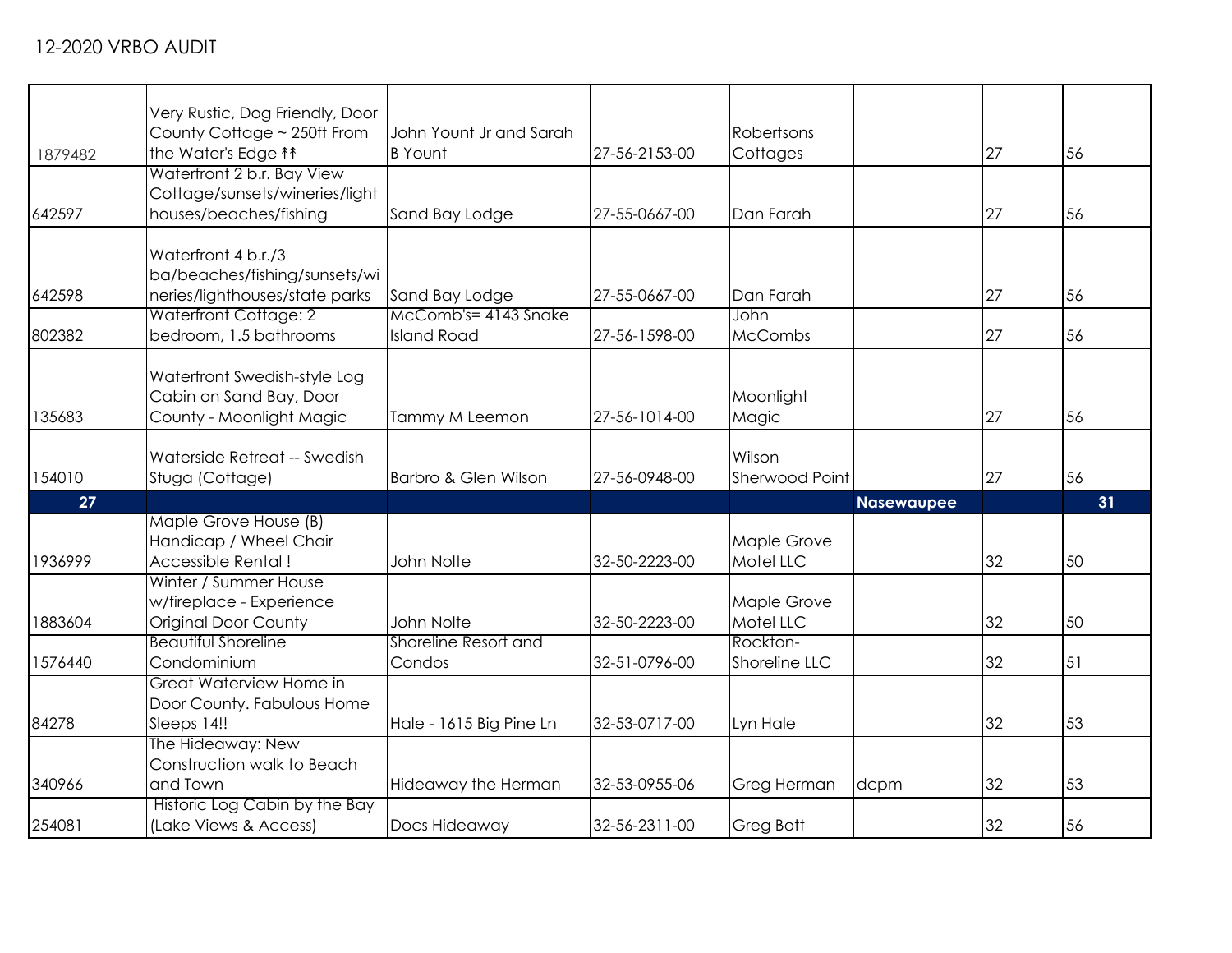| 1603939   | 165 feet of Shore Front, Sunset<br>Views! Sleeps 20. | Shadow Lawn                           | 32-56-0190-06 | John Peterson        | dcpm            | 32 | 56 |
|-----------|------------------------------------------------------|---------------------------------------|---------------|----------------------|-----------------|----|----|
|           | 2500 sq ft open floor plan short                     |                                       |               |                      |                 |    |    |
| 567511    | walk to water!                                       | <b>Arnies Sanctuary</b>               | 32-56-1352-06 | James Arneson dcpm   |                 | 32 | 56 |
|           | 4 Bedrm, 3 Bath! Between                             |                                       |               |                      |                 |    |    |
|           | Sister Bay & Ellison Bay. New                        |                                       |               | Susanne              |                 |    |    |
| 1161665   | on VRBO, Spring, 2018.                               | <b>Woodfield House</b>                | 32-56-1710-00 | Beaumont             |                 | 32 | 56 |
|           | 4 bedroom countryside home                           |                                       |               | Counry Lane          |                 |    |    |
| 1691117   | yet close to town!                                   | Greg & Suzanne Sunstrom 32-56-2144-06 |               | Home                 | dcpm            | 32 | 56 |
|           |                                                      |                                       |               | <b>Charles</b>       |                 |    |    |
|           |                                                      |                                       |               | <b>Kraemer Trust</b> |                 |    |    |
|           | 4 Bedroom home right on the                          |                                       |               | C/O Sarah            |                 |    |    |
| 2002691   | shores of Rowleys Bay!                               | House 21 at Rowleys Bay               | 32-56-2304-06 | Mohr                 | dcpm            | 32 | 56 |
|           |                                                      |                                       |               |                      |                 |    |    |
|           | 4 bedroom waterfront home                            |                                       |               | Douglas & Elln       |                 |    |    |
| 1739000   | on 100 feet of shorefront!                           | <b>Krause Cottage</b>                 | 32-56-1466-06 | Krause               | dcpm            | 32 | 56 |
|           | <b>Beautiful 3 Bedroom Door</b>                      |                                       |               |                      |                 |    |    |
|           | County, Heavily Wooded, Pet                          |                                       |               | Terrence             |                 |    |    |
| 1140156   | Friendly, NOW OFFERS WIFI                            | Door Stop                             | 32-56-1612-00 | Rogers               | permitted for 2 | 32 | 56 |
|           |                                                      | On the Rocks - Gills Rock-            |               | David and            |                 |    |    |
| 4039459ha | Beautiful Bayfront Sunset Views Steeno               |                                       | 32-56-1464-00 | Susan Steeno         |                 | 32 | 56 |
|           | <b>Beautiful Cottage on the</b>                      |                                       |               | Georgina             |                 |    |    |
| 133165    | Green Bay Waterfront                                 | Schwandt Cottage                      | 32-55-0177-00 | Schwandt             |                 | 32 | 56 |
|           | <b>Beautiful Home with</b>                           |                                       |               |                      |                 |    |    |
|           | specatcular views of Garrett                         |                                       |               |                      |                 |    |    |
| 880863    | <b>Bay and Gills Rock!</b>                           | Garret Bay Bluff                      | 32-56-1641-06 | <b>William Berry</b> | dcpm            | 32 | 56 |
|           |                                                      |                                       |               | David &              |                 |    |    |
|           | <b>Beautiful Home With Water</b>                     | <b>Hedgehog Harbor House</b>          |               | Patricia             |                 |    |    |
| 996903    | <b>Views in Peaceful Gills Rock</b>                  | & Cottage                             | 32-56-1506-00 | <b>Bernhard</b>      |                 | 32 | 56 |
|           |                                                      |                                       |               | Hoffman's Up         |                 |    |    |
|           | Beautiful log home on 5 acres                        |                                       |               | North LLC -          |                 |    |    |
|           | just steps away from Lake                            |                                       |               | Matthel              |                 |    |    |
| 659326    | Michigan                                             | Hoffmans Up North                     | 32-56-1463-06 | Hoffman              | dcpm            | 32 | 56 |
|           | Beautiful Log Home on 5 quiet                        | The Refuge/Appleport                  |               | Marc & Lori          |                 |    |    |
| 116351    | acres                                                | Enterprises                           | 32-55-0623-00 | Maillefer            |                 | 32 | 56 |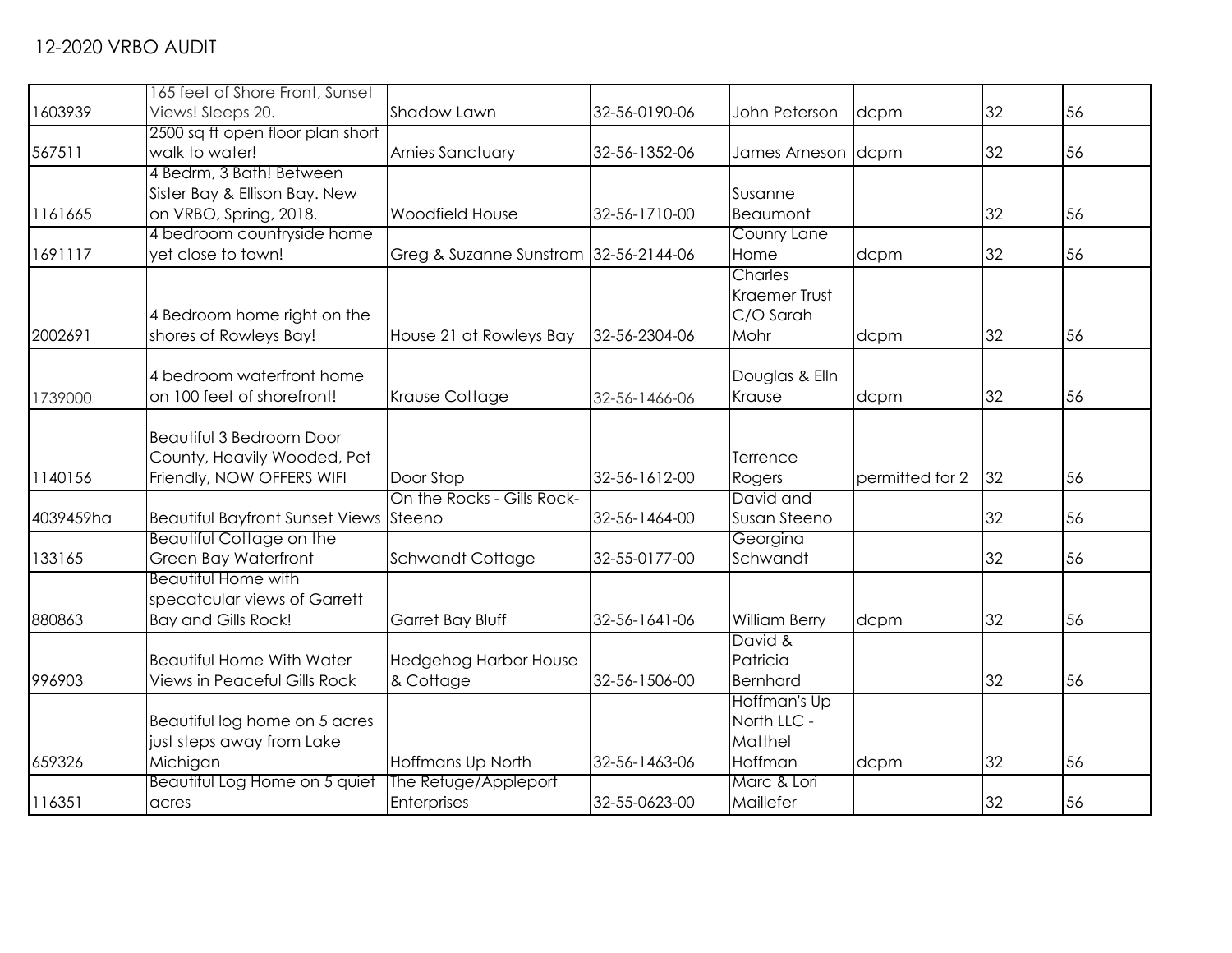|           | Beechwood Cottage -                              |                              |               |                               |                 |    |    |
|-----------|--------------------------------------------------|------------------------------|---------------|-------------------------------|-----------------|----|----|
| 2091596   | Secluded A-Frame in Sister Bay Beechwood Cottage |                              | 32-56-2342-00 | Megan Welter                  |                 | 32 | 56 |
|           | Cedar Dell Chalet is the                         |                              |               |                               |                 |    |    |
|           | quintessential Door county                       |                              |               |                               |                 |    |    |
| 601468    | cabin                                            | Cedar Dell Chalet            | 32-56-1203-06 | Vicky Kalscheur dcpm          |                 | 32 | 56 |
|           | Charming cedar log cabin                         |                              |               |                               |                 |    |    |
|           | nestled in the woods,                            | Wagon Trail Dombrowski -     |               | Edward and                    |                 |    |    |
| 1217459   | footsteps from Rowley's Bay                      | Unit 1                       | 32-56-1831-00 | <b>Jill Dombrowski</b>        |                 | 32 | 56 |
|           |                                                  |                              |               | Kathleen &                    |                 |    |    |
|           | Charming Cottage On The                          |                              |               | Edward                        |                 |    |    |
| 482895    | Shore Of Lake Michigan!                          | <b>Appleport Sunrise</b>     | 32-56-1913-06 | Callahan                      | dcpm            | 32 | 56 |
|           | <b>Charming Traditional</b>                      |                              |               |                               |                 |    |    |
|           | Cottages Affordable and                          |                              |               | Deborah                       |                 |    |    |
| 343690    | <b>Travel Green</b>                              | <b>Terra Cottages</b>        | 32-55-0124-00 | Taubert Gehan permitted for 5 |                 | 32 | 56 |
|           | Charming, Warm, and                              |                              |               |                               |                 |    |    |
|           | Naturally Well-Lit with Wooded                   | Wagon Trail #26 Lengh-       |               |                               |                 |    |    |
| 706539    | Privacy                                          | Little House in the Woods    | 32-56-1589-00 | Carolyn Lengh                 |                 | 32 | 56 |
|           | Cottage in Roweleys Bay w/                       |                              |               |                               |                 |    |    |
| 7921159ha | Deck & Grill!                                    | <b>Rowleys Bay Cabins</b>    | 32-55-0014-00 | Mary Cole                     | evolve          | 32 | 56 |
|           | Country Haven on Mink River                      |                              |               | Myron &                       |                 |    |    |
| 7064918ha | Road                                             | Country Haven                | 32-55-0329-00 | Andrea Beard                  | permitted for 2 | 32 | 56 |
|           | DOOR 42- minutes away from                       |                              |               |                               |                 |    |    |
|           | the hustle and bustle of Sister                  |                              |               | Shawn and                     |                 |    |    |
| 1409799   | Bay!                                             | Door 42                      | 32-56-1976-00 | Kim Marshall                  |                 | 32 | 56 |
|           | Ellison Bay bluff retreat with                   | The Refuge/Appleport         |               | Marc & Lori                   |                 |    |    |
| 571451    | water views                                      | Enterprises                  | 32-55-0623-00 | Maillefer                     |                 | 32 | 56 |
|           | Ellison Bay tranquility close to                 |                              |               | Daniel &                      |                 |    |    |
|           | Europe Lake and Newport                          |                              |               | Valerie                       |                 |    |    |
| 4555418ha | State Park!                                      | Country Comfot               | 32-56-1753-00 | Austgen                       |                 | 32 | 56 |
|           | <b>Enjoy Your Own Private View</b>               |                              |               | Paul O'Keeffe                 |                 |    |    |
|           | Of Sister Bay Sunsets on the                     |                              |               | & Tiffany                     |                 |    |    |
| 724130    | Waterfront                                       | The Nest                     | 32-56-1514-06 | Hubbard                       | dcpm            | 32 | 56 |
|           |                                                  |                              |               | David &                       |                 |    |    |
|           | Family Retreat Lake Front Wifi                   |                              |               | Deborah                       |                 |    |    |
| 1022944   | <b>Bikes Grill Lakeshore Fire Pits</b>           | <b>Sunset Shore Cottages</b> | 32-56-1720-00 | Cresto                        | permitted for 2 | 32 | 56 |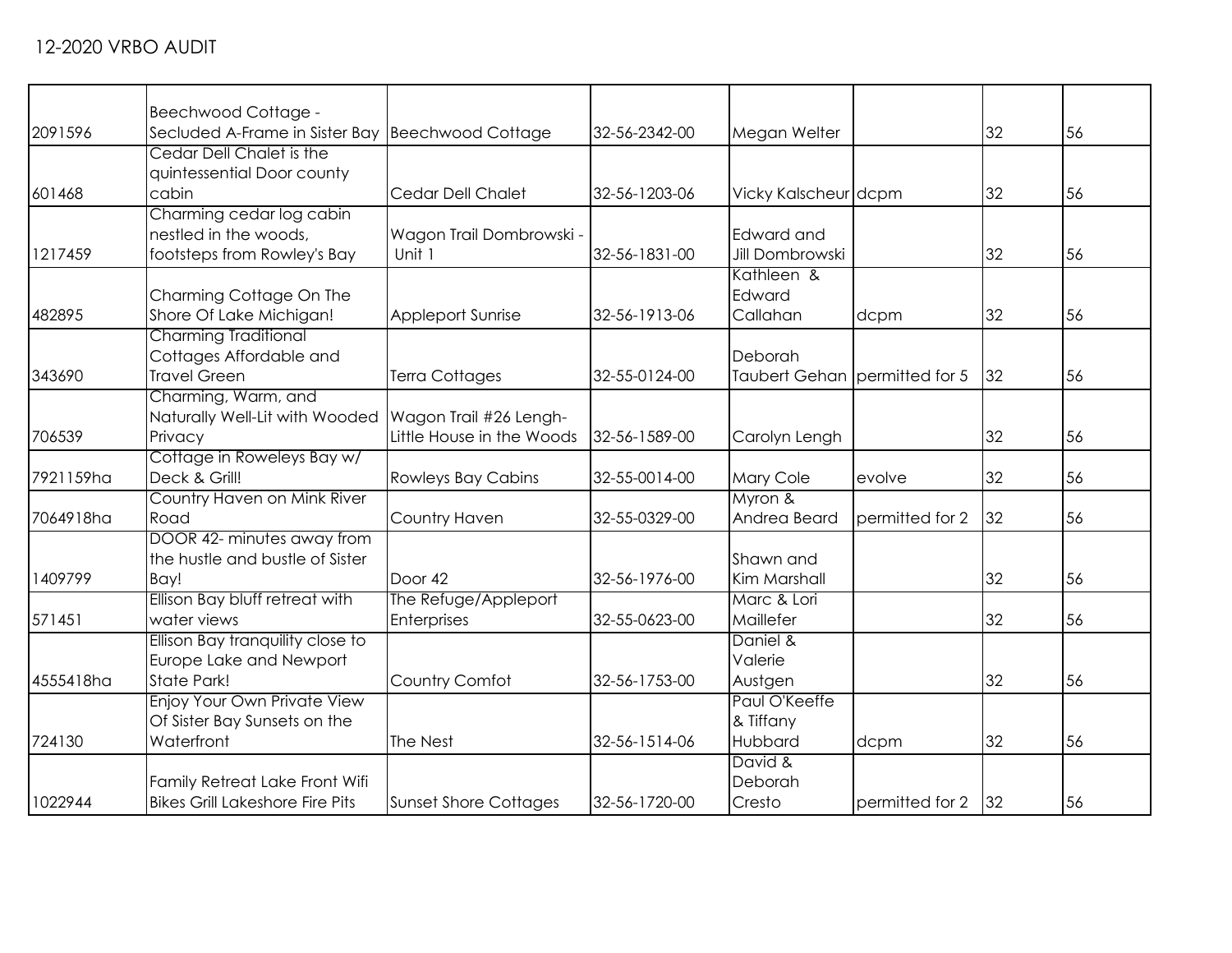|           | <b>Family Retreat Lake View Wifi</b> |                                       |               | David &                    |                 |    |    |
|-----------|--------------------------------------|---------------------------------------|---------------|----------------------------|-----------------|----|----|
|           | Grill Bikes Fire Pits Nightly        |                                       |               | Deborah                    |                 |    |    |
| 1036054   | <b>Sunsets Dog Friendly</b>          | <b>Sunset Shore Cottages</b>          | 32-56-1720-00 | Cresto                     | permitted for 2 | 32 | 56 |
|           |                                      |                                       |               | David &                    |                 |    |    |
|           | Great water view in peaceful         | <b>Hedgehog Harbor House</b>          |               | Patricia                   |                 |    |    |
| 998960    | Northern Door                        | & Cottage                             | 32-56-1506-00 | Bernhard                   | permitted for 2 | 32 | 56 |
|           | Located in Ellison Bay, less         |                                       |               |                            |                 |    |    |
|           | than 1/4 mile from a public          |                                       |               | Susan Szabo &              |                 |    |    |
| 821538    | boat launch on beautiful             | <b>Beechers Cabin</b>                 | 32-56-1571-06 | <b>Mark Beecher</b>        | dcpm            | 32 | 56 |
|           | Marina Breeze, Spectacular           |                                       |               |                            |                 |    |    |
|           | Ellison Bay View & Dbl Master        |                                       |               | Robert &                   |                 |    |    |
| 181532    | Suites                               | Marina Breeze                         | 32-55-0759-00 | <b>Sherry Stein</b>        |                 | 32 | 56 |
|           |                                      |                                       |               |                            |                 |    |    |
| 1185191   | Murphy's "KipDee" Cottage            | Murphy's Kipdee Cottage 32-56-1827-00 |               | Jon Murphy                 |                 | 32 | 56 |
|           | NEW! Door County Retreat ~3          | Lovely Apartment in Sister            |               |                            |                 |    |    |
| 9470717ha | Mi to Sister Bay Beach               | <b>Bay - Dimitrov</b>                 | 32-56-2006-00 | <b>Stoyan Dimitov</b>      | evolve          | 32 | 56 |
|           | Newley remolded Northern             | Northern Lights Farm                  |               | Randall                    |                 |    |    |
| 1854116   | Lights Farmhouse                     | House                                 | 32-56-1722-21 | Daubner                    | Lindsley        | 32 | 56 |
|           | Porcupine Shores Has An              |                                       |               |                            |                 |    |    |
|           | <b>Elevated View And Access To</b>   |                                       |               | <b>Brian Bartell &amp;</b> |                 |    |    |
| 886997    | The Water                            | Porcupine Shores                      | 32-56-1603-06 | Kim Winburn                | dcpm            | 32 | 56 |
|           | <b>Premier Vacation Rental Just</b>  |                                       |               |                            |                 |    |    |
|           | a Short Walk to The Heart of         |                                       |               | Todd and                   |                 |    |    |
| 1177141   | Sister Bay!!                         | Sister Bay Respite                    | 32-56-1838-00 | Michelle Cox               |                 | 32 | 56 |
|           | Premier Vacation Rental, Pet         |                                       |               |                            |                 |    |    |
|           | Friendly, Walk to Water,             |                                       |               | Terrence                   |                 |    |    |
| 835033    | Restaurant, Shopping, WiFi           | Door Stop                             | 32-56-1612-00 | Rogers                     | permitted for 2 | 32 | 56 |
|           |                                      |                                       |               |                            |                 |    |    |
|           | Romantic getaway for 2 With          |                                       |               |                            |                 |    |    |
|           | all the charm & comfort for an       |                                       |               |                            |                 |    |    |
| 1711483   | unforgettable getaway                | Forget me not cottage                 | 32-56-2177-00 | Darla Yanny                |                 | 32 | 56 |
|           | Romantic Waterfront Suite            |                                       |               |                            |                 |    |    |
|           | with amazing water views             | Dan's Fish, Inc. d/b/a                |               | Daniel and                 |                 |    |    |
| 403817    | (Cherry)                             | Hedgehog Harbor Rental 32-56-1195-00  |               | Sherrie Schwarz            |                 | 32 | 56 |
|           | Rowleys Bay Cottage w/Grill          |                                       |               |                            |                 |    |    |
| 7921221ha | near fall foliage                    | <b>Rowleys Bay Cabins</b>             | 32-55-0014-00 | Mary Cole                  | evolve          | 32 | 56 |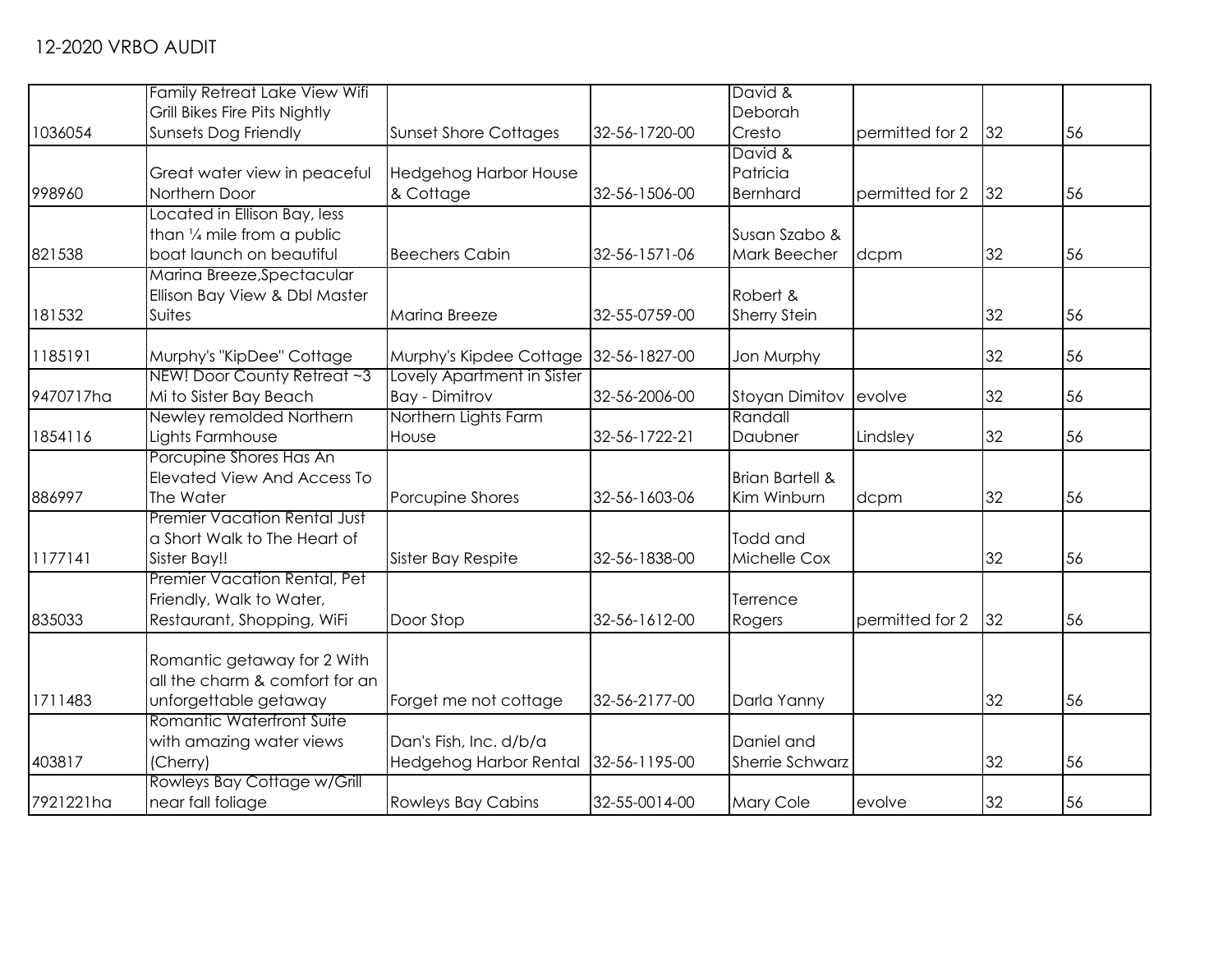| 32 | 56                                                                                                                      |
|----|-------------------------------------------------------------------------------------------------------------------------|
|    |                                                                                                                         |
|    |                                                                                                                         |
|    |                                                                                                                         |
| 32 | 56                                                                                                                      |
|    |                                                                                                                         |
|    | 56                                                                                                                      |
|    |                                                                                                                         |
|    |                                                                                                                         |
|    | 56                                                                                                                      |
|    |                                                                                                                         |
|    | 56                                                                                                                      |
|    |                                                                                                                         |
|    |                                                                                                                         |
|    | 56                                                                                                                      |
|    | $\overline{56}$                                                                                                         |
|    |                                                                                                                         |
|    |                                                                                                                         |
|    |                                                                                                                         |
|    | 56                                                                                                                      |
|    |                                                                                                                         |
| 32 | 56                                                                                                                      |
|    |                                                                                                                         |
|    |                                                                                                                         |
| 32 | 56                                                                                                                      |
|    |                                                                                                                         |
|    |                                                                                                                         |
|    | 56                                                                                                                      |
|    |                                                                                                                         |
|    | 56                                                                                                                      |
|    |                                                                                                                         |
|    | 56                                                                                                                      |
|    |                                                                                                                         |
|    |                                                                                                                         |
| 32 | 56                                                                                                                      |
|    | 32<br>32<br>32<br>Taubert Gehan   permitted for 5<br>32<br>32<br>32<br>Carol Molepske permitted for 2<br>32<br>32<br>32 |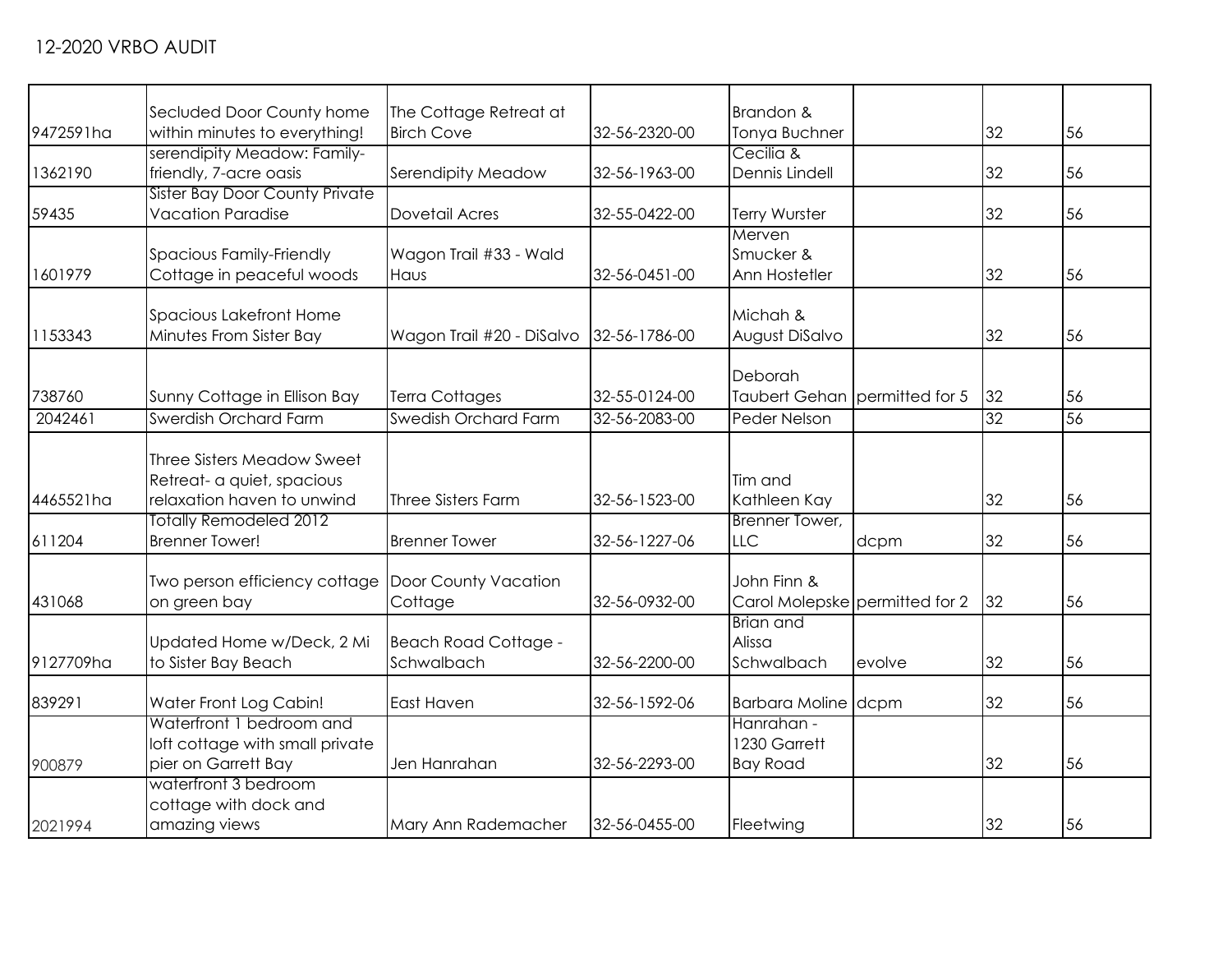|          | Waterfront Cottage Nestled in                                                        |                                                  |               |                                                        |                             |    |    |
|----------|--------------------------------------------------------------------------------------|--------------------------------------------------|---------------|--------------------------------------------------------|-----------------------------|----|----|
| 241353   | Picturesque Setting, Gills Rock                                                      | <b>Teskies Cottage</b>                           | 32-56-0962-00 | Lyle Teskie                                            |                             | 32 | 56 |
| 350098   | Waterfront Cottage with<br>Views of Deaths Door, New<br>Kitchen                      | Bells Cottage - 12748 N<br>Port Des Mortes       | 32-56-1131-06 | Matt & Ryan<br>Bell                                    | dcpm                        | 32 | 56 |
| 403462   | <b>Waterfront Dream Cottage</b><br>with a Million Dollar View<br>(Apple)             | Dan's Fish, Inc. d/b/a<br>Hedgehog Harbor Rental | 32-56-1195-00 | Daniel and<br><b>Sherrie Schwarz</b>                   |                             | 32 | 56 |
| 2145041  | Waterfront House with private<br>pier, harbor and beach on<br>Garrett Bay            | Jen Hanrahan                                     | 32-56-2293-00 | The 1230 and<br>The Rest                               | permitted for 2             | 32 | 56 |
| 1351557  | Your own sandy shore on the<br>most pleasant bay in Door<br>County!                  | Vandelay Shore                                   | 32-56-1870-06 | <b>Matthew P</b><br>Shumway                            | dcpm                        | 32 | 56 |
| 32       |                                                                                      |                                                  |               |                                                        | <b>Liberty Grove</b>        |    |    |
| 2148450  | Little Harbor Retreat - MASSIVE<br>waterfront - Sleeps 30+<br>Kayaks/Bikes/Fish/Swim | Little Harbor Retreat LLC                        | 33-50-2367-00 | Little Harbor<br><b>Retreat LLC-</b><br>5100 Bay Shore | Titan PM -<br>Anothy Goebel | 33 | 50 |
| 130307ha | 8 miles of Sand Beach and 1/2<br>price rates Monday - Thurs                          | Mary Spangler                                    | 33-56-0400-00 | Mary's Beach<br>House                                  |                             | 33 | 56 |
| 137311   | A Waterfront Home for All-<br>Seasons in Door County!                                | Killkare                                         | 33-55-0483-00 | Tom Nebel                                              | 369083ha                    | 33 | 56 |
| 1331712  | Amazing views of Lake<br>Michigan                                                    | Sand Beach Cottage -<br>Anderson                 | 33-56-1942-00 | Greg, Mary,<br>Nick and<br>Jennelle<br>Anderson        |                             | 33 | 56 |
| 371719   | At-The-Lake Lake Michigan<br>Cape Cod Home with Sand<br>Beach Access to Lake Mich.   | At the Lake                                      | 33-56-0350-00 | Sally Jilot                                            |                             | 33 | 56 |
| 1469978  | Be it with family or friends, this<br>home is truly the best for<br>making memories  | Polly and Doug Kerkman -<br>Shirley Becker Trust | 33-56-1492-17 | Lodge on<br>Laurie Lane                                | restassure                  | 33 | 56 |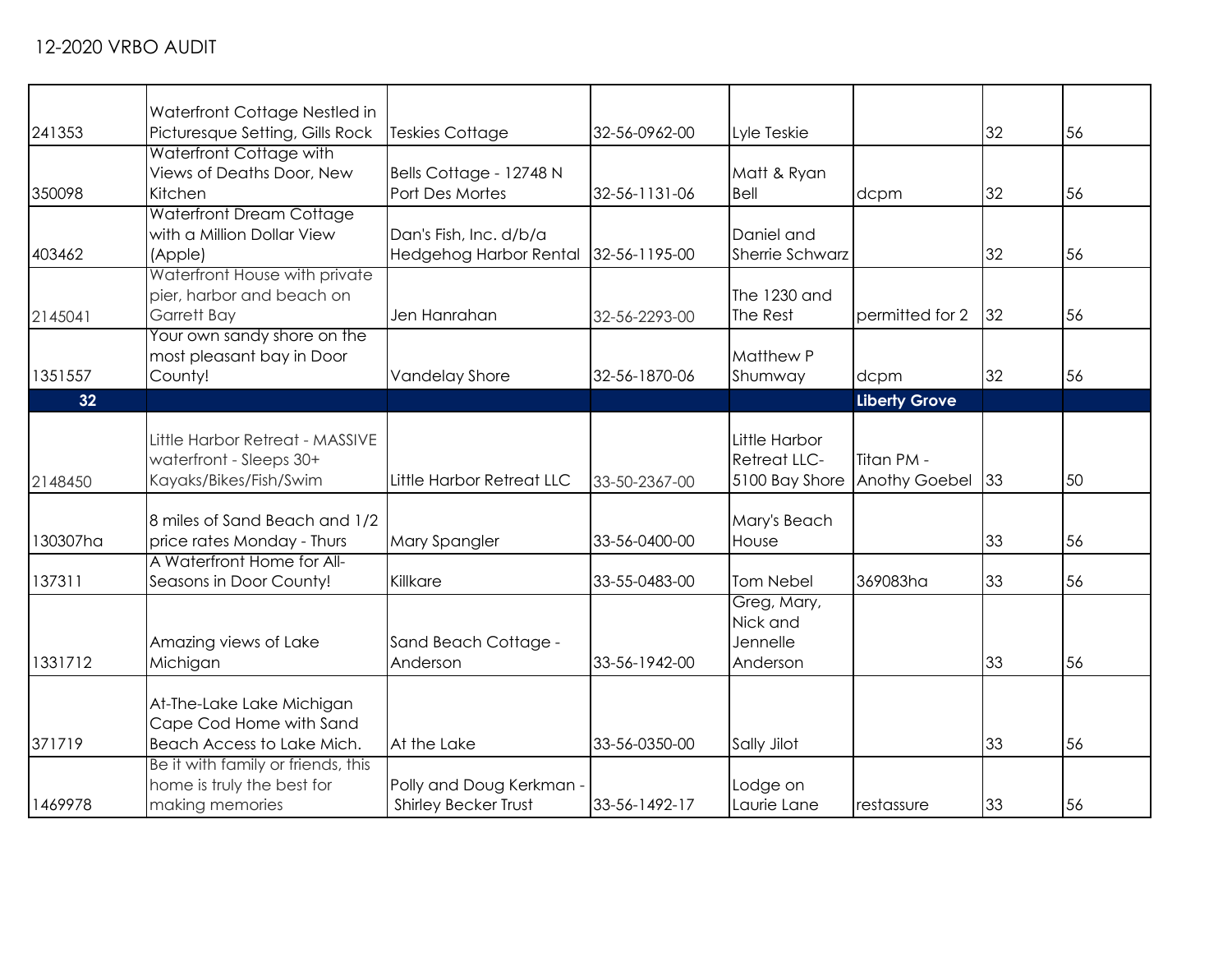|           | <b>Beachfront Cottage with</b>                                                                                |                                    |               |                                                          |                      |    |    |
|-----------|---------------------------------------------------------------------------------------------------------------|------------------------------------|---------------|----------------------------------------------------------|----------------------|----|----|
| 114234    | <b>Rustic Charm and Beautiful</b><br>Sunsets                                                                  | <b>BayShore Sunset Cottage</b>     | 33-55-0240-00 | Paul Peot                                                |                      | 33 | 56 |
| 369083ha  | <b>Beautiful Multi-Family Door</b><br>County Waterfront Home                                                  | Killkare                           | 33-55-0483-00 | <b>Tom Nebel</b>                                         | duplicate listing 33 |    | 56 |
| 676548    | <b>Beautiful Norwegian</b><br>Timberframe Home in<br>Whitefish Bay                                            | Laura Siebert                      | 33-56-0283-00 | <b>Prancing Pony</b>                                     |                      | 33 | 56 |
| 327497ha  | <b>BEST LOCATION Borders the</b><br>Whitefish Dunes State Park,<br>Private Sand Beach - Best<br>Beach in Dc!! | William Thornton                   | 33-55-0726-00 | Door County<br><b>Beach Retreat</b>                      |                      | 33 | 56 |
| 3554564ha | Big Sully's Bay Shore House!                                                                                  | Tim Sullivan                       | 33-55-0829-00 | <b>Hidden Gem</b><br>Cottages                            |                      | 33 | 56 |
| 1024399   | <b>Camelot Cliffs- Making</b><br><b>Magical Memories</b>                                                      | <b>Brian Dougal</b>                | 33-56-1740-00 | <b>Camelot Cliffs</b>                                    |                      | 33 | 56 |
| 1154220   | Clean Cozy Cottage On<br><b>Waterfront Property Privacy</b><br>Yet Close To Town                              | Andrew J & Annette J<br>Andropolis | 33-55-0030-00 | Andropolis<br>Waterfront<br>Cottages -<br>4309 Bay Shore | permitted for 4      | 33 | 56 |
| 1154198   | <b>Clean Cozy Door County</b><br>Cottage On A Quiet Resort<br>Property                                        | Andropolis Waterfront<br>Cottages  | 33-55-0030-00 | Andrew J &<br>Annette J<br>Andropolis                    | permitted for 4      | 33 | 56 |
| 1123981   | <b>Clean Cozy Door County</b><br>Cottage. Waterfront Property,<br>Free row boat use + WiFi.                   | Andropolis Waterfront<br>Cottages  | 33-55-0030-00 | Andrew J &<br>Annette J<br>Andropolis                    | Permitted for 4      | 33 | 56 |
| 1108105   | Coastal Cottage Resort.<br>Comfy Cozy Cottage. Sleeps<br>upto 5, Free WiFi, secluded                          | Andropolis Waterfront<br>Cottages  | 33-55-0030-00 | Andrew J &<br>Annette J<br>Andropolis                    | permitted for 4      | 33 | 56 |
| 569474    | Country Charm-North Of<br>Sturgeon Bay On Hwy 42                                                              | Country Charm                      | 33-56-1436-00 | Nancy Raye                                               |                      | 33 | 56 |
| 26252     | <b>Cozy Cottage Newly</b><br>Available for Winter and All<br>2020 Dates!                                      | Kevin & Laura Forrest              | 33-55-0619-00 | Hidden<br>Glidden                                        |                      | 33 | 56 |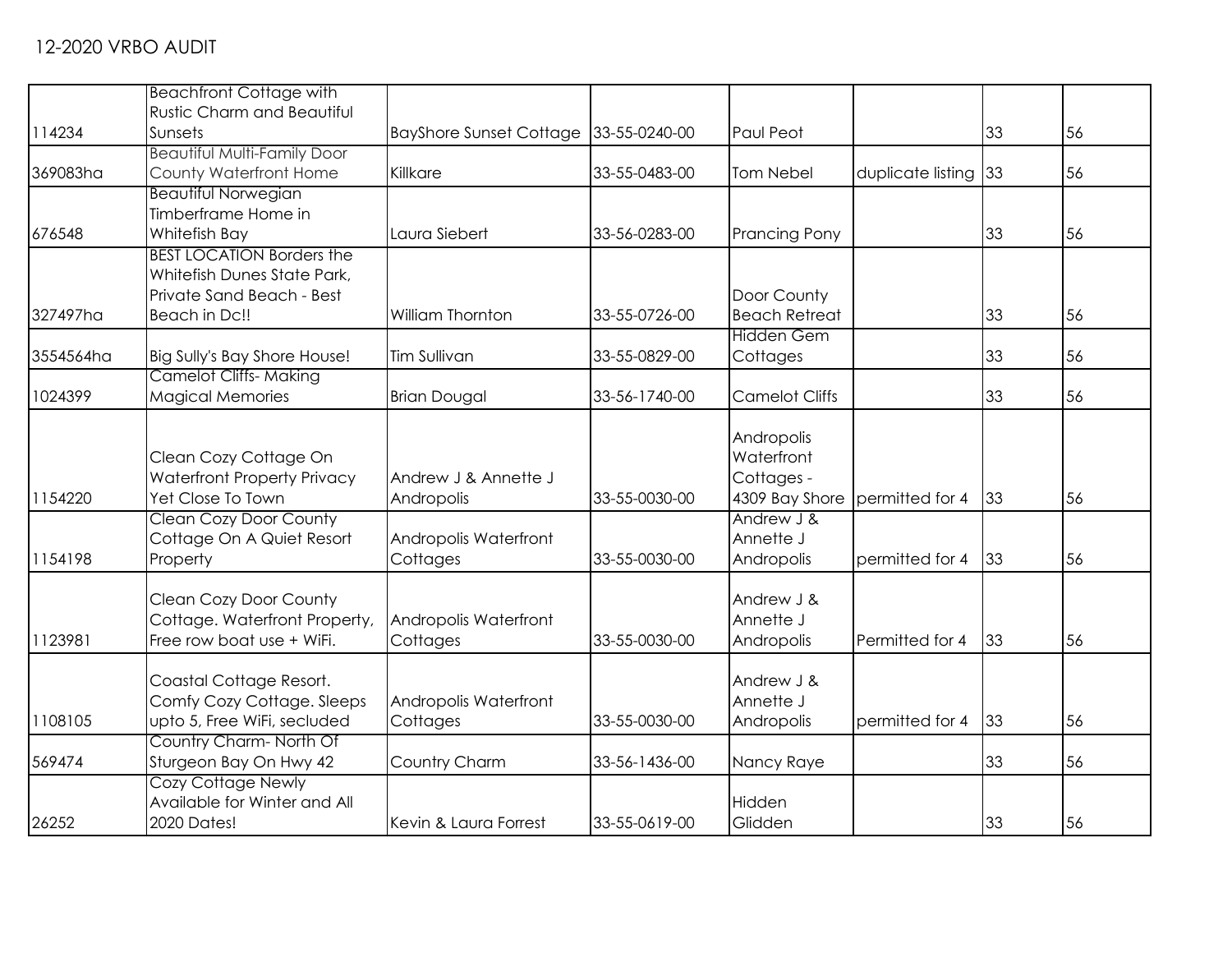| 1370751  | Door County Bayside<br><b>Waterfront Home</b>                                          | Scott & Tammy Duncan                         | 33-56-2018-00 | Duncan - 5092<br><b>Bay Shore Dr</b>       |            | 33 | 56 |
|----------|----------------------------------------------------------------------------------------|----------------------------------------------|---------------|--------------------------------------------|------------|----|----|
| 813345   | Enjoy beautiful sunset on the<br>bay in this large lakefront<br>family retreat         | Ian & Lindsey Kazian                         | 33-56-1584-00 | Camp Sunset                                |            | 33 | 56 |
| 433696   | Enjoy the best of Door County<br>with waterfront Lake Michigan<br>Views                | Lakeside Haven                               | 33-56-1240-06 | Kathy<br>Richmond                          | dcpm       | 33 | 56 |
| 567961   | <b>Family Friendly Glidden Drive</b><br><b>Beach Retreat on Lake</b><br>Michigan       | Glidden Drive Beach<br>Retreat               | 33-56-1405-00 | Jill Parak &<br><b>Ryan Cantzler</b>       |            | 33 | 56 |
| 194419   | Fantastic Family Cottage on<br>Sand Beach                                              | Nicola Kaftan                                | 33-55-0777-00 | Kaftan                                     |            | 33 | 56 |
| 113217   | <b>Featured in Door County</b><br>Magazine Luxuy Homes                                 | Travis & Jolyn Boland                        | 33-56-0620-00 | <b>Boland</b>                              |            | 33 | 56 |
| 1995510  | Glidden Beach Cottage<br>**New Listing**                                               | Jenelle Anderson                             | 33-56-2316-00 | Glidden Beach<br>Cottage - 4336<br>Glidden |            | 33 | 56 |
| 705536   | Just a short walk or bike ride to<br>downtown Sturgeon Bay.                            | The Green House                              | 33-56-1493-06 | A&J Properties,<br><b>LLC</b>              | dcpm       | 33 | 56 |
| 2012122  | NEW -Stunning Bluff Views of<br>Bay! Game room w/ Golf<br>Simulator and Bar            | Hendrickson Trust - Terese<br>Hendrickson    | 33-56-2236-07 | <b>Baydream</b><br><b>Believer</b>         | simplelife | 33 | 56 |
| 330470   | ON THE BEACH, borders<br>Whitefish Dunes State Park                                    | William Thornton                             | 33-56-2075-00 | Door County<br><b>Beach Home</b>           |            | 33 | 56 |
| 476585   | On the Water. In the Woods.<br>Close to Everything. Perfect for<br>Two.                | <b>Gmamas Place</b>                          | 33-56-1246-00 | Diane Knutson                              |            | 33 | 56 |
| 1695687  | Private Interactive Animal<br>Experience * Equestrian Estate<br>* Beautiful * Romantic | Estes Equestrian - 4606<br><b>Bechtel Rd</b> | 33-56-2172-00 | <b>Tammy Estes</b>                         |            | 33 | 56 |
| 235306ha | SAFE, Secluded on Whitefish<br>Dunes State Park - Open<br>Labor Day Weekend!           | <b>Fred Suchy</b>                            | 33-56-0695-00 | Door County<br>Dream Home                  |            | 33 | 56 |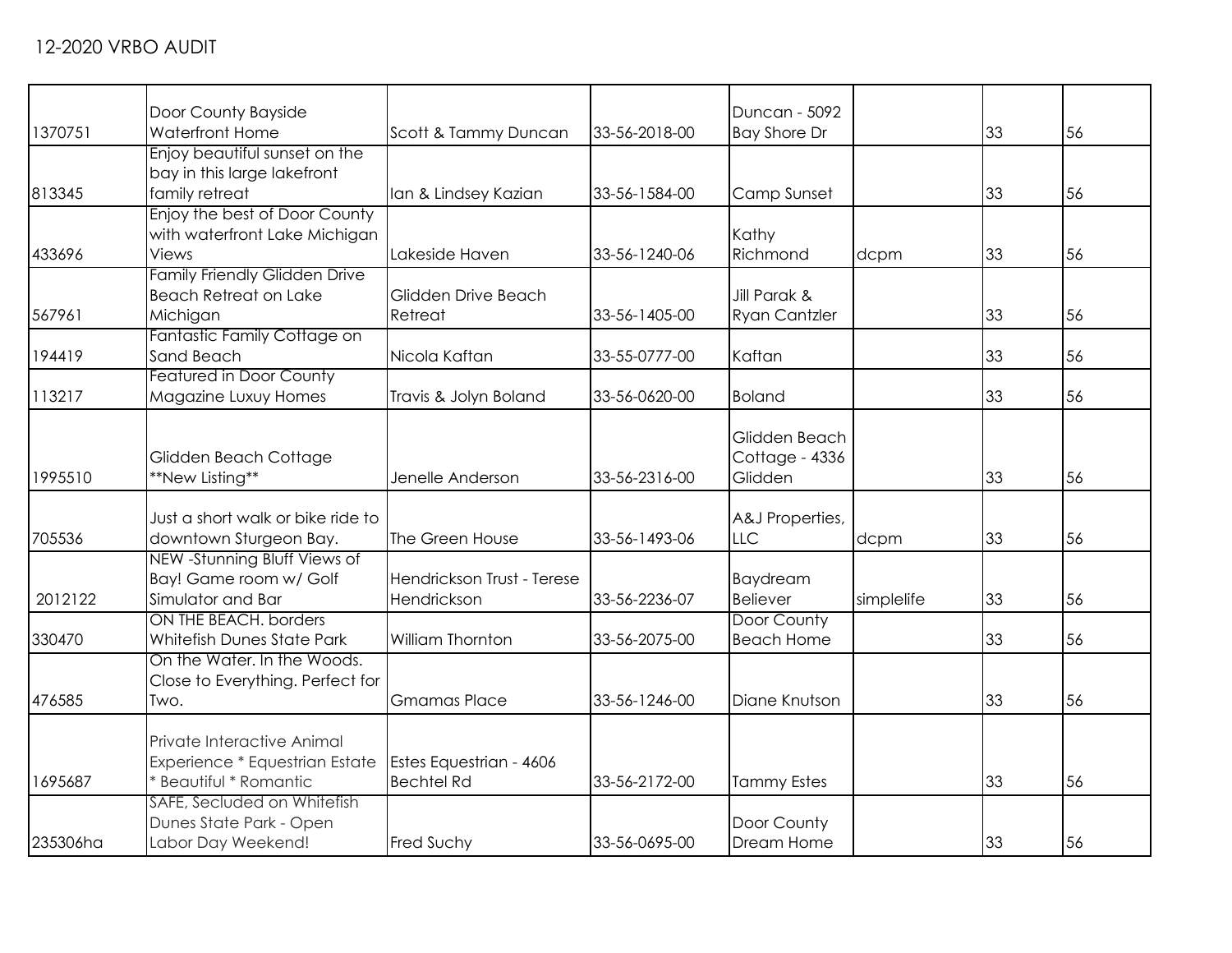|           | Safe, Secluded, ON THE                                  |                                        |               |                       |                |    |    |
|-----------|---------------------------------------------------------|----------------------------------------|---------------|-----------------------|----------------|----|----|
|           | WATER - Best Sand Beach in                              |                                        |               | Log Cabin on          |                |    |    |
| 241956ha  | Door County!                                            | Fred Suchy                             | 33-56-1447-00 | the Water             |                | 33 | 56 |
|           | Secluded Home right on Lake                             |                                        |               | Mark &                |                |    |    |
|           |                                                         |                                        |               |                       |                |    |    |
| 847672    | Michigan! The quiet side is a<br>wonderful place to be! | Linzmeier's on Glidden                 | 33-56-1604-00 | Margaret<br>Linzmeier |                | 33 | 56 |
|           | Sensational Sand Beach -                                |                                        |               | Jill and Tony         |                |    |    |
| 1352380   | Spacious and Comfortable!                               | Sunrise Cove - Cecchini                | 33-56-1871-04 | Cecchini              | zeile          | 33 | 56 |
|           | Snug Harbor Inn - Midship                               |                                        |               | Little Harbor         |                |    |    |
| 580389    | Cottage                                                 | Jon Hanson / Snug Harbor 33-56-0906-00 |               | Cottages              |                | 33 | 56 |
|           |                                                         |                                        |               | Little Harbor         |                |    |    |
| 579668    | Snug Harbor Inn - Port Cottage                          | Jon Hanson / Snug Harbor 33-56-0906-00 |               | Cottages              |                | 33 | 56 |
|           | Snug Harbor Inn - Starboard                             |                                        |               | Little Harbor         |                |    |    |
| 580438    | Cottage                                                 | Jon Hanson / Snug Harbor 33-56-0906-00 |               | Cottages              | pemitted for 3 | 33 | 56 |
|           | Spectacular Lake Michigan                               |                                        |               |                       |                |    |    |
|           | Waterfront on Glidden Drive -                           | Garth Kolterjahn & Greg                |               |                       |                |    |    |
| 1326854   | Sleeps 12                                               | Powlowski                              | 33-56-1380-04 | Lake House            | zeile          | 33 | 56 |
|           | The Cottage on Lake                                     |                                        |               |                       |                |    |    |
|           | Michigan-sand beach,                                    |                                        |               | Susan M               |                |    |    |
| 236281ha  | wooded lot, family friendly                             | <b>Stehling Cottage</b>                | 33-56-0970-00 | Stehling              |                | 33 | 56 |
|           |                                                         |                                        |               | Kevin Forrest-        |                |    |    |
|           | The Forrest - Book your fall and                        |                                        |               | <b>Bernard Forest</b> |                |    |    |
| 1835135   | winter getaways now!                                    | The Forrest                            | 33-56-2238-00 | Trust                 |                | 33 | 56 |
|           |                                                         |                                        |               |                       |                |    |    |
|           | Updated furnishings! - Thenell                          |                                        |               |                       |                |    |    |
|           | Cottage - Rustic Charm just                             |                                        |               |                       |                |    |    |
| 1610629   | steps from the Bay!                                     | <b>Thenells Cottage</b>                | 33-55-0063-07 | John Thenell          | simplelife     | 33 | 56 |
| 33        |                                                         |                                        |               |                       | Sevastopol     |    |    |
|           | Scandinavian Lodge - Near                               |                                        |               |                       |                |    |    |
|           | Waterfront Park - Studio Suite,                         | Scandinavian Lodge                     |               | Scandinavian          |                |    |    |
| 4884541ha | 1 King Bed                                              | COA, Inc                               | 34-51-0036-00 | Lodge                 |                | 34 | 51 |
|           |                                                         |                                        |               | <b>Marina View</b>    |                |    |    |
|           | 101: Luxury Downtown Sister                             |                                        |               | Condominium           |                |    |    |
| 7931748ha | Bay, Door County, Wisconsin                             | Mary Erickson                          | 34-53-2150-00 | #101                  |                | 34 | 53 |
|           | Amazing winter deals!!!                                 |                                        |               |                       |                |    |    |
|           | Thanksgiving 4 nights for the                           |                                        |               | Skogland              |                |    |    |
| 347875    | price of 3 nights!!                                     | Richard & Ellen Weber                  | 34-53-0392-00 | Weber                 |                | 34 | 53 |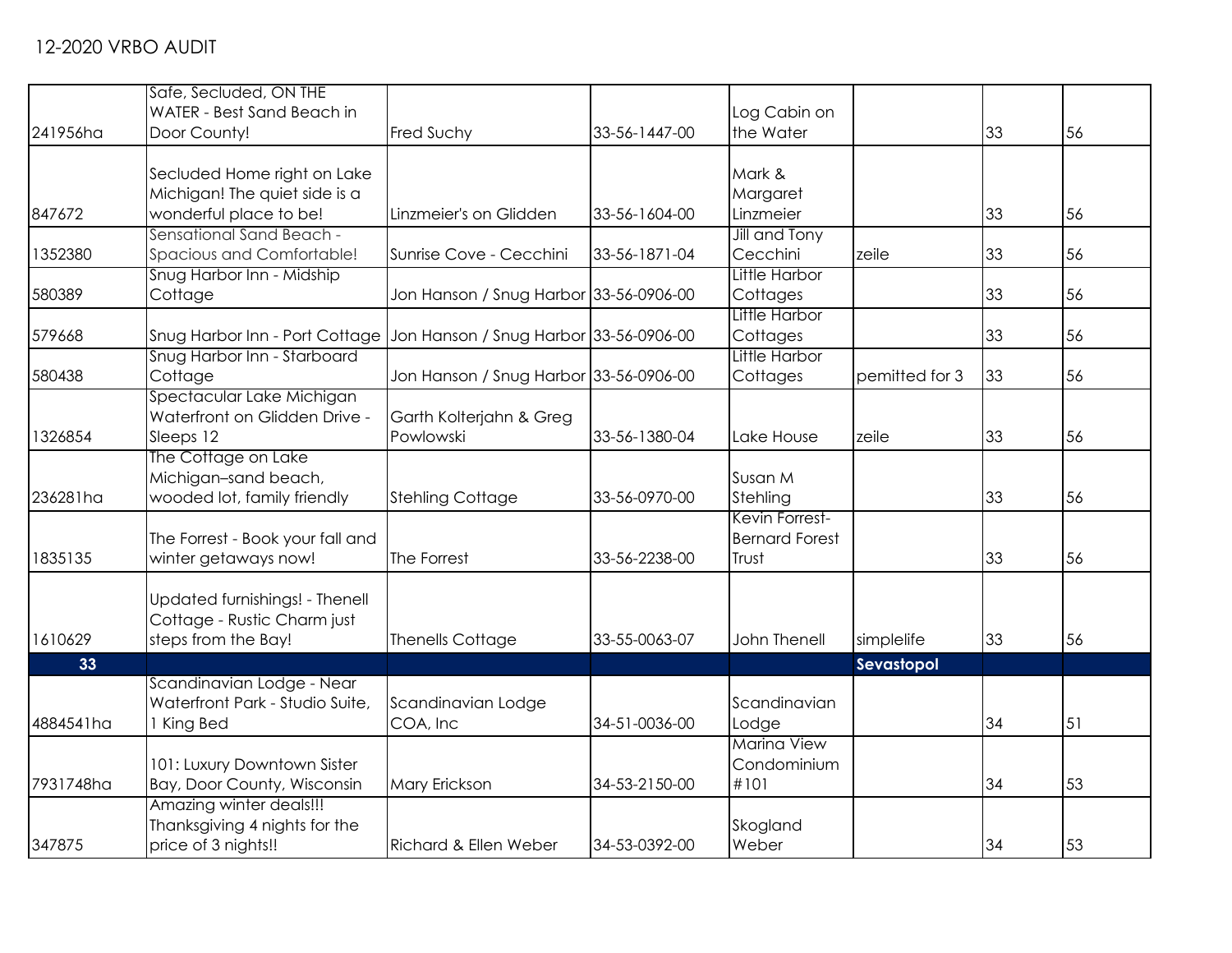|         | <b>Beautiful and Cozy Condo in</b> |                                      |               | George's           |            |    |    |
|---------|------------------------------------|--------------------------------------|---------------|--------------------|------------|----|----|
| 297305  | Sister Bay!                        | Sarah George                         | 34-53-1039-00 | Getaway            |            | 34 | 53 |
|         |                                    |                                      |               | <b>Harborview</b>  |            |    |    |
|         |                                    |                                      |               | Condo -            |            |    |    |
| 1166404 | Downtown Sister Bay!               | Susan Schlieble                      | 34-53-1795-00 | Schieble           |            | 34 | 53 |
|         | Downtown, luxury unit! Water       |                                      |               | <b>Marina View</b> |            |    |    |
|         | View, Walking Distance to all      |                                      |               | Condominium        |            |    |    |
| 1468836 | of Sister Bay!                     | Marina Development LLC 34-53-2026-18 |               | #204               | Northpoint | 34 | 53 |
|         | Downtown, luxury unit! Water       |                                      |               | <b>Marina View</b> |            |    |    |
|         | View, Walking Distance to all      |                                      |               | Condominium        |            |    |    |
| 1434839 | of Sister Bay!                     | Marina Development LLC 34-53-2021-18 |               | #102               | Northpoint | 34 | 53 |
|         | Downtown, luxury unit! Water       |                                      |               | Marina View        |            |    |    |
|         | View, Walking Distance to all      |                                      |               | Condominium        |            |    |    |
| 1432397 | of Sister Bay!                     | Marina Development LLC 34-53-2213-18 |               | #302               | Northpoint | 34 | 53 |
|         | Downtown, luxury unit! Water       |                                      |               | <b>Marina View</b> |            |    |    |
|         | View, Walking Distance to all      |                                      |               | Condominium        |            |    |    |
| 1477900 | of Sister Bay!                     | Marina Development LLC 34-53-2025-18 |               | #203               | Northpoint | 34 | 53 |
|         | Newly built Excecutive Condo       |                                      |               | Mill Road          |            |    |    |
| 1647469 | located in heart of Sister Bay!    | <b>Patrick Quinn</b>                 | 34-53-2072-06 | Place 1            | dcpm       | 34 | 53 |
|         | Newly constructed Condo in         |                                      |               |                    |            |    |    |
|         | town only a block from Sister      |                                      |               | Mill Road          |            |    |    |
| 1669304 | Bay Beach!                         | Kevin and Vicki Quinn                | 34-53-2120-06 | Place 2            | dcpm       | 34 | 53 |
|         | Newly constructed                  |                                      |               |                    |            |    |    |
|         | Condominium in the heart of        | Ken Larsen - Mill Road               |               | Mill Road          |            |    |    |
| 1680444 | Sister Bay!                        | Place LLC                            | 34-53-2112-06 | Place 3            | dcpm       | 34 | 53 |
|         | Newly constructed Mill Road        |                                      |               |                    |            |    |    |
|         | Place is in heart of downtown      | Ken Larsen - Mill Road               |               | Mill Road          |            |    |    |
| 1658821 | Sister Bay!                        | Place LLC                            | 34-53-2113-06 | Place 4            | dcpm       | 34 | 53 |
|         | Water View Condo across            |                                      |               |                    |            |    |    |
|         | from marina and walk to            |                                      |               | <b>Marina View</b> |            |    |    |
| 1647494 | everything in town!                | Max McCormick                        | 34-53-2023-06 | Condo #104         | dcpm       | 34 | 53 |
|         | 3 bed 2 bath Enjoy the             |                                      |               |                    |            |    |    |
|         | holidays in the heart of Sister    |                                      |               | Sunset Drive -     |            |    |    |
| 1098719 | Bay.                               | David and Karen Bushre               | 34-56-1771-00 | <b>Bushre</b>      |            | 34 | 56 |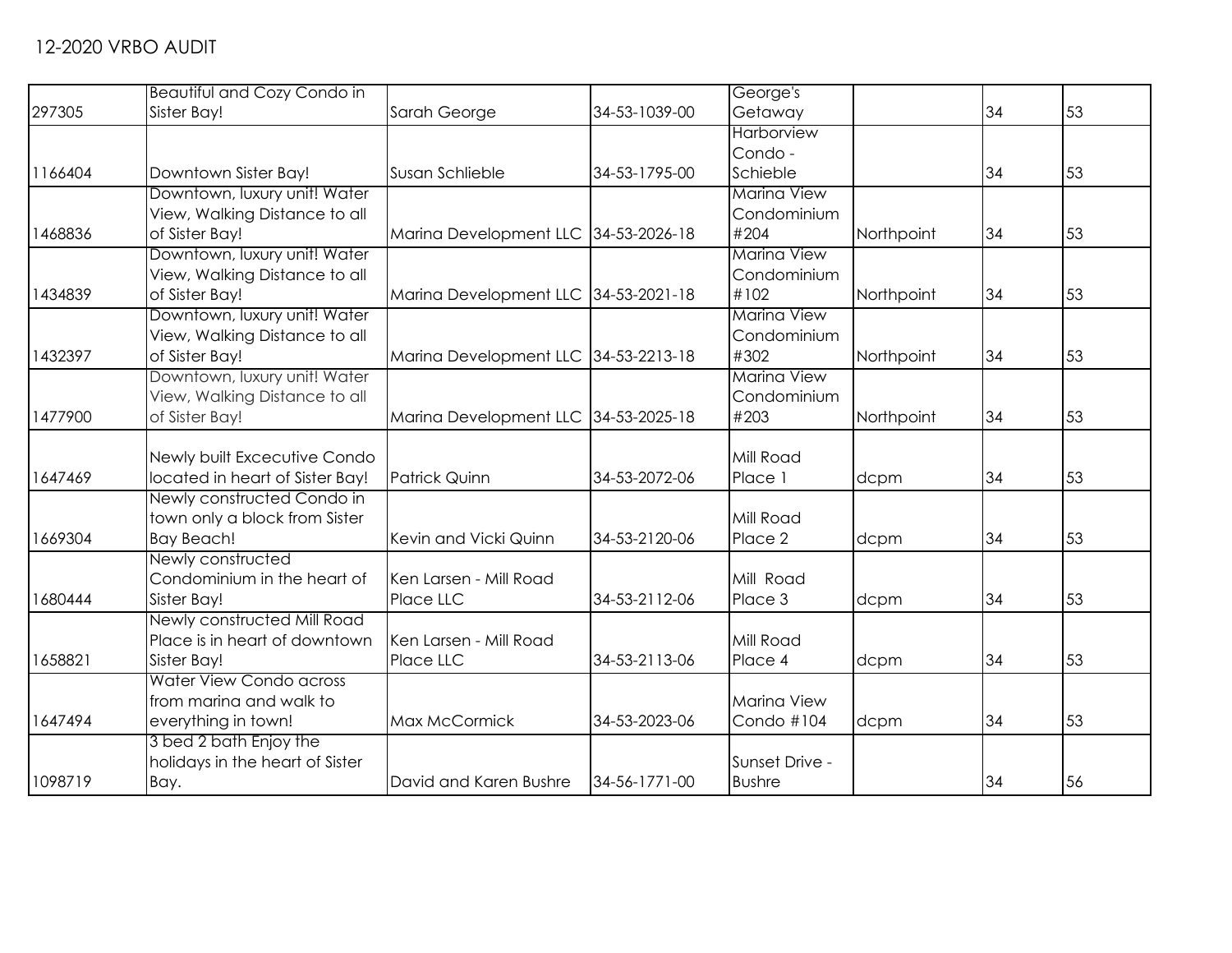|           | 3 bedroom home walking                              |                                      |               |                  |            |    |    |
|-----------|-----------------------------------------------------|--------------------------------------|---------------|------------------|------------|----|----|
|           | distance to beach, park,                            |                                      |               | Pheasant         |            |    |    |
|           | marina, restaurants and                             |                                      |               | Court Near the   |            |    |    |
| 1913142   | shopping                                            | <b>Charles Raymond</b>               | 34-56-2260-06 | Bay              | dcpm       | 34 | 56 |
|           |                                                     |                                      |               |                  |            |    |    |
|           | 3800 Sq Ft Home On Wood                             |                                      |               | Wall to Wall     |            |    |    |
| 482635    | Lot, Walking Distance To Town! Jack and Teresa Wall |                                      | 34-56-1335-06 | Retreat          | dcpm       | 34 | 56 |
|           | 4 bedroom, remodeled                                |                                      |               |                  |            |    |    |
|           | kitchen, new flooring                               |                                      |               |                  |            |    |    |
|           | throughout, and updated                             |                                      |               | Abode on         |            |    |    |
| 1747178   | bathrooms!!                                         | Kevin Schuhart                       | 34-56-1291-06 | Spring           | dcpm       | 34 | 56 |
|           | Bay Shore Bungalow-----In The                       |                                      |               | <b>Bay Shore</b> |            |    |    |
| 1949082   | Heart of Downtown Sister Bay!                       | Door County Squires LLC              | 34-56-2287-00 | Bungalow         |            | 34 | 56 |
|           | <b>Beach Views, Waterfront Park</b>                 |                                      |               |                  |            |    |    |
|           | Access, Downtown                                    |                                      |               | The Sister Bay   |            |    |    |
| 854329    | Convenience!                                        | Dawn and Walter Nawrot 34-56-1620-00 |               | Getaway          |            | 34 | 56 |
|           |                                                     |                                      |               |                  |            |    |    |
|           | Cape Cod, with Spectacular                          | Joan Chapeau Trust -                 |               |                  |            |    |    |
|           | view just minutes away from                         | Roberta Champeau                     |               | Cape Cod on      |            |    |    |
| 1891154   | the Marina and beach.                               | Trustee                              | 34-56-2282-00 | the Shore        | charnetski | 34 | 56 |
|           |                                                     |                                      |               |                  |            |    |    |
|           |                                                     |                                      |               | Copper Moon      |            |    |    |
| 188785    | Copper Moon Cottage                                 | Donald & Linda Denny                 | 34-55-0761-06 | Cottage          | dcpm       | 34 | 56 |
|           |                                                     |                                      |               |                  |            |    |    |
|           | Door County Church Restored                         |                                      |               |                  |            |    |    |
| 299942    | to a Beautiful Home                                 | <b>Gary Polipnick</b>                | 34-56-2050-00 | Maple Manor      |            | 34 | 56 |
|           |                                                     |                                      |               | My Door          |            |    |    |
|           | Door County Farm House Sister                       |                                      |               | County Home -    |            |    |    |
| 1282834   | Bay                                                 | Dorin Colcer                         | 34-56-1945-00 | Colcer           |            | 34 | 56 |
|           | Downtown - Walking Distance                         |                                      |               | Parkview         |            |    |    |
| 788504    | to Everything                                       | Alma Vaicekauskas                    | 34-56-1597-00 | Rental           |            | 34 | 56 |
|           |                                                     |                                      |               |                  |            |    |    |
|           | Downtown Sister Bay Cottage                         |                                      |               |                  |            |    |    |
|           | (walk to everything), Sleeps                        |                                      |               |                  |            |    |    |
| 4941549ha | 15, Open Year Round.                                | <b>Brandon Cotter</b>                | 34-56-1885-00 | Cotter Cottage   |            | 34 | 56 |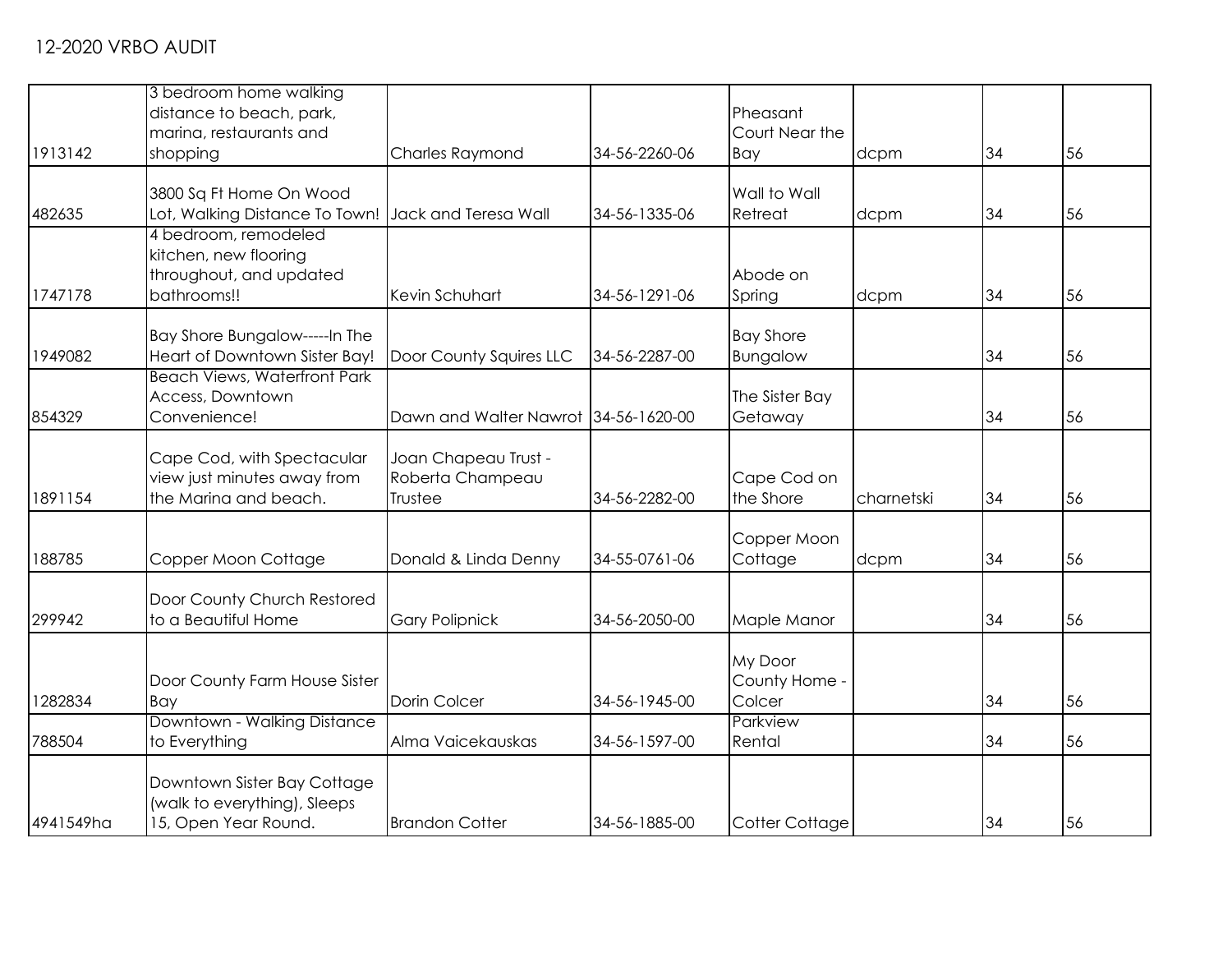|               | Enjoy this restored, old log   |                                       |               |                     |                 |    |    |
|---------------|--------------------------------|---------------------------------------|---------------|---------------------|-----------------|----|----|
|               | home with recently             |                                       |               |                     |                 |    |    |
| 1359639       | completed renovations          | David R Peterson                      | 34-56-1805-06 | Another Thyme dcpm  |                 | 34 | 56 |
|               |                                |                                       |               |                     |                 |    |    |
|               | Family Friendly Retreat in the |                                       |               | Sister Bay          |                 |    |    |
| 4444671ha     | <b>Heart of Sister Bay</b>     | Pam Schmitz                           | 34-56-1695-00 | Chalet              |                 | 34 | 56 |
|               | Fresh & Charming Vintage DC    | Scott and Michelle                    |               |                     |                 |    |    |
|               | Log Cabin - June 2020          | Thompson - Matthew                    |               |                     |                 |    |    |
| 1996553       | Remodel                        | Thompson                              | 34-56-2341-00 | A Door Away         |                 | 34 | 56 |
|               |                                |                                       |               | Waterview           |                 |    |    |
| 1201340       | IN THE HEART OF SISTER BAY!!!  | Dan and Chris Murphy                  | 34-56-1289-00 | Place               | permitted for 3 | 34 | 56 |
|               | In Town Sister Bay, Completely | Jeff & Alicia Wiswell -               |               |                     |                 |    |    |
|               | Renovated In 2015 With         | <b>Wiswell Property Group</b>         |               | <b>High Garden</b>  |                 |    |    |
| 810432        | <b>Excellent Upgrades</b>      | LLC                                   | 34-56-1888-06 | Wiswell             | dcpm            | 34 | 56 |
|               | Luxury house 3/4 mile to       |                                       |               | Treetops in         |                 |    |    |
| 1635434       |                                | Daniel & Laurel Simons                | 34-56-2173-00 |                     |                 | 34 | 56 |
|               | downtown Sister Bay            |                                       |               | Sister Bay          |                 |    |    |
|               | Mid-Century Home Close to      |                                       |               | <b>Mid Century</b>  |                 |    |    |
| 1624727       | the Beach                      | Louis J Wuollett                      | 34-56-2106-00 | on Forest           |                 | 34 | 56 |
| 7+99:10462599 | Minutes from downtown Sister   |                                       |               | Piech -10873 N      |                 |    |    |
| 4ha           | Bay                            | Enza Piech                            | 34-56-2064-00 | Spring              |                 | 34 | 56 |
|               |                                | Sarah                                 |               |                     |                 |    |    |
| 1551169       | Modern Dörr                    | <b>Brand NEW Dow VandenLangenberg</b> | 34-56-2196-00 | <b>Modern Dorr</b>  |                 | 34 | 56 |
|               | New 2018 Condo - Water         |                                       |               | Waterview           |                 |    |    |
| 1239848       | View - Walk To Everything      | Dan & Chris Murphy                    | 34-56-1289-00 | Place               | permitted for 3 | 34 | 56 |
|               | New Condo in the heart of      |                                       |               | <b>Water View</b>   |                 |    |    |
| 1215728       | Sister Bay - Waterview!!!      | Chris and Dan Murphy                  | 34-56-1289-00 | Place               | permitted for 3 | 34 | 56 |
|               | New for 2016, Luxuriously      |                                       |               |                     |                 |    |    |
|               | Renovated, Walk to the         | <b>Wiswell Property Group</b>         |               |                     |                 |    |    |
| 849698        | Beach & Downtown Sister Bay    | <b>LLC</b>                            | 34-56-1602-06 | Kings Landing       | dcpm            | 34 | 56 |
|               |                                |                                       |               |                     |                 |    |    |
|               | Newly remodeled cottage        |                                       |               |                     |                 |    |    |
|               | walking distance to shopping,  |                                       |               | Wall to Wall        |                 |    |    |
| 2003945       | beach, marina and food         | Jack and Teresa Wall                  | 34-56-2306-06 | Cottage             | <b>DCPM</b>     | 34 | 56 |
|               | Open Concept Home with         |                                       |               |                     |                 |    |    |
|               | Gas Fireplace a Short Walk to  | <b>EKJ Ventures -Beth</b>             |               | <b>Sunset Drive</b> |                 |    |    |
| 2082885       | Sister Bay Fun!                | Anderson                              | 34-56-2294-00 | Getaway             |                 | 34 | 56 |
|               |                                |                                       |               |                     |                 |    |    |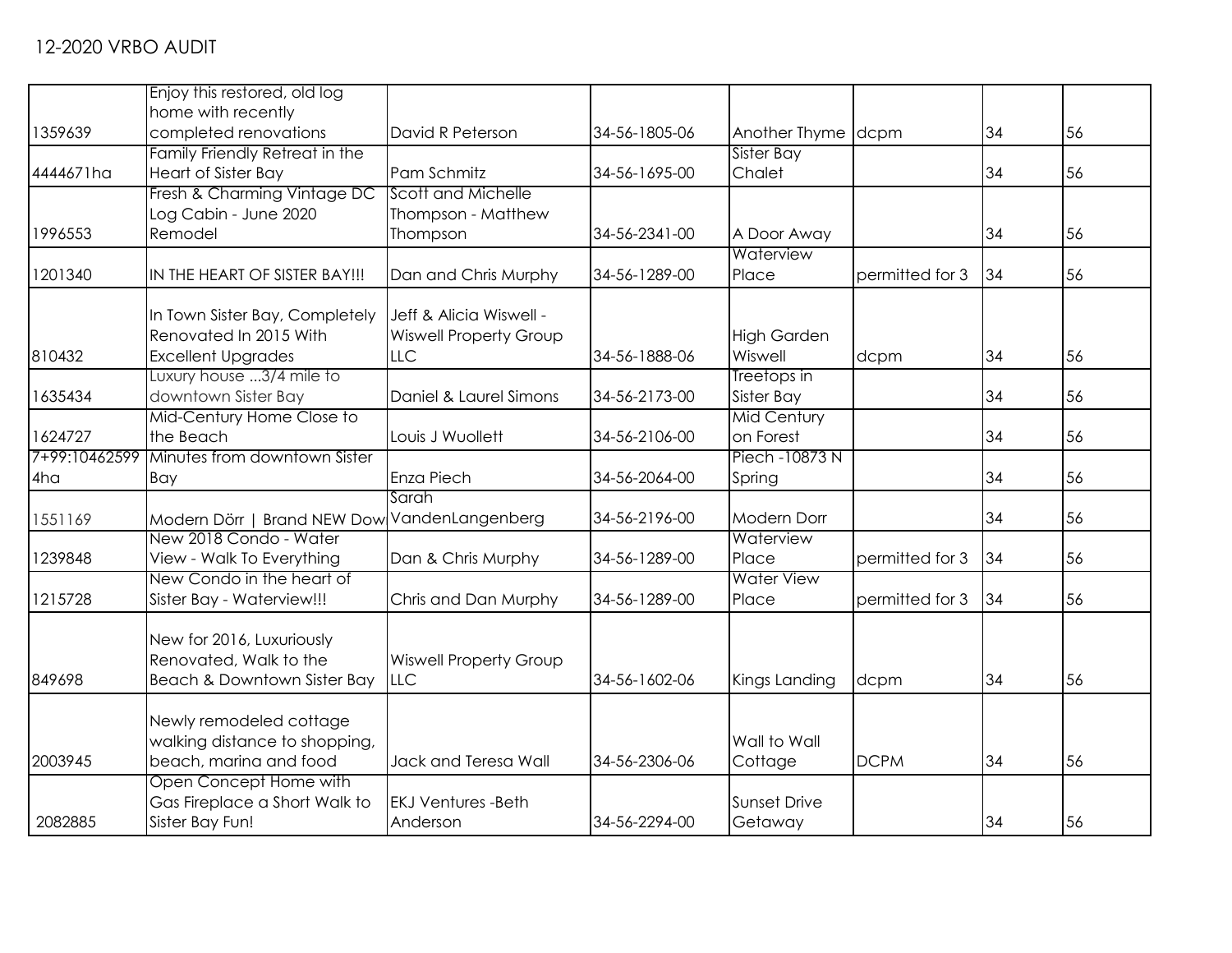| 286713    | Port New, One Block from<br>Downtown and Public Beach | Andrew Boockmeier              | 34-56-0075-06 | Port New                      | dcpm | 34 | 56 |
|-----------|-------------------------------------------------------|--------------------------------|---------------|-------------------------------|------|----|----|
| 7465774ha | Quiet, Wooded<br>Neighborhood, Walk to Town           | Pam Schmitz                    | 34-56-2051-00 | Hillside<br>Hideaway          |      | 34 | 56 |
|           |                                                       |                                |               | Salinsky's                    |      |    |    |
|           | Remodeled Cottage only                                |                                |               | Domicile -                    |      |    |    |
| 1359612   | steps away from Sister Bay!                           | Jim Sailinsky                  | 34-56-1757-06 | Cottage                       | dcpm | 34 | 56 |
|           | Sister Bay Condo, Walk to the                         |                                |               |                               |      |    |    |
| 1335838   | <b>Beach and Village</b>                              | Jean Rosio                     | 34-56-1941-00 | Rosio Condo                   |      | 34 | 56 |
|           |                                                       |                                |               | Sister Bay                    |      |    |    |
|           |                                                       |                                |               | Cottage -                     |      |    |    |
| 1158494   | Sister Bay Cozy Cottage                               | Karen Berndt                   | 34-56-1788-00 | <b>Berndt</b>                 |      | 34 | 56 |
|           |                                                       |                                |               |                               |      |    |    |
|           | Sister Bay Modern Farmhouse                           |                                |               | Farmhouse on                  |      |    |    |
| 1631282   | on Northwoods                                         | Louis J Wuollett               | 34-56-2080-00 | Northwoods                    |      | 34 | 56 |
|           |                                                       |                                |               | Parkview                      |      |    |    |
| 1208896   | Sister Bay Parkview Beach<br>Cottage #1               | Kim Erzinger                   | 34-56-1385-00 | Beach Cottage permitted for 2 |      | 34 | 56 |
|           |                                                       |                                |               |                               |      |    |    |
|           | <b>Sister Bay Parkview Beach</b>                      |                                |               | Parkview                      |      |    |    |
| 1218114   | Cottage #2                                            | Kim Erzinger                   | 34-56-1385-00 | Beach Cottage permitted for 2 |      | 34 | 56 |
|           | Social distancework                                   |                                |               |                               |      |    |    |
|           | remoteamazing views HOT                               |                                |               | Sunny Bluff -                 |      |    |    |
| 1585184   | TUB!                                                  | Lynn and Jason Gilroy          | 34-56-2102-00 | Gilroy                        |      | 34 | 56 |
|           | Trillium Retreat is conveniently                      |                                |               |                               |      |    |    |
|           | located in the Village of Sister                      |                                |               |                               |      |    |    |
| 1360790   | Bay                                                   | Dennis & Maribeth Dorn         | 34-56-0495-06 | <b>Trillium Retreat</b>       | dcpm | 34 | 56 |
|           |                                                       |                                |               |                               |      |    |    |
|           | Walk to town! Newly furnished                         |                                |               | <b>Hidden Gem</b>             |      |    |    |
| 1022700   | 4 bedrooom home in Sister Bay Julie & Nathan Slovin   |                                | 34-56-1702-06 | on Trillium                   | dcpm | 34 | 56 |
|           | Walking Distance to beach,                            | Tom Ahlbeck - Daisy            |               | Door in the                   |      |    |    |
| 1357055   | shops and Sister Bay!                                 | Ahlbeck Trust                  | 34-56-1892-06 | Woods                         | dcpm | 34 | 56 |
|           |                                                       |                                |               | White Family                  |      |    |    |
|           | Waterfront Home Downtown                              | <b>White Family Cottages</b>   |               | Cottage-                      |      |    |    |
| 2066304   | Sister Bay                                            | LLC - Adam and Brigid<br>White | 34-56-2343-00 | Captains<br>Cottage           |      | 34 | 56 |
|           |                                                       |                                |               |                               |      |    |    |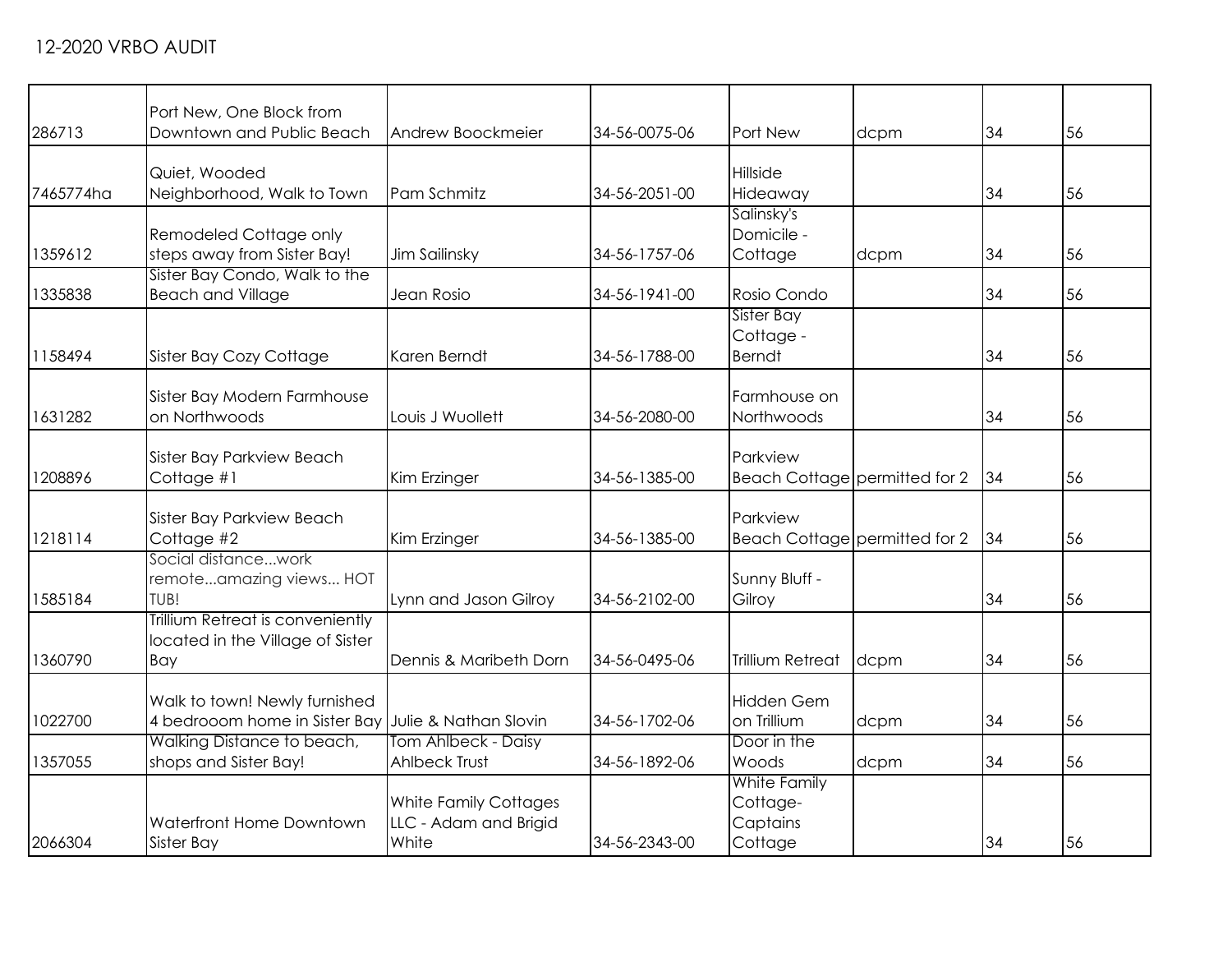|         | Welcome to your home away        |                                |               | Sister Bay          |                   |    |    |
|---------|----------------------------------|--------------------------------|---------------|---------------------|-------------------|----|----|
|         | from home in the heart of        |                                |               | House - DJK         |                   |    |    |
| 1607444 | Sister Bay!                      | Dennis King                    | 34-56-2101-00 | Properties          |                   | 34 | 56 |
|         |                                  |                                |               | Norton - 10640      |                   |    |    |
|         | Welcome to your own private      |                                |               | Little Sister       |                   |    |    |
| 1984096 | getaway!                         | Nissa Norton                   | 34-56-2290-00 | Road                |                   | 34 | 56 |
| 34      |                                  |                                |               |                     | <b>Sister Bay</b> |    |    |
|         | Snug Harbor Inn - 2 Bedroom      | <b>Snug Harbor Real Estate</b> |               | <b>Snug Harbor</b>  |                   |    |    |
| 1913722 | Cottage                          | <b>Holdings LLC</b>            | 35-50-0907-00 | Inn                 |                   | 35 | 50 |
|         |                                  | <b>Snug Harbor Real Estate</b> |               | Snug Harbor         |                   |    |    |
| 1913717 | Snug Harbor Inn - Cottage 1A     | <b>Holdings LLC</b>            | 35-50-0907-00 | Inn                 |                   | 35 | 50 |
|         | Snug Harbor Inn - Luxury         | Snug Harbor Real Estate        |               | Snug Harbor         |                   |    |    |
| 1913716 | Cottage 1                        | <b>Holdings LLC</b>            | 35-50-0907-00 | Inn                 |                   | 35 | 50 |
|         | Snug Harbor Inn - Luxury         | Snug Harbor Real Estate        |               | Snug Harbor         |                   |    |    |
| 1913723 | Cottage 4                        | <b>Holdings LLC</b>            | 35-50-0907-00 | Inn                 |                   | 35 | 50 |
|         | Arbor Suite - Modern Comfort     |                                |               |                     |                   |    |    |
|         | in the Heart of Downtown         | The Arbor & Postcard -         |               | Robert Esposito     |                   |    |    |
| 746476  | Sturgeon Bay                     | <b>RME Holdings</b>            | 35-53-1452-00 | <b>RME Holdings</b> | permitted for 2   | 35 | 53 |
|         | <b>Historic, Renovated Coach</b> |                                |               |                     |                   |    |    |
|         | House in the Heart of Sturgeon   | Villa, Coach and Corner        |               |                     |                   |    |    |
| 1103228 | Bay                              | Suite                          | 35-53-1628-00 | <b>ADIP LLC</b>     |                   | 35 | 53 |
|         |                                  |                                |               | Arbor &             |                   |    |    |
|         | Modern Comfort in the Heart      | RME Holdings - Robert          |               | Postcard - RME      |                   |    |    |
| 483699  | of Downtown Sturgeon Bay         | Esposito                       | 35-53-1452-00 | Holdings            | permitted for 2   | 35 | 53 |
|         | Rustic Italian Charm in the      |                                |               |                     |                   |    |    |
|         | Heart of Downtown Sturgeon       |                                |               |                     |                   |    |    |
| 862731  | Bay                              | Villa and Corner Suite         | 35-53-1628-00 | <b>ADIP LLC</b>     | permitted for 3   | 35 | 53 |
|         |                                  |                                |               |                     |                   |    |    |
|         | The Magnolia Suite-Romantic      |                                |               | The Magnolia        |                   |    |    |
| 360120  | Victorian Elegance               | Diane Allen & Mike Perski      | 35-53-1096-00 | Suite               |                   | 35 | 53 |
|         | Historic Luxurious Suite,        |                                |               |                     |                   |    |    |
|         | Modern Amenitites,               |                                |               |                     |                   |    |    |
|         | Downtown, One block to           |                                |               |                     | permitted for 6   |    |    |
| 794064  | waterfront                       | Tami Dal Santo                 | 35-54-1544-00 | Diplomat B&B        | units             | 35 | 54 |
|         | Historic Luxurious Suite,        |                                |               |                     |                   |    |    |
|         | Modern Amenitites,               |                                |               |                     |                   |    |    |
|         | Downtown, One block to           |                                |               |                     | permitted for 6   |    |    |
| 814648  | waterfront                       | Tami Dal Santo                 | 35-54-1544-00 | Diplomat B&B        | units             | 35 | 54 |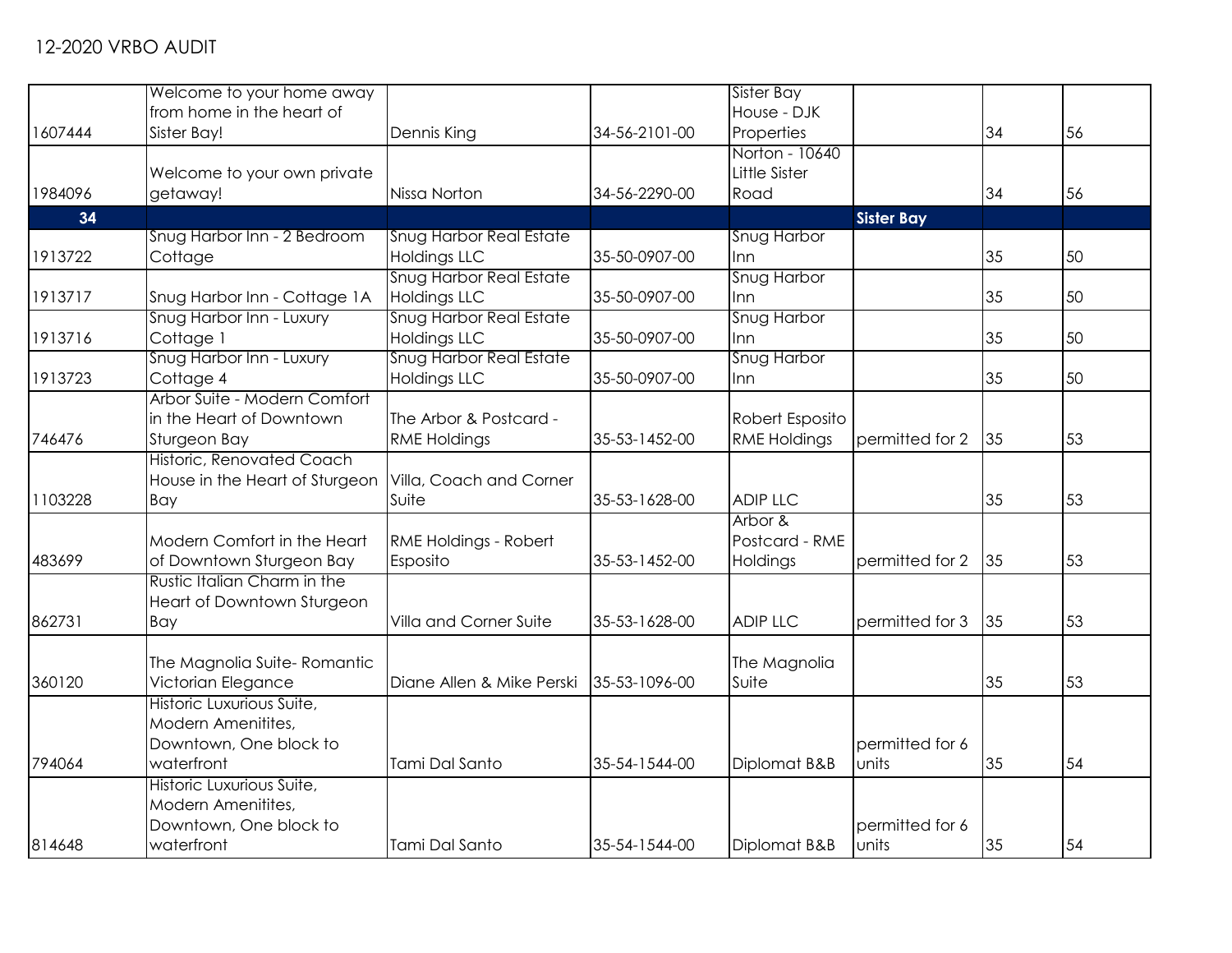| 7154645ha | 'Collectic Farmhouse Suite!' in<br>Sturgeon Bay! | Hilpipre- 228 N 7th Ave -<br>Collectic Farmhouse Suite 35-56-1939-00 |               | Aaron Hilpipre        | permitted for 3               | 35 | 56 |
|-----------|--------------------------------------------------|----------------------------------------------------------------------|---------------|-----------------------|-------------------------------|----|----|
|           | *NEW LISTING!* *Pet Friendly*                    |                                                                      |               |                       |                               |    |    |
|           | Walk to downtown Sturgeon                        |                                                                      |               |                       |                               |    |    |
| 2092944   | Bay!                                             | Weber- 630 Kentucky                                                  | 35-56-2339-07 | Cindy Weber           | Simple Life                   | 35 | 56 |
|           | Authentic 1882 Hand Huen                         |                                                                      |               | Cihlar                |                               |    |    |
| 2035331   | Log Home                                         | <b>Russ Cihlar</b>                                                   | 35-56-2310-00 | Homestead             |                               | 35 | 56 |
|           | <b>Beautiful Waterfront Retreat</b>              |                                                                      |               |                       |                               |    |    |
|           | On Sturgeon Bay with 114'                        |                                                                      |               |                       |                               |    |    |
| 1359613   | private doc                                      | Tacoma Beach Getaway 35-56-0880-00                                   |               | Anne Thenell          |                               | 35 | 56 |
|           |                                                  |                                                                      |               |                       |                               |    |    |
|           |                                                  |                                                                      |               | Tauber                |                               |    |    |
|           | Canal House - Centrally                          |                                                                      |               |                       |                               |    |    |
|           | Located On The Sturgeon Bay                      |                                                                      |               | <b>Memorial Drive</b> |                               |    |    |
| 1986532   | Waterfront                                       | Shaun & David Tauber                                                 | 35-56-2163-00 | Canal House           |                               | 35 | 56 |
|           |                                                  |                                                                      |               | Gotsch -              |                               |    |    |
|           |                                                  |                                                                      |               | <b>Hudson Ave</b>     |                               |    |    |
| 2044745   | Charming Door County Home                        | Maria Gotsch                                                         | 35-56-2174-00 | Hudson House          |                               | 35 | 56 |
|           | Door County Home Away -                          |                                                                      |               |                       |                               |    |    |
|           | Close to Downtown, Beaches,                      | Door County Home Away                                                |               | Phil and Alison       |                               |    |    |
| 1391961   | Shops, Restaurants                               | from Home - Weckler                                                  | 35-56-2001-00 | Weckler               |                               | 35 | 56 |
|           |                                                  |                                                                      |               |                       |                               |    |    |
|           | Door County Waterfront                           | Door County Waterfront                                               |               |                       |                               |    |    |
| 1017982   | Cottage                                          | Cottage - Minten                                                     | 35-56-1767-00 | Eric Minten           |                               | 35 | 56 |
|           | Door County Waterfront                           | Marina                                                               |               |                       |                               |    |    |
|           | Cottage with Indoor/Outdoor                      | Cottages/Centerpointe                                                |               | Shipyard              |                               |    |    |
| 243639ha  | Pools                                            | Marina                                                               | 35-56-0911-00 | Partners              | permitted for 3               | 35 | 56 |
|           | <b>Door County Waterfront</b>                    | Marina                                                               |               |                       |                               |    |    |
|           | Cottage with Indoor/Outdoor                      | Cottages/Centerpointe                                                |               | Shipyard              |                               |    |    |
| 7713779ha | Pools                                            | Marina                                                               | 35-56-0911-00 | Partners              | permitted for 3               | 35 | 56 |
|           |                                                  |                                                                      |               |                       |                               |    |    |
|           | Door County's Chalet on the                      |                                                                      |               | Jennifer Jorns        |                               |    |    |
| 892303    | Shore                                            | Chalet on the Shore                                                  | 35-56-1663-00 | & Brian Frisque       |                               | 35 | 56 |
|           | Eagle View Suite, Waterfront                     | Lily Pad Cottage &                                                   |               |                       |                               |    |    |
| 1618234   | Apartment                                        | <b>Eagles Nest</b>                                                   | 35-56-1808-00 |                       | Alisa Landman permitted for 2 | 35 | 56 |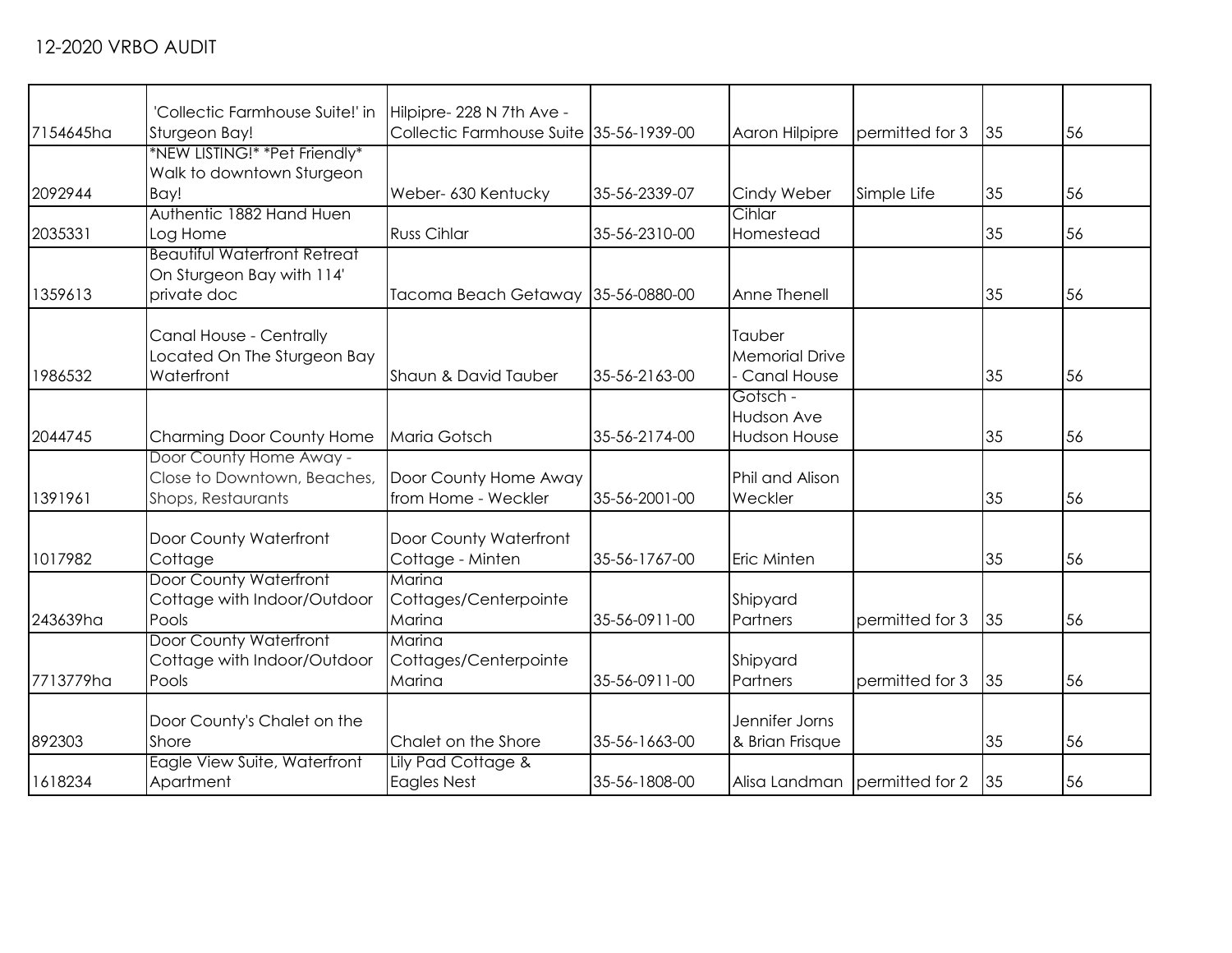|           |                                                       |                                                                      |               | Ben Keleny -                        |                                  |    |    |
|-----------|-------------------------------------------------------|----------------------------------------------------------------------|---------------|-------------------------------------|----------------------------------|----|----|
| 2030702   | Holy Hideaway                                         | Sunset House/Door Bell -<br>Keleny - ODK PROPERTIES                  | 35-56-2017-00 | <b>ODK Properties</b><br><b>LLC</b> | permitted for 4                  | 35 | 56 |
|           | HYGGE HAUS-Cozy, Charming,                            |                                                                      |               |                                     |                                  |    |    |
| 2111062   | Special New 2 Bedroom/2<br><b>Bath house</b>          | Susan Hartzell                                                       | 35-56-2369-00 | <b>Hygge Haus</b>                   |                                  | 35 | 56 |
|           | Lagoon Bungalow Retreat in                            |                                                                      |               |                                     |                                  |    |    |
|           | Sturgeon Bay, with direct                             |                                                                      |               |                                     |                                  |    |    |
| 1318797   | water access!                                         | Lagoon Bungalow                                                      | 35-56-1898-00 | Anne Thenell                        |                                  | 35 | 56 |
|           | Lily Pad, a Door County                               |                                                                      |               |                                     |                                  |    |    |
| 1618607   | Waterfront Cottage in<br>Sturgeon Bay                 | Lily Pad Cottage &<br><b>Eagles Nest</b>                             | 35-56-1808-00 | Alisa Landman                       | permitted for 2                  | 35 | 56 |
|           |                                                       |                                                                      |               |                                     |                                  |    |    |
|           |                                                       |                                                                      |               | Matthew and                         |                                  |    |    |
| 1948262   | Modern clean style + comfort                          | <b>Compass Cove</b>                                                  | 35-56-2048-17 | Desiree Wood                        | <i><u><b>Irestassure</b></u></i> | 35 | 56 |
|           | Modern Comfort in the Heart                           | Robert and Teresa                                                    |               | Villa and                           |                                  |    |    |
| 862730    | of Downtown Sturgeon Bay                              | Esposito                                                             | 35-56-1628-00 | Corner Suite                        | permitted for 3                  | 35 | 56 |
|           |                                                       |                                                                      |               |                                     |                                  |    |    |
|           | Modern Sturgeon Bay Home                              |                                                                      |               | Christine                           |                                  |    |    |
| 7124043ha | by Potawatomi State Park!                             | Port View Cottage                                                    | 35-56-1927-00 | Dehnert                             |                                  | 35 | 56 |
|           | NEW! Chic Sturgeon Bay                                |                                                                      |               | Heather                             |                                  |    |    |
| 9434291ha | Home: Walk to Beach & Park!                           | <b>Hammarstrom Hill</b>                                              | 35-56-2274-00 | Weasler                             | Evolve                           | 35 | 56 |
|           |                                                       |                                                                      |               | <b>Heather</b>                      |                                  |    |    |
|           | NEW! Chic Sturgeon Bay                                |                                                                      |               | Weasler /                           |                                  |    |    |
| 9434291ha | Home: Walk to Beach & Park!                           | Hammarstrom Hill                                                     | 35-56-2274-00 | Nancy Popp                          | Evolve                           | 35 | 56 |
|           | NEW! Modern Home w/Yard, 1                            | Doors Seventh Ave -                                                  |               | Christine                           |                                  |    |    |
| 9367663ha | Mi to Dtwn Sturgeon Bay                               | Struzynski                                                           | 35-56-2157-00 | Struzynski                          | Evolve                           | 35 | 56 |
|           |                                                       |                                                                      |               |                                     |                                  |    |    |
| 9436747ha | One-of-a-Kind Rustic Retreat<br>in Dtwn Sturgeon Bay! | Hilpipre- 228 N 7th Ave -<br>Collectic Farmhouse Suite 35-56-1939-00 |               | Aaron Hilpipre                      | permitted for 3                  | 35 | 56 |
|           | Quiet Rental House on the                             |                                                                      |               | Christopher                         |                                  |    |    |
| 1988844   | Sturgeon Bay Canal                                    | Door Peninsula Rental                                                | 35-56-1760-00 | Kruck                               |                                  | 35 | 56 |
|           | Restored 1930's Bungalow w/                           | Barlas Holdings - 610                                                |               |                                     |                                  |    |    |
| 9341498ha | Fire Pit, In Town!                                    | Jefferson St                                                         | 35-56-2076-00 | Barlas Holdings evolve              |                                  | 35 | 56 |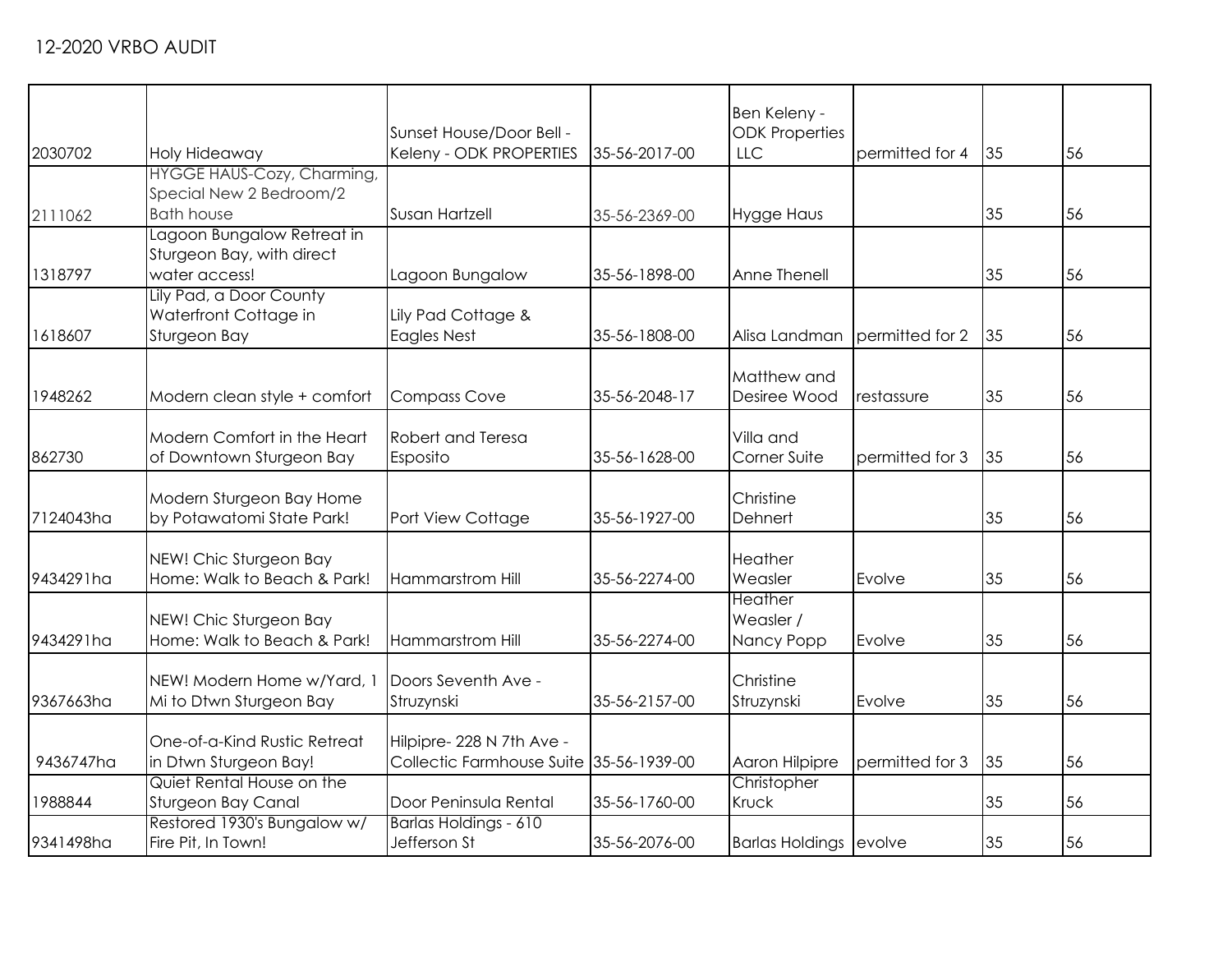|           | Shabby chic updated                              | Sunset House/Door Bell -    |               |                       |                         |    |    |
|-----------|--------------------------------------------------|-----------------------------|---------------|-----------------------|-------------------------|----|----|
| 1870341   | downtown living                                  | Keleny - ODK PROPERTIES     | 35-56-2017-00 | <b>ODK Properties</b> |                         | 35 | 56 |
|           |                                                  | Sturgeon Bay Hidden         |               |                       |                         |    |    |
| 1576606   | Sturgeon Bay Hidden Gem                          | Gem                         | 35-56-2074-00 | Paul Peot             |                         | 35 | 56 |
|           | Sturgeon Bay Water front                         |                             |               | Helen & Robin         |                         |    |    |
| 1349260   | Estate                                           | R & H Bayshore Estate       | 35-56-1957-00 | Urban                 |                         | 35 | 56 |
|           | Three bedroom   2 Bath                           |                             |               | Home Sweet            |                         |    |    |
|           | Ranch Home Steps Away from                       |                             |               | Home Door             |                         |    |    |
| 2143713   | the Water                                        | Mary Olsen                  | 35-56-2087-17 | County                | Kelly Averson           | 35 | 56 |
| 1643221   | Waterfront cottage 3bdrm                         | Bleck-316 N Joliet          | 35-56-1911-00 | Mike Bleck            |                         | 35 | 56 |
|           |                                                  |                             |               |                       |                         |    |    |
|           | Waterfront Sturgeon Bay                          |                             |               |                       |                         |    |    |
| 4976711ha | Home w/Dock, Decks & Grill                       | Cheryl Link                 | 35-56-1875-00 | On Bay Thyme          | evolve                  | 35 | 56 |
|           | YEAR ROUND WATERFRONT                            |                             |               | Sanja Roberts         |                         |    |    |
|           | RENTAL WITH DOCK IN                              |                             |               | and David             |                         |    |    |
| 2027887   | <b>DOWNTOWN STURGEON BAY</b>                     | <b>Valhalla Guest House</b> | 35-56-2345-00 | Corbisier             |                         | 35 | 56 |
|           | Luxury Condo - Boat slip, pool,                  |                             |               |                       |                         |    |    |
|           | clubhouse,                                       |                             |               |                       |                         |    |    |
|           | tennis/pickleballamenities                       |                             |               |                       |                         |    |    |
| 2104350   | galore!                                          | <b>Mary Edwards</b>         |               |                       | 30 day only             | 35 | no |
| 35        |                                                  |                             |               |                       | <b>City of Sturgeon</b> |    |    |
|           |                                                  |                             |               |                       | <b>Bay</b>              |    |    |
|           | All Season Home- 200 Ft. of                      |                             |               |                       |                         |    |    |
|           | <b>Beachfront, Spectacular</b>                   |                             |               | Moreno All            |                         |    |    |
| 437119    | Views of Lily Bay                                | Mike Moreno                 | 36-56-1323-00 | Season Home           |                         | 36 | 56 |
|           | Arrowhead Waterfront Log                         |                             |               |                       |                         |    |    |
|           | Cottage On Sand Beach With                       |                             |               |                       |                         |    |    |
| 838167    | Fireplace.                                       | Arrowhead Cottage           | 36-56-0844-00 | <b>Tom Groenfeldt</b> |                         | 36 | 56 |
|           | Authentic Waterfront Log                         |                             |               | David                 |                         |    |    |
| 893687    | Cottage On Sand Beach                            | Pioneer Cottage             | 36-56-0866-00 | Groenfeldt            |                         | 36 | 56 |
|           |                                                  |                             |               | Jenkins 2359-         |                         |    |    |
|           | Beautiful cozy cottage on                        |                             |               | 2361 S Lake           |                         |    |    |
| 429277    | Lake Michigan.                                   | David & Kay Jenkins         | 36-56-1243-00 | Michigan Dr           | permitted for 3         | 36 | 56 |
|           |                                                  |                             |               |                       |                         |    |    |
|           | Door County Sand Beach                           |                             |               |                       |                         |    |    |
|           | Lake House * Linens Incl. *                      |                             |               |                       |                         |    |    |
| 1013091   | Prime Beach Location * Kayaks Harbour Lake House |                             | 36-56-1701-00 | <b>Tammy Estes</b>    |                         | 36 | 56 |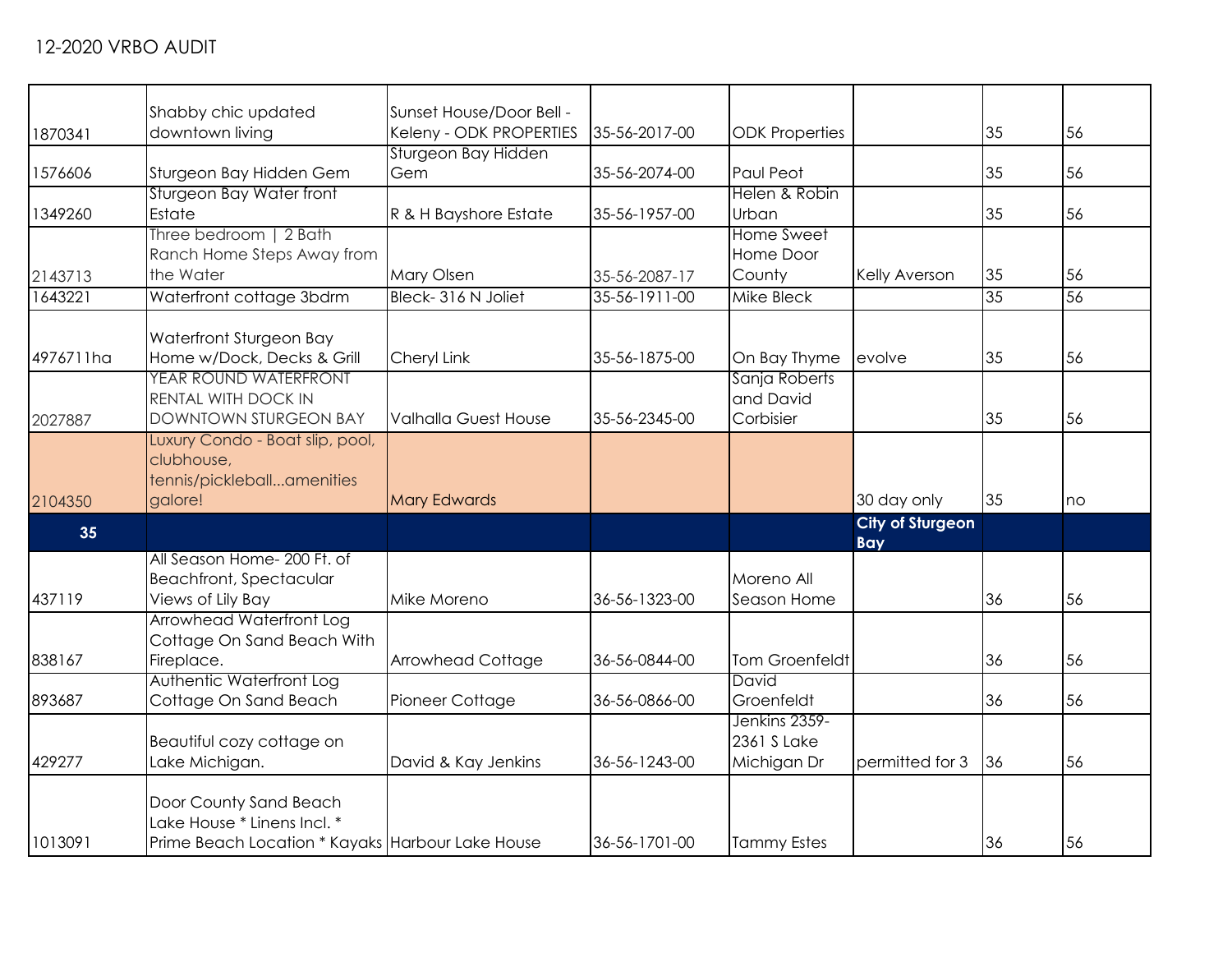| 451482    | Fall Getaway in Door County!<br>Perfect Gathering Place for<br>Families & Friends.        | Abode on the Beach                  | 36-56-0811-00 | Great Wulf<br>Partners<br>LLC/Capn Wulf        |                 | 36 | 56 |
|-----------|-------------------------------------------------------------------------------------------|-------------------------------------|---------------|------------------------------------------------|-----------------|----|----|
| 1154854   | Get away from it all at this<br>serene, modern Door County<br>estate.                     | The Clerestory on Lake<br>Michigan  | 36-56-1789-00 | Christopher<br>Mohar and<br>Kerry<br>Kretchmar |                 | 36 | 56 |
| 433883    | Great Lake Michigan Beach in<br>Door County. Don't miss<br>summer fun!                    | David & Kay Jenkins                 | 36-56-1243-00 | Jenkins 2359-<br>2361 S Lake<br>Michigan Dr    | permitted for 3 | 36 | 56 |
| 1375405   | Lake Michigan Beach Home<br>with Over 100' of Private Sand<br>Beach! Pets Welcome!        | Just Beechy                         | 36-56-1924-00 | Kristin &<br>Theodore<br>Blackwood             |                 | 36 | 56 |
| 870129    | Lake Michigan Waterfront<br><b>Rustic Cabin</b>                                           | <b>Tolans Cottage</b>               | 36-56-0816-13 | Sally Tolan<br>(Sandy Tolan)                   |                 | 36 | 56 |
| 701320    | Merry Breeze 4<br>Cottage~Romantic Getaway<br>With 212 Ft Of Sandy Lake<br>Michigan Beach | Merry Breeze Unit 4                 | 36-55-1438-00 | Peggy & Don<br>Donaldson                       |                 | 36 | 56 |
| 1863503   | Newly remodeled water front<br>home on Lilly Bay!                                         | Philip & Rebecca Roever             | 36-56-2232-06 | Cedars on Lily<br>Bay                          | <b>DCPM</b>     | 36 | 56 |
| 7189649ha | Peace of Beach Cottage,<br>private cottage on beautiful<br>shores of Door County          | Chris Jeanquart                     | 36-56-1969-00 | Jeanquart -<br>3140 Lake<br><b>Forest Park</b> |                 | 36 | 56 |
| 505916    | SANDY Lake MI BEACH (190ft)<br>quiet house on 3.5 acres, wifi,<br><b>Great REVIEWS!</b>   | Mike Boyer                          | 36-56-1358-00 | <b>Boyer Beach</b><br>House                    |                 | 36 | 56 |
| 418990    | Scenic Lake front cottage.<br>Door County spring is comsing<br>soon flowers wildlife      | David & Kay Jenkins                 | 36-56-1243-00 | Jenkins 2359-<br>2361 S Lake<br>Michigan Dr    | permitted for 3 | 36 | 56 |
| 1928341   | This house is a 4 bedroom(s), $2$<br>bathrooms, located in<br>Sturgeon Bay, WI.           | Writt-3446 N Lake<br>Michigan Drive | 36-56-2139-17 | Amber and<br><b>Brian Writt</b>                | restassure      | 36 | 56 |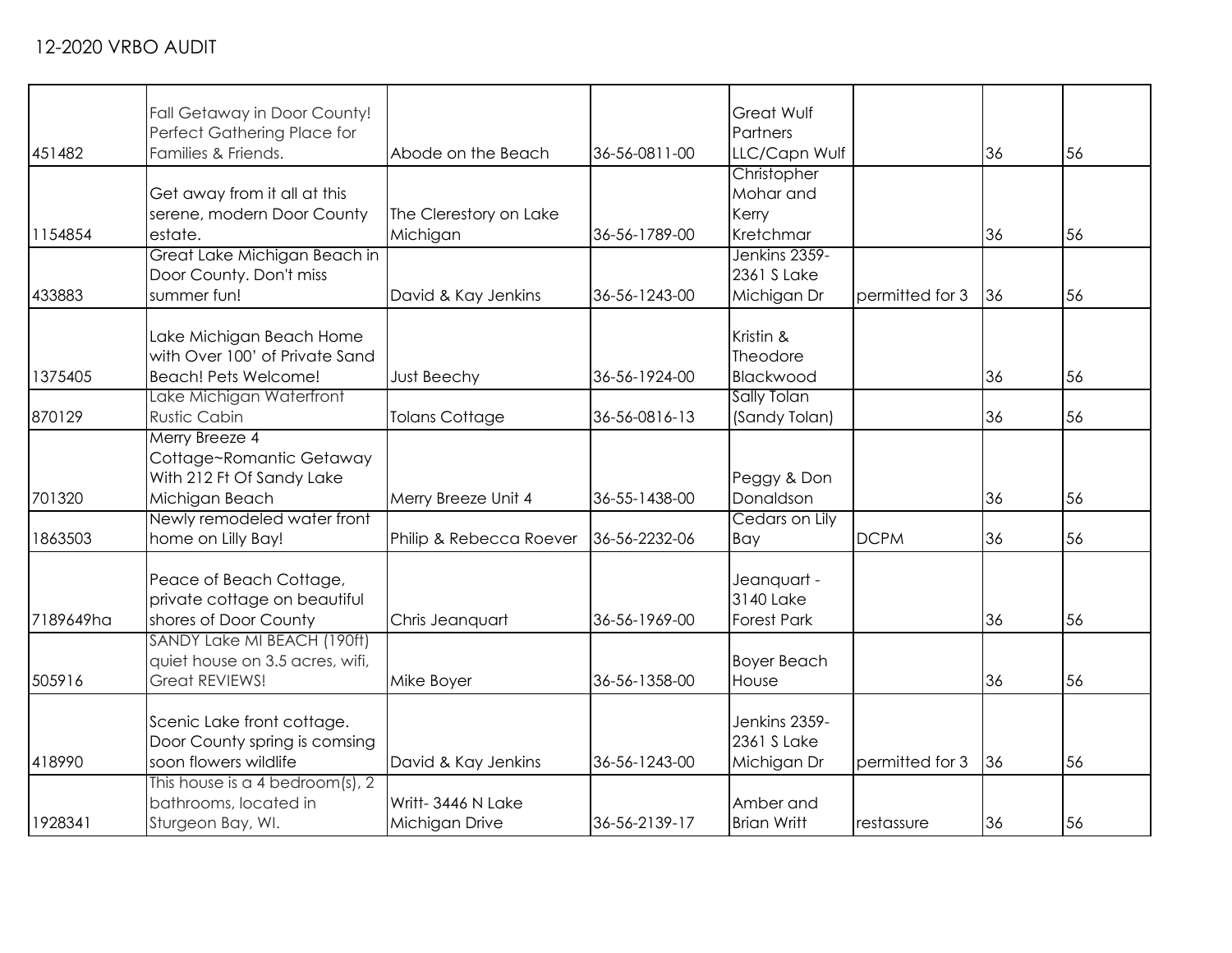| 1489258   | This house is a 4 bedroom(s),<br>2.5 bathrooms, located in<br>Sturgeon Bay, WI.           | Clay Banks Woodsy<br>Retreat           | 36-56-1731-17 | David<br>Goettelman                                  | restassure                            | 36 | 56 |
|-----------|-------------------------------------------------------------------------------------------|----------------------------------------|---------------|------------------------------------------------------|---------------------------------------|----|----|
| 36        |                                                                                           |                                        |               |                                                      | <b>Town of</b><br><b>Sturgeon Bay</b> |    |    |
| 1492937   | Cozy newly built home 35 feet<br>off the Bay with stunning<br>sunsets                     | Fox Lane Beach House                   | 39-56-2039-00 | Duane and<br>Linda Nolte                             |                                       | 39 | 56 |
| 962273    | Family Friendly Cabin On The<br>Bay!                                                      | Cabin on the Bay -<br>Goffard          | 39-56-1709-00 | Gregory<br>Goffard                                   |                                       | 39 | 56 |
| 1765908   | <b>Picturesque Door County</b><br>Waterfront Cottage! Swim,<br>Play, RelaxHave It All!    | Bayhouse, The - 2769 Bay<br>Road       | 39-56-2219-00 | Michael<br>Morrison                                  |                                       | 39 | 56 |
| 5         | 586+149:60566 Snug Harbor Inn - Sunset<br>Cottage                                         | Jon Hanson / Snug Harbor 39-56-0860-00 |               | Sunset Cliff<br>Cottage                              |                                       | 39 | 56 |
| 570935    | <b>WATERFRONT- ISLAND LIKE-</b><br>FIRE PIT-SUNRISE SUNSET-9<br><b>MI.TO STURGEON BAY</b> | Gordon's Isle View<br>Cottages         | 39-56-1648-00 | Jane & Brett<br>Barr/ Jerry &<br>Jacquelyn<br>Gordon | permitted for 2                       | 39 | 56 |
| 810620    | <b>WATERFRONT- ISLAND-</b><br><b>LG.SCREEN PORCH-SUNRISE-</b><br>SUNSET-CAMPFIRES         | Gordon's Isle View<br>Cottages         | 39-56-1648-00 | Jane & Brett<br>Barr/ Jerry &<br>Jacquelyn<br>Gordon |                                       | 39 | 56 |
| 39        |                                                                                           |                                        |               |                                                      | <b>Gardner</b>                        |    |    |
| 1269309   | Door county rental on Sand Bed Madl                                                       | Sand Beach Cottage -                   | 42-56-1862-00 | George Madle                                         |                                       | 42 | 56 |
| 9455216ha | Door County Serene<br>Waterfront Bay House -<br><b>Phenomenal Sunsets</b>                 | <b>Bay House</b>                       | 42-56-2292-00 | <b>Mary Dref</b>                                     |                                       | 42 | 56 |
| 4264111ha | Door County, Green Bay<br>waterfront Cottage. 20<br>minutes to Green Bay and<br>Stur. Bay | Waterfront Cottage - Bur               | 42-56-1666-00 | Waterfront<br>Cottage - Bur                          |                                       | 42 | 56 |
|           | NEW!!! STUNNING BAY-FRONT<br><b>NEW CONSTRUCTION IN</b>                                   |                                        |               | KAMI LLC-315<br><b>Breezy Acres</b><br>LLC - Michael |                                       |    |    |
| 1688188   | SOUTHERN DOOR!                                                                            | 315 Breezy Acres                       | 42-56-2115-07 | Martell                                              | simplelife                            | 42 | 56 |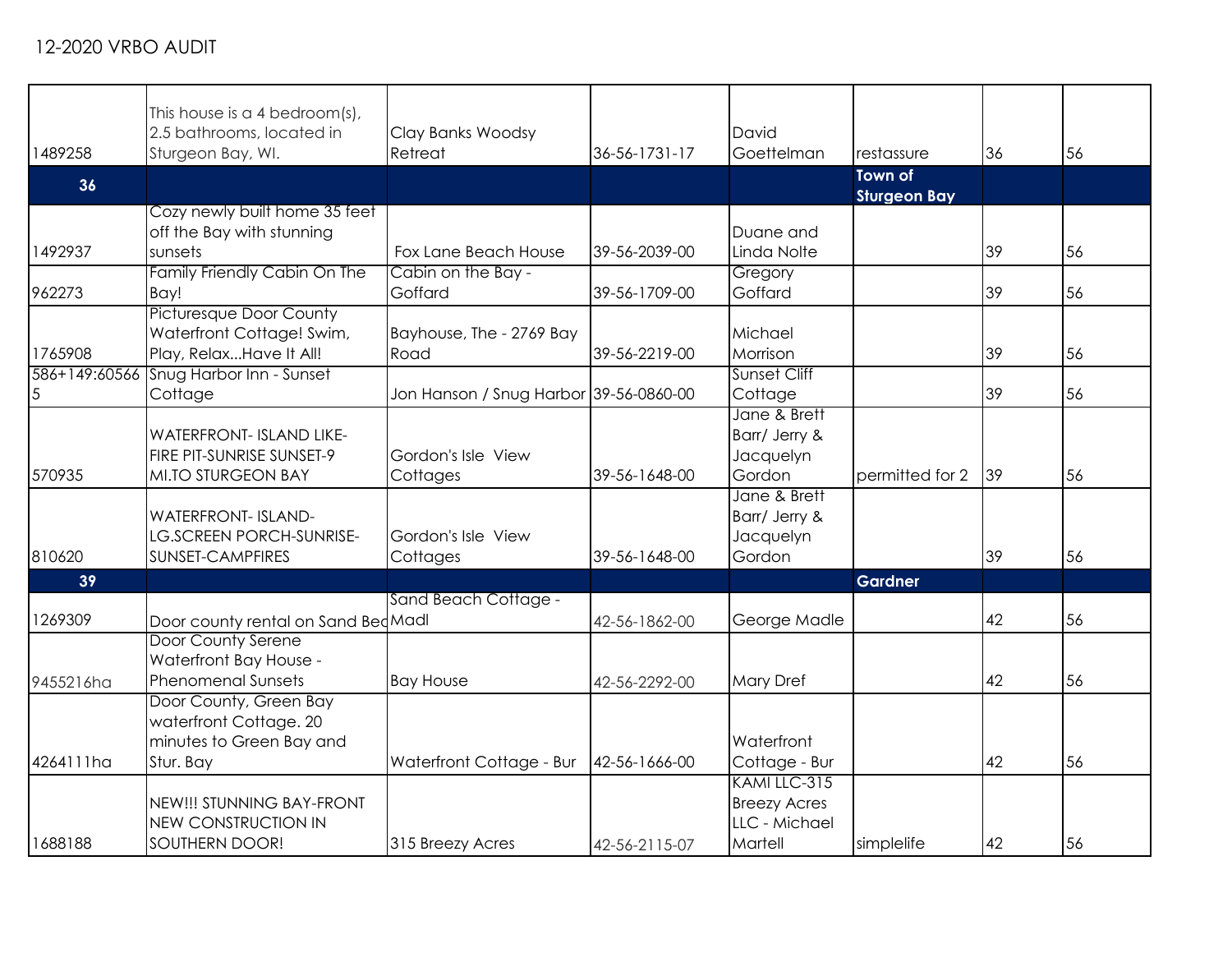|         |                                  |                            |               | <b>Helen M</b>       |              |    |    |
|---------|----------------------------------|----------------------------|---------------|----------------------|--------------|----|----|
|         |                                  |                            |               | Desotell & Tim       |              |    |    |
|         | Private getaway for large        | Writers Haven - Desotell   |               |                      |              |    |    |
| 1150626 | groups with firepit and view     | <b>Waterfront Property</b> | 42-56-1781-13 | Desotell             | dreamland    | 42 | 56 |
|         |                                  |                            |               |                      |              |    |    |
|         | Waterfront Cottage in            |                            |               |                      |              |    |    |
|         | Southern Door County, near       | <b>Waterfront Cottage</b>  |               |                      |              |    |    |
| 1117085 | Green Bay and Sturgeon Bay       | Soukup                     | 42-56-1774-00 | Lisa Soukup          |              | 42 | 56 |
| 42      |                                  |                            |               |                      | <b>Union</b> |    |    |
|         |                                  |                            |               |                      |              |    |    |
|         | Amazing Sunsets*280ft shore*     |                            |               |                      |              |    |    |
| 285175  | 2.5 acres*great cottage          | Amy Jorgenson              | 46-56-0581-00 | <b>Funks Cottage</b> |              | 46 | 56 |
|         |                                  |                            |               |                      |              |    |    |
|         | Beautiful lake front 4 bedrom    |                            |               | Cascio               |              |    |    |
| 292728  | home with incredible sunsets     | <b>RC Rudolph</b>          | 46-55-0566-00 | Cottages             |              | 46 | 56 |
|         | Beautiful waterfront log home,   |                            |               |                      |              |    |    |
|         | stunning private swimming        | Washington Island LP -     |               | Sunrise Cove -       |              |    |    |
|         |                                  |                            |               |                      |              |    |    |
| 1889052 | area                             | Jennifer Imig              | 46-56-2262-00 | 406 Hemlock          |              | 46 | 56 |
| 1391479 | <b>Breezy Beach Cottage</b>      | <b>Richard Tobey</b>       | 46-56-1940-00 | <b>Breezy Beach</b>  |              | 46 | 56 |
|         | Century farmhouse with 4         |                            |               | Old Orchard          |              |    |    |
|         | bedrooms and large outside       | Debra Sheridan (Thielke)   |               | Century              |              |    |    |
| 806333  | deck.                            | and Dawn Chier             | 46-56-1867-00 | Farmhouse            |              | 46 | 56 |
|         | Great sunrises 200 ft of Lake    |                            |               |                      |              |    |    |
|         | Michigan Shorefront 1.5 acres,   |                            |               |                      |              |    |    |
| 780911  | 2 bedroom 1 bath                 | Greg & Kristine Koetter    | 46-56-1588-00 | Koetter              |              | 46 | 56 |
|         |                                  |                            |               |                      |              |    |    |
|         | Initiative's Retreat - Ultimate  |                            |               | Initiatives          |              |    |    |
| 1243560 | <b>Lakefront Destination!</b>    | Initiatives Retreat LLC    | 46-56-1846-00 | Retreat              |              | 46 | 56 |
|         | Popular Figenscaus Bay House     |                            |               | Shorefront -         |              |    |    |
| 1999039 | <b>With Private Dock</b>         | <b>Richard K. Moeller</b>  | 46-56-1151-11 | #103 Moeller         |              | 46 | 56 |
|         |                                  |                            |               | Deer Run             |              |    |    |
|         | Sectacular Sunsets from          |                            |               | Shorefront           |              |    |    |
| 362233  | <b>Becutiful Lake Shore Home</b> | Trudy Schelitzche          | 46-55-0564-00 | Home                 |              | 46 | 56 |
|         |                                  |                            |               |                      |              |    |    |
|         |                                  |                            |               | Washington           |              |    |    |
|         |                                  |                            |               | Island               |              |    |    |
|         |                                  |                            |               | Historical           |              |    |    |
|         | Spacious Washington Island       |                            |               |                      |              |    |    |
| 1308276 | Home 4bed 2bath                  | Carol Lemon                | 46-56-1917-00 | Home - Lemon         |              | 46 | 56 |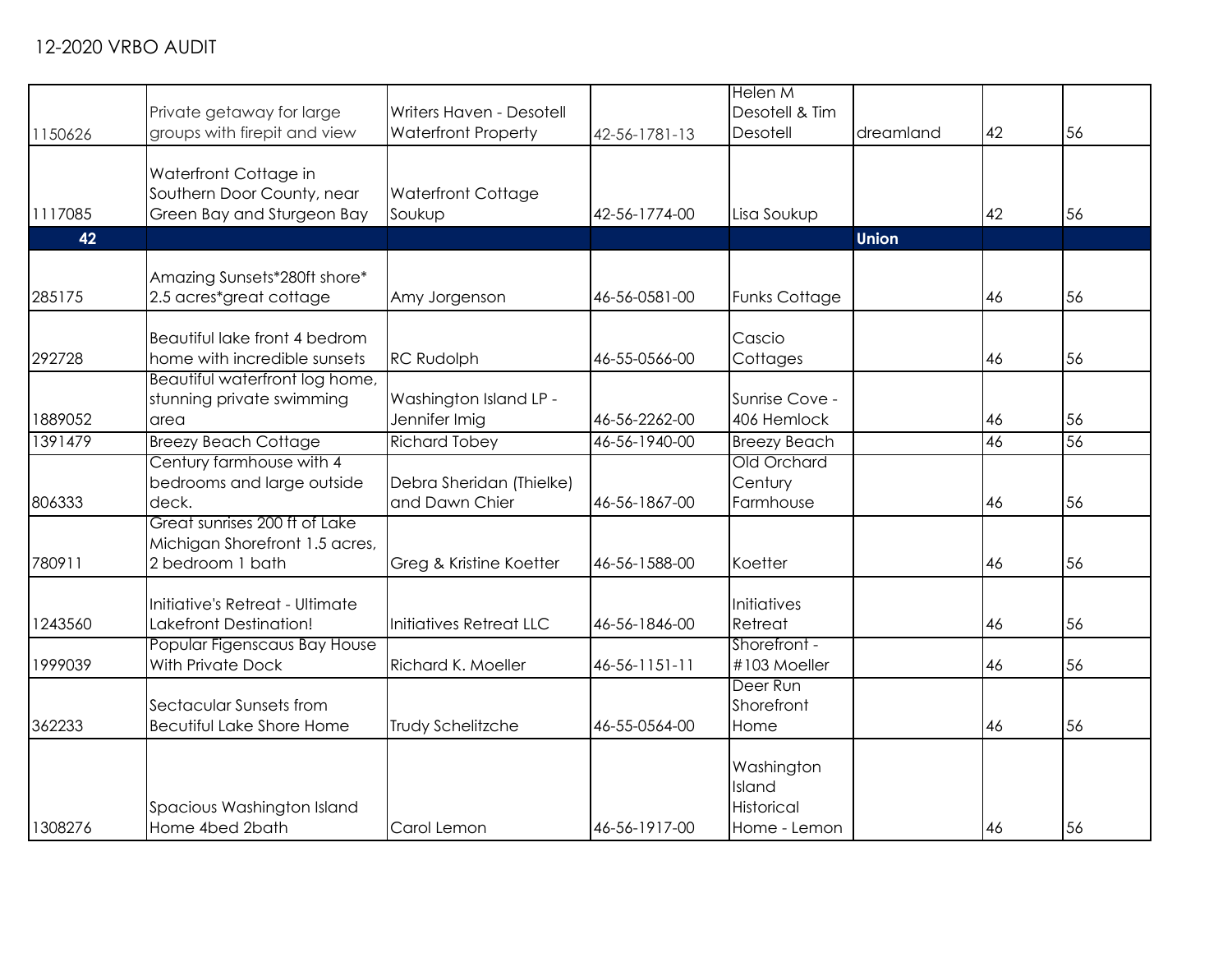|           |                                                                                                   |                      |               | Above and    |                          |    |    |
|-----------|---------------------------------------------------------------------------------------------------|----------------------|---------------|--------------|--------------------------|----|----|
|           |                                                                                                   |                      |               | Beyond       |                          |    |    |
|           | Washington Island Westside                                                                        |                      |               |              |                          |    |    |
| 806850    | Shorefront Home                                                                                   | William & Mary Filer | 46-56-1428-00 | Cottage      |                          | 46 | 56 |
|           | Waterfront cottage on Detroit                                                                     |                      |               |              |                          |    |    |
|           | Harbor. Beautiful beach and                                                                       |                      |               | Spring Beach |                          |    |    |
| 1392021   | dockage.                                                                                          | Leon A Shellswick    | 46-55-0587-00 | Cottage      |                          | 46 | 56 |
|           |                                                                                                   |                      |               |              |                          |    |    |
| 46        |                                                                                                   |                      |               |              | <b>Washington Island</b> |    |    |
| 428159    | Beautiful Apartments in a turn-                                                                   | Not in Door County   | Algoma        |              |                          |    |    |
|           | of-the-century historic building                                                                  |                      |               |              |                          |    |    |
| 4590279ha | Beautiful Gem of a Home in<br>Algoma Wisconsin                                                    | Not in Door County   | Algoma        |              |                          |    |    |
| 2135137   | Best Catch in Algoma & Door<br>County                                                             | Not in Door County   | Algoma        |              |                          |    |    |
| 480722    | Homey Lakefront Condo In<br>Serene Algoma, WI, A Stone's<br><b>Throw From Door County</b>         | Not in Door County   | Algoma        |              |                          |    |    |
| 2057799   | Lake House                                                                                        | Not in Door County   | Algoma        |              |                          |    |    |
| 1689283   | Lakeview Chalet - perfect for<br>your retreat                                                     | Not in Door County   | Algoma        |              |                          |    |    |
| 1364728   | Modern Condo just steps from<br>Lake Michigan.                                                    | Not in Door County   | Algoma        |              |                          |    |    |
| 723000    | One of the best lakefront<br>condos Algoma has to offer!                                          | Not in Door County   | Algoma        |              |                          |    |    |
| 843879    | Rivers Edge Condominiums,<br>Waterfront condos located in<br>Algoma WI. Lake Michigan             | Not in Door County   | Algoma        |              |                          |    |    |
| 2096207   | Water view rental unit! Beach,<br>Winery and Taproom next<br>door!                                | Not in Door County   | Algoma        |              |                          |    |    |
| 344207    | Waterfront, Beautiful Sunrises,<br>WIFI, Direct TV, Sleeps a Family Not in Door County<br>of Six. |                      | Algoma        |              |                          |    |    |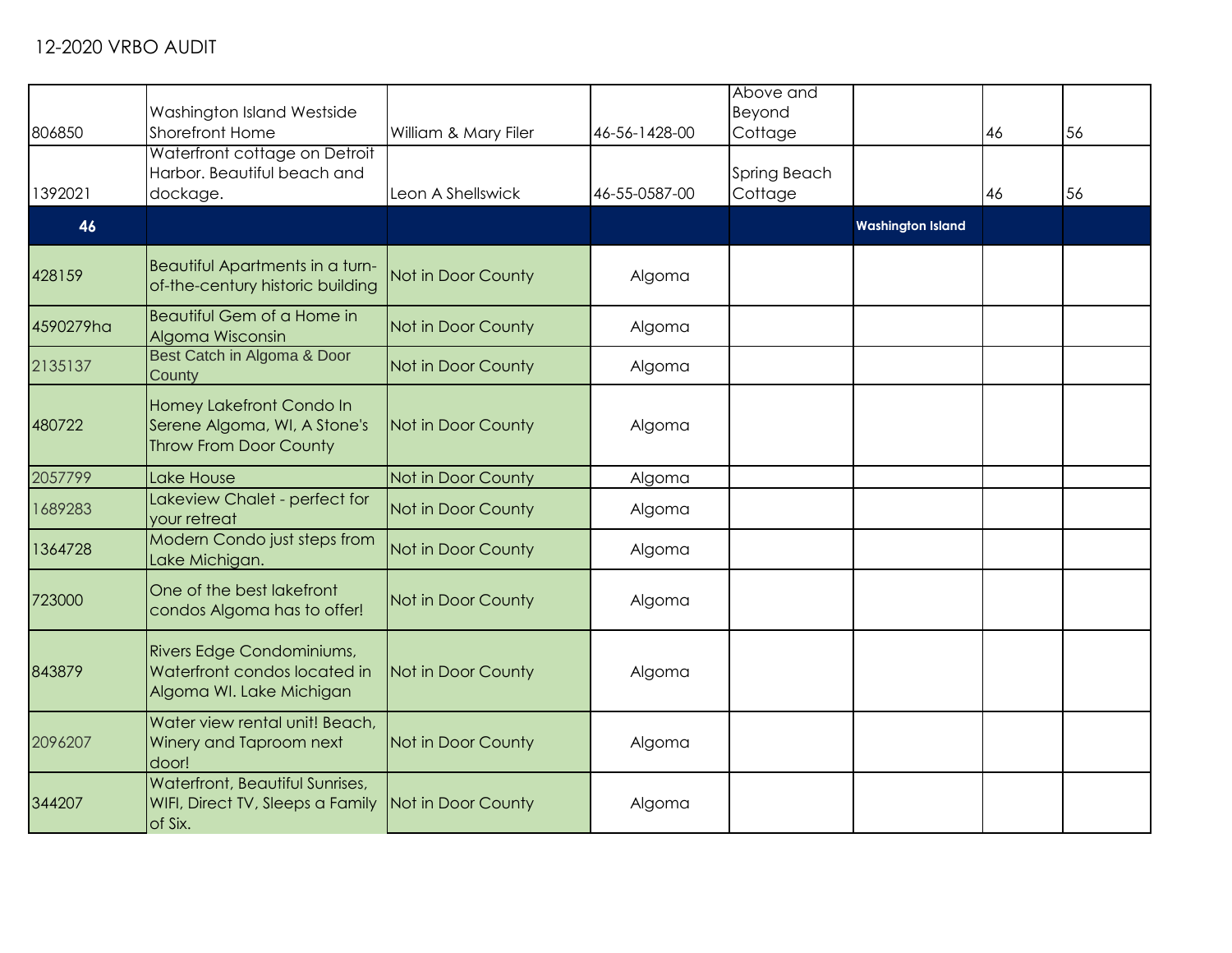| 2121477   | We provide condo units for daily,<br>weekly, or monthly rental plans.                                   | Not in Door County | Algoma             |  |  |
|-----------|---------------------------------------------------------------------------------------------------------|--------------------|--------------------|--|--|
| 1759002   | <b>Beautiful Condo on the shore</b><br>of Green Bay! Short drive to<br>Green Bay & Door Co.             | Not in Door County | Dyckesville        |  |  |
| 25466     | <b>Home Base for Discovering</b><br>Green Bay & Door County!                                            | Not in Door County | <b>Dyckesville</b> |  |  |
| 1707156   | Water View Cottage on Lake<br>Michigan (Bay-side)                                                       | Not in Door County | <b>Dyckesville</b> |  |  |
| 1375338   | Your Home Base for<br>Discovering Green Bay & Door Not in Door County<br>County!                        |                    | <b>Dyckesville</b> |  |  |
| 86103     | The Wayberry Cottage-Beautiful<br><b>Retreat-Close to Nature</b>                                        | Not in Door County | Lake Ann, Mich     |  |  |
| 1726086   | Charming Cottage on the Bay -<br>20 minutes to Sturgeon Bay or<br><b>Green Bay!</b>                     | Not in Door County | Luxemburg          |  |  |
| 728187    | Amore' De Bay Romantic Suite<br>for 2 includes Free Continental Not in Door County<br>Breakfast & WiFi. |                    | Menominee          |  |  |
| 7855081ha | <b>CEDAR CABIN on the BAY</b><br>(Lake Michigan--Green Bay):<br>Just listed! Sleeps 6, Dog<br>friendly, | Not in Door County | Menominee          |  |  |

| <b>MUNI</b> |                       | # of VRBO Properties<br>6/2/2020 | # of VRBO<br><b>Properties</b><br>7/1/2020 | # of VRBO<br><b>Properties</b><br>8/4/2020 | # of VRBO<br><b>Properties</b><br>10/23/2020 | # of VRBO<br><b>Properties</b><br>11/24/2020 12/26/2020 | # of VRBO<br>Properties |
|-------------|-----------------------|----------------------------------|--------------------------------------------|--------------------------------------------|----------------------------------------------|---------------------------------------------------------|-------------------------|
| $\cap$      | <b>Baileys Harbor</b> | 70                               | 69                                         | 68                                         |                                              | 68                                                      | 68                      |
|             | Clay Banks            |                                  |                                            |                                            |                                              |                                                         |                         |
| 8           | Town of Egg Harbor    | 64                               | 62                                         | 59                                         |                                              | 62                                                      | 64                      |
| I O         | Village of Egg Harbor | 43                               | 41                                         | <b>14</b>                                  | 40                                           | 40                                                      | 40                      |